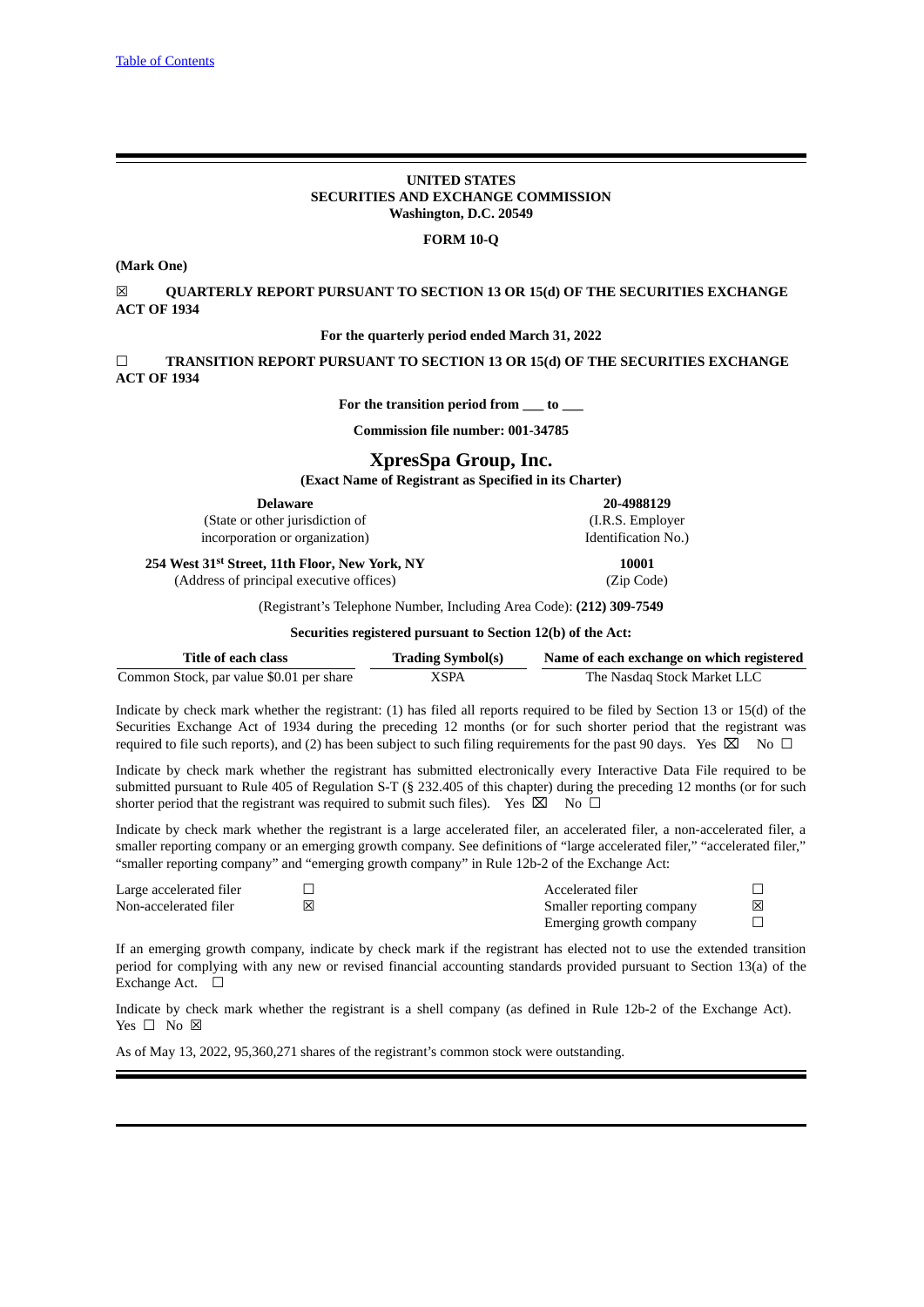# **XpresSpa Group, Inc. and Subsidiaries**

# **Table of Contents**

<span id="page-1-0"></span>

|                |                                                                                              | Page |
|----------------|----------------------------------------------------------------------------------------------|------|
|                | PART I. FINANCIAL INFORMATION                                                                | 3    |
| Item 1.        | <b>Condensed Consolidated Financial Statements (Unaudited)</b>                               | 3    |
| Item 2.        | <b>Management's Discussion and Analysis of Financial Condition and Results of Operations</b> | 26   |
| Item 3.        | <b>Quantitative and Qualitative Disclosures About Market Risk</b>                            | 33   |
| Item 4.        | <b>Controls and Procedures</b>                                                               | 33   |
|                | PART II. OTHER INFORMATION                                                                   | 35   |
| <u>Item 1.</u> | <b>Legal Proceedings</b>                                                                     | 35   |
| Item 1A.       | <b>Risk Factors</b>                                                                          | 35   |
| Item 2.        | Unregistered Sales of Equity Securities and Use of Proceeds                                  | 35   |
| Item 3.        | <b>Defaults Upon Senior Securities</b>                                                       | 35   |
| Item 4.        | <b>Mine Safety Disclosures</b>                                                               | 35   |
| Item 5.        | <b>Other Information</b>                                                                     | 35   |
| Item 6.        | <b>Exhibits</b>                                                                              | 35   |
|                |                                                                                              |      |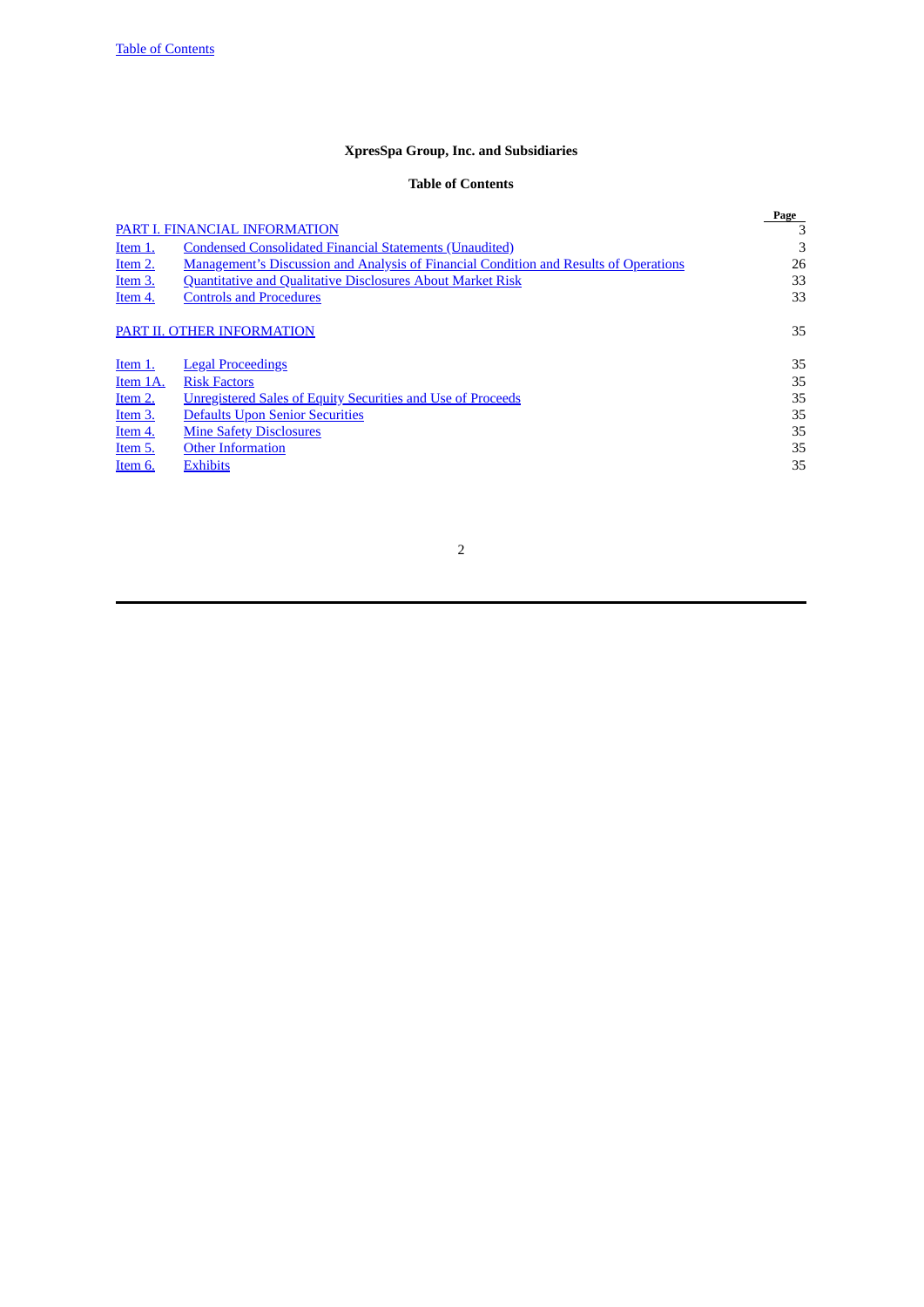## <span id="page-2-0"></span>**PART I - FINANCIAL INFORMATION**

#### <span id="page-2-1"></span>**Item 1. Condensed Consolidated Financial Statements (Unaudited)**

## **XpresSpa Group, Inc. and Subsidiaries CONDENSED CONSOLIDATED BALANCE SHEETS (Unaudited) (In thousands, except share and per share data)**

## **March 31, December 31, 2022 2021 Current assets** Cash and cash equivalents **and cash equivalents 6** 105,506 **6** 105,506 **6** 1,924 **1**,763 **6** 1,924 **1**,763 **1**,763 **1** Accounts receivable 1,924 615 Inventory 2,522 1,763 other current assets and the current assets the control of the current assets and the current assets the control of the control of the control of the control of the control of the control of the control of the control of t **Total current assets** Restricted cash 751 751 Property and equipment, net Intangible assets, net 5,205 3,732 Operating lease right of use assets, net 4,245 4,260<br>
Operating lease right of use assets, net 4,245 4,260<br>
Other assets 2,541 Goodwill 4,260 - Other assets 2,541 2,810 **Total** assets **6** 113,738 \$ 127,266 **Current liabilities** Accounts payable, accrued expenses and other  $\begin{array}{cccc} \text{8} & 12,918 & \$ & 12,958 \\ \text{Current portion of operating lease liabilities} & & 2,833 & 2,736 \\ \text{Deferred revenue} & & 1,464 & 549 \\ \text{Current portion of promissory note, unsecured} & & 1,433 & 3,584 \end{array}$ Current portion of operating lease liabilities 2,833 2,736 Deferred revenue 1,464 549 Current portion of perating rease monitors<br>
Current portion of promissory note, unsecured<br>
Total current liabilities<br>
Total current liabilities<br>
Total current liabilities<br>
Total current liabilities<br>
Total current liabiliti **Total current liabilities Long-term liabilities** Operating lease liabilities 7,301 7,504 **Total liabilities** 25,949 27,331 **Commitments and contingencies (see Note 13) Equity** Series A Convertible Preferred Stock, \$0.01 par value per share; 6,968 shares authorized; none issued and outstanding<br>Series C Junior Preferred Stock, \$0.01 par value per share; 300,000 shares authorized; none issued and outstanding<br>Series D Convertible Preferred Stock, \$0.01 par value per share; 500,000 shares authorized; none issued and outstanding<br>Series E Convertible Preferred Stock, \$0.01 par value per share, 2,397,060 shares authorized; none issued and outstanding<br>Series F Convertible Preferred Stock, \$0.01 par value per share, 9,000 shares authorized; none issued and outstanding - - Common Stock, \$0.01 par value per share, 150,000,000 shares authorized; 95,071,210 and 101,269,349 shares issued and outstanding as of March 31, 2022 and December 31, 2021, respectively 951 1,013 Additional paid-in capital and the method of the continuum of the continuum of the continuum of the continuum of the continuum of the continuum of the continuum of the continuum of the continuum of the continuum of the con Accumulated deficit (399,558) (395,275) Accumulated other comprehensive loss (353) (312) **Total equity attributable to XpresSpa Group, Inc.**<br>
Moncontrolling interests and the space of the space of the space of the space of the space of the space of the space of the space of the space of the space of the space Noncontrolling interests and the controlling interests and the controlling interests and the controlling interests and the controlling interests and the controlling interests and the controlling interests and the controlli Total equity and the set of the set of the set of the set of the set of the set of the set of the set of the set of the set of the set of the set of the set of the set of the set of the set of the set of the set of the set **Total liabilities and equity** \$ 113,738 \$ 127,266

The accompanying notes form an integral part of these unaudited condensed consolidated financial statements.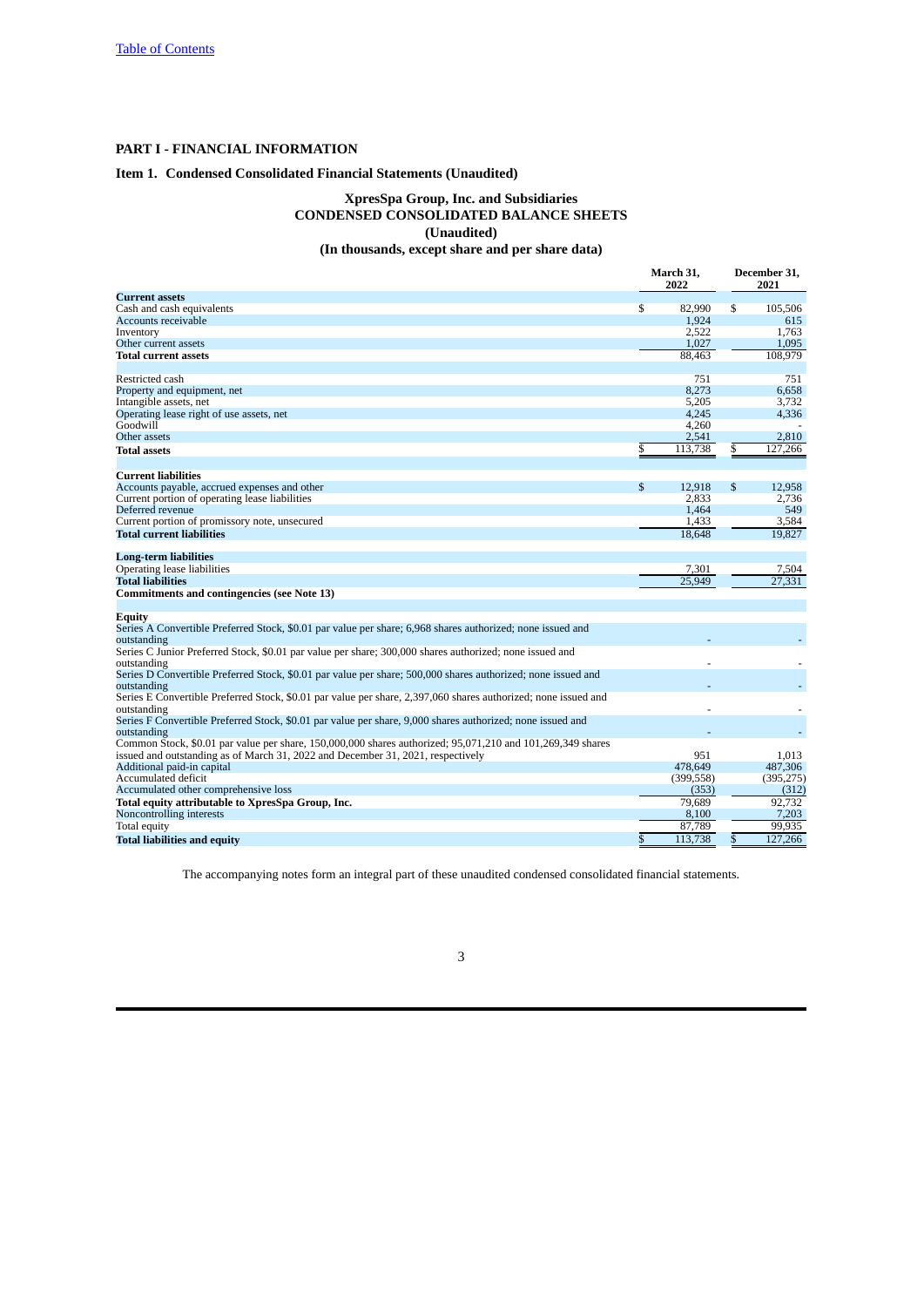## **XpresSpa Group, Inc. and Subsidiaries CONDENSED CONSOLIDATED STATEMENTS OF OPERATIONS AND COMPREHENSIVE LOSS (Unaudited) (In thousands, except share and per share data)**

|                                                      | Three months ended March 31, |             |      |             |  |
|------------------------------------------------------|------------------------------|-------------|------|-------------|--|
|                                                      | 2022                         |             |      | 2021        |  |
| <b>Revenue</b> , net                                 |                              |             |      |             |  |
| Managed services fees                                | \$                           |             | \$   | 8,174       |  |
| Patient services revenue                             |                              | 19,389      |      |             |  |
| <b>Services</b>                                      |                              | 3,777       |      | 265         |  |
| Products                                             |                              | 345         |      | 65          |  |
| Other                                                |                              | 537         |      | 8           |  |
| <b>Total revenue, net</b>                            |                              | 24,048      |      | 8,512       |  |
| <b>Cost of sales</b>                                 |                              |             |      |             |  |
| Labor                                                |                              | 5,462       |      | 1,215       |  |
| Occupancy                                            |                              | 1,068       |      | 481         |  |
| Products and other operating costs                   |                              | 8,517       |      | 2,463       |  |
| <b>Total cost of sales</b>                           |                              | 15,047      |      | 4,159       |  |
| Depreciation and amortization                        |                              | 1,264       |      | 744         |  |
| Impairment/disposal of assets                        |                              |             |      | 22          |  |
| General and administrative                           |                              | 10,188      |      | 4,508       |  |
| <b>Total operating expenses</b>                      |                              | 26,499      |      | 9,433       |  |
| <b>Operating loss</b>                                |                              | (2, 451)    |      | (921)       |  |
| Interest income, net                                 |                              | 7           |      | 12          |  |
| Other non-operating (expense) income, net            |                              | (318)       |      | 102         |  |
| <b>Loss before income taxes</b>                      |                              | (2,762)     |      | (807)       |  |
| Income tax expense                                   |                              |             |      | (1)         |  |
| <b>Net loss</b>                                      |                              | (2,762)     |      | (808)       |  |
| Net loss attributable to noncontrolling interests    |                              | (1,521)     |      | (248)       |  |
| Net loss attributable to XpresSpa Group, Inc.        | \$                           | (4,283)     | $\$$ | (1,056)     |  |
| <b>Net loss</b>                                      | \$                           | (2,762)     | $\$$ | (808)       |  |
| Other comprehensive loss from operations             |                              | (41)        |      | (16)        |  |
| <b>Comprehensive loss</b>                            | \$                           | (2,803)     | $\,$ | (824)       |  |
| <b>Loss per share</b>                                |                              |             |      |             |  |
| <b>Basic and diluted loss per share</b>              | \$                           | (0.04)      | \$   | (0.01)      |  |
| Weighted-average number of shares outstanding during |                              |             |      |             |  |
| the period                                           |                              |             |      |             |  |
| <b>Basic</b>                                         |                              | 101,601,913 |      | 101,058,500 |  |
| Diluted                                              |                              | 101,601,913 |      | 101,058,500 |  |

The accompanying notes form an integral part of these unaudited condensed consolidated financial statements.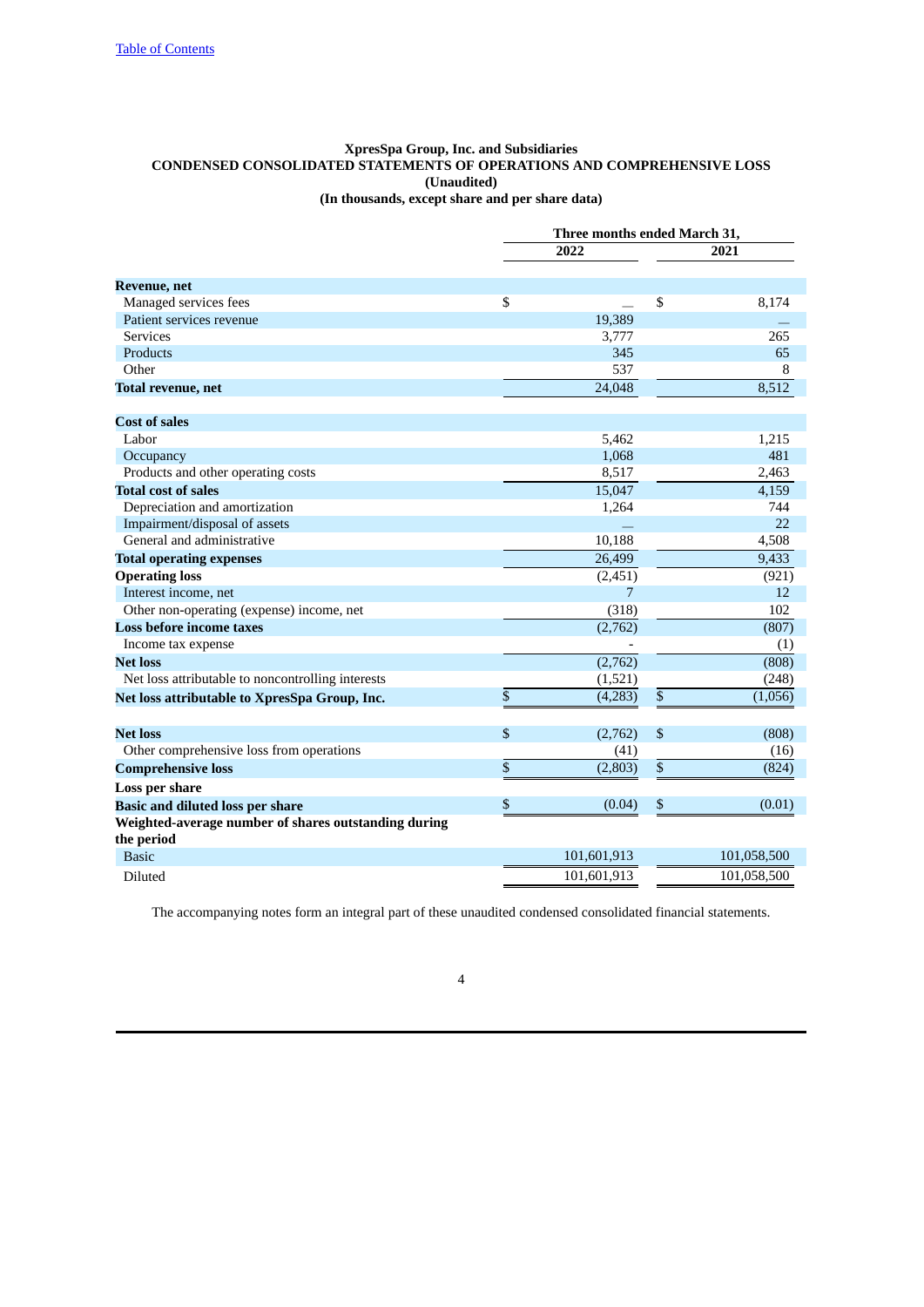# **XpresSpa Group, Inc. and Subsidiaries CONDENSED CONSOLIDATED STATEMENTS OF CHANGES IN STOCKHOLDERS' EQUITY**

# **(Unaudited) (In thousands, except share and per share data)**

|                                   |               |        |       | <b>Additional</b> |             | <b>Accumulated</b><br>other | <b>Total</b> | Non-        |              |
|-----------------------------------|---------------|--------|-------|-------------------|-------------|-----------------------------|--------------|-------------|--------------|
|                                   | Common stock  |        |       | paid-             | Accumulated | comprehensive               | Company      | controlling | <b>Total</b> |
|                                   | <b>Shares</b> | Amount |       | in capital        | deficit     | loss                        | equity       | interests   | equity       |
| <b>December 31, 2021</b>          | 101,269,349   |        | 1,013 | 487,306           | (395, 275)  | (312)                       | 92.732       | \$<br>7,203 | 99,935       |
| Issuance of Common Stock for      |               |        |       |                   |             |                             |              |             |              |
| acquisition                       | 552,487       |        |       | 901               |             |                             | 906          |             | 906          |
| Vesting of restricted stock units | 391,820       |        | 4     | (4)               |             |                             |              |             |              |
| Value of Shares Withheld to fund  |               |        |       |                   |             |                             |              |             |              |
| payroll taxes                     |               |        |       | (73)              |             |                             | (73)         |             | (73)         |
| Stock-based compensation          |               |        |       | 1,543             |             |                             | 1,543        |             | 1,543        |
| Net loss for the period           |               |        |       |                   | (4,283)     |                             | (4,283)      | 1,521       | (2,762)      |
| Repurchase and retirement of      |               |        |       |                   |             |                             |              |             |              |
| common stock                      | (7, 142, 446) |        | (71)  | (11, 024)         |             |                             | (11,095)     |             | (11,095)     |
| Foreign currency translation      |               |        |       |                   |             | (41)                        | (41)         |             | (41)         |
| Distributions to noncontrolling   |               |        |       |                   |             |                             |              |             |              |
| interests                         |               |        |       |                   |             |                             |              | (824)       | (824)        |
| Contributions from noncontrolling |               |        |       |                   |             |                             |              |             |              |
| interests                         |               |        |       |                   |             |                             |              | 200         | 200          |
| <b>March 31, 2022</b>             | 95,071,210    |        | 951   | 478,649           | (399, 558)  | (353)                       | 79,689       | 8,100       | 87,789       |

The accompanying notes form an integral part of these unaudited condensed consolidated financial statements.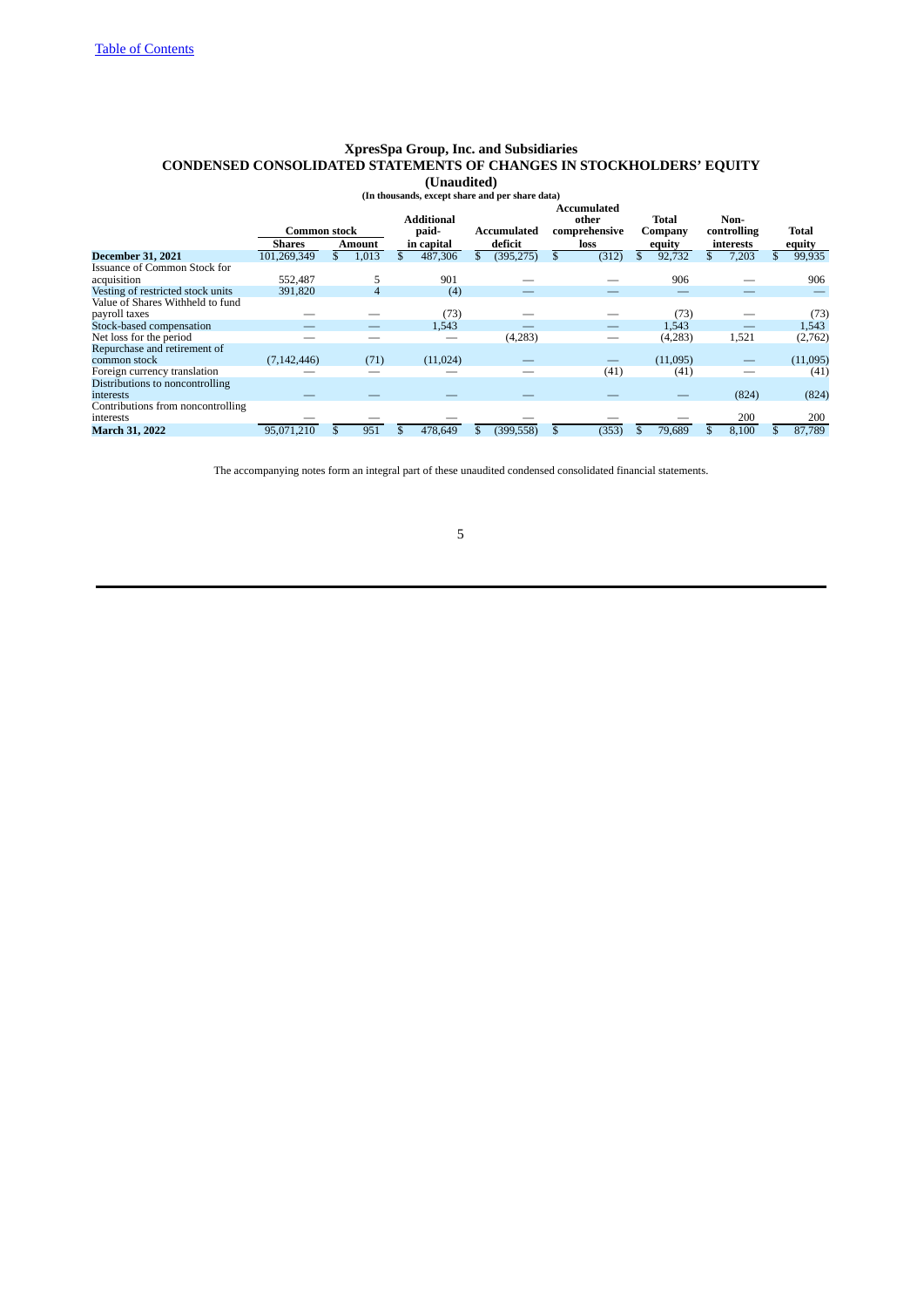## **XpresSpa Group, Inc. and Subsidiaries CONDENSED CONSOLIDATED STATEMENTS OF CHANGES IN STOCKHOLDERS' EQUITY (Unaudited) (In thousands, except share and per share data)**

|                                   | Common stock  |        | <b>Additional</b><br>paid- | Accumulated |   | Accumulated<br>other<br>comprehensive |     | Total<br>Company | Non-<br>controlling | Total  |
|-----------------------------------|---------------|--------|----------------------------|-------------|---|---------------------------------------|-----|------------------|---------------------|--------|
|                                   | <b>Shares</b> | Amount | in capital                 | deficit     |   | loss                                  |     | equity           | interests           | equity |
| <b>December 31, 2020</b>          | 94,058,853    | 941    | 475,709                    | (398, 624)  | D | (220)                                 | Эħ. | 77,806           | 2,565               | 80,371 |
| Warrant exercises, net of costs   | 11,223,529    | 112    | 16.895                     |             |   |                                       |     | 17.007           |                     | 17.007 |
| Stock-based compensation          |               |        | 264                        |             |   |                                       |     | 264              | 741                 | 1,005  |
| Net loss for the period           |               |        |                            | (1,056)     |   | __                                    |     | (1,056)          | 248                 | (808)  |
| Foreign currency translation      |               |        |                            |             |   | (16)                                  |     | (16)             |                     | (16)   |
| Contributions from noncontrolling |               |        |                            |             |   |                                       |     |                  |                     |        |
| interests                         |               |        |                            |             |   |                                       |     |                  | 333                 | 333    |
| March 31, 2021                    | 105.282.382   | 1.053  | 492.868                    | (399, 680)  |   | (236)                                 |     | 94.005           | 3.887               | 97.892 |

The accompanying notes form an integral part of these unaudited condensed consolidated financial statements.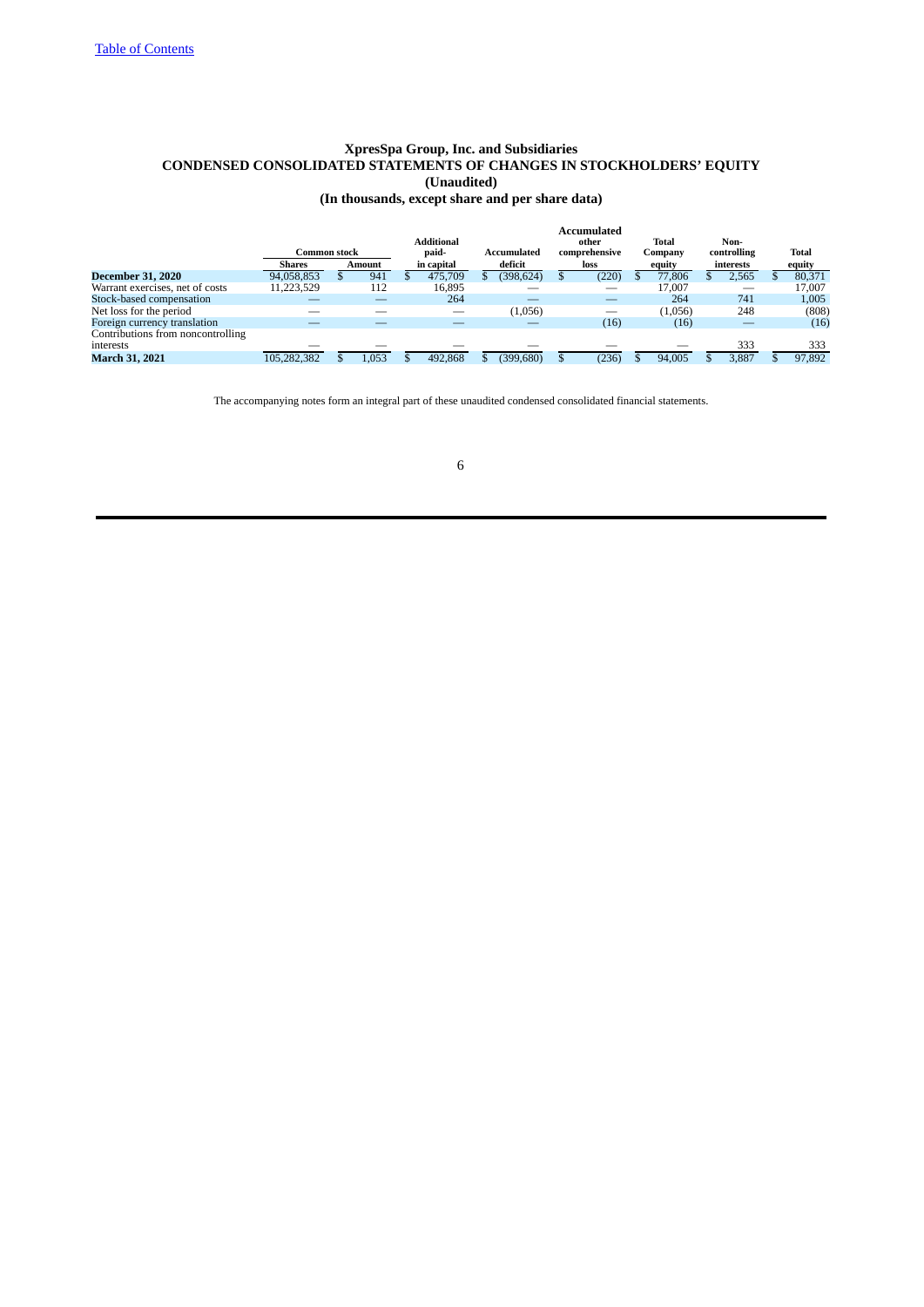## **XpresSpa Group, Inc. and Subsidiaries CONDENSED CONSOLIDATED STATEMENTS OF CASH FLOWS (Unaudited) (In thousands)**

|                                                                               | Three months ended March 31,  |           |                               |          |  |
|-------------------------------------------------------------------------------|-------------------------------|-----------|-------------------------------|----------|--|
|                                                                               |                               | 2022      |                               | 2021     |  |
| <b>Cash flows from operating activities</b>                                   |                               |           |                               |          |  |
| Net loss                                                                      | S                             | (2,762)   | \$                            | (808)    |  |
| Adjustments to reconcile net loss to net cash used in operating activities:   |                               |           |                               |          |  |
| Items included in net loss not affecting operating cash flows:                |                               |           |                               |          |  |
| Depreciation and amortization                                                 |                               | 1,264     |                               | 744      |  |
| Impairment/disposal of assets                                                 |                               |           |                               | 22       |  |
| Amortization of operating lease right of use asset                            |                               | 398       |                               | 224      |  |
| Stock-based compensation                                                      |                               | 1,543     |                               | 1,005    |  |
| Loss (gain) on equity investment                                              |                               | 273       |                               | (99)     |  |
| <b>Changes in assets and liabilities:</b>                                     |                               |           |                               |          |  |
| Increase in inventory                                                         |                               | (759)     |                               | (508)    |  |
| Increase in accounts receivable                                               |                               | (906)     |                               | (3,019)  |  |
| Increase in deferred revenue                                                  |                               | 192       |                               |          |  |
| Other assets, current and non-current                                         |                               | 82        |                               | 91       |  |
| Other liabilities, current and non-current                                    |                               | (1,612)   |                               | (825)    |  |
| Decrease in accounts payable                                                  |                               | 513       |                               | (325)    |  |
| Net cash used in operating activities                                         |                               | (1,774)   |                               | (3, 498) |  |
| <b>Cash flows from investing activities</b>                                   |                               |           |                               |          |  |
| Acquisition of property and equipment                                         |                               | (1,659)   |                               | (986)    |  |
| Acquisition of HyperPointe net of cash assumed                                |                               | (4, 853)  |                               |          |  |
| Acquisition of software                                                       |                               | (267)     |                               |          |  |
| Net cash used in investing activities                                         |                               | (6,779)   |                               | (986)    |  |
| <b>Cash flows from financing activities</b>                                   |                               |           |                               |          |  |
| Warrant exercises, net of costs                                               |                               |           |                               | 17,007   |  |
| Repurchase of Common Stocks                                                   |                               | (11,095)  |                               |          |  |
| Contributions from noncontrolling interests                                   |                               | 200       |                               | 333      |  |
| Payments for shares withheld on vesting                                       |                               | (73)      |                               |          |  |
| Repayment of Paycheck Protection Program                                      |                               | (2, 151)  |                               |          |  |
| Distributions to noncontrolling interests                                     |                               | (824)     |                               |          |  |
| Net cash (used in) provided by financing activities                           |                               | (13, 943) |                               | 17,340   |  |
| Effect of exchange rate changes on cash, cash equivalents and restricted cash |                               | (20)      |                               | (8)      |  |
| (Decrease)/ Increase in cash, cash equivalents and restricted cash            |                               | (22, 516) |                               | 12,848   |  |
| Cash, cash equivalents, and restricted cash at beginning of the period        |                               | 106,257   |                               | 90,502   |  |
| Cash, cash equivalents, and restricted cash at end of the period              | \$                            | 83.741    | \$                            | 103,350  |  |
|                                                                               |                               |           |                               |          |  |
| <b>Cash paid for</b><br><b>Interest</b>                                       |                               | 7         |                               |          |  |
|                                                                               | S                             |           | \$<br>\$                      |          |  |
| Income taxes                                                                  |                               |           |                               |          |  |
| Non-cash investing and financing transactions                                 |                               | 765       |                               |          |  |
| Capital expenditures included in Accounts payable, accrued expenses and other | \$<br>$\overline{\mathbb{S}}$ | 906       | \$<br>$\overline{\mathbb{S}}$ |          |  |
| Issuance of Common Stock on acquistion of gcg Connect, LLC, d/b/a HyperPointe |                               |           |                               |          |  |

The accompanying notes form an integral part of these unaudited condensed consolidated financial statements.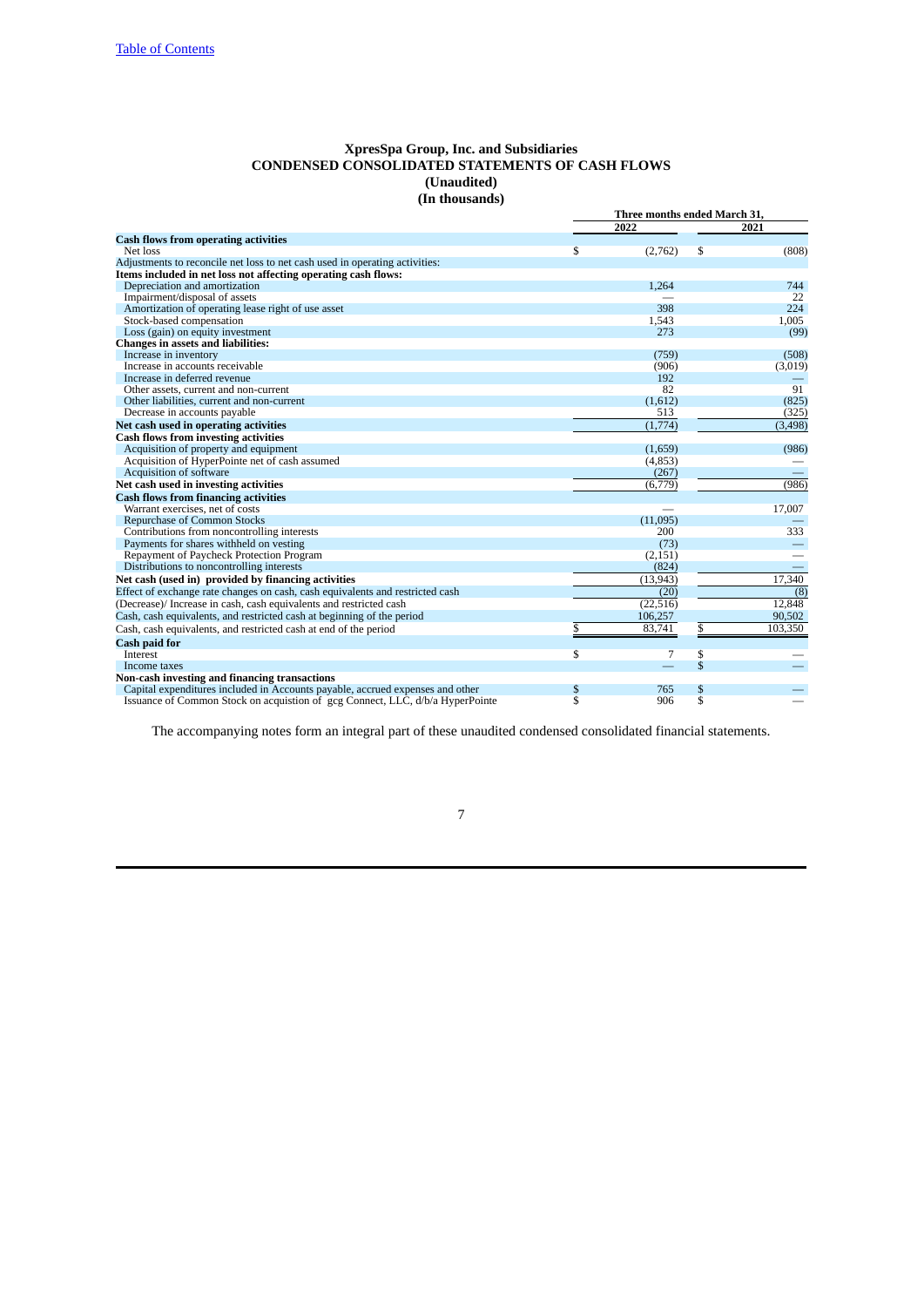## **XpresSpa Group, Inc. and Subsidiaries NOTES TO CONDENSED CONSOLIDATED FINANCIAL STATEMENTS (Unaudited) (In thousands, except for share and per share data)**

## **Note 1. General**

## *Overview*

XpresSpa Group, Inc. ("XpresSpa Group" or the "Company") is a leading global travel health and wellness services holding company. XpresSpa Group currently has four reportable operating segments: XpresSpa®, XpresTest®, Treat™, and HyperPointe which was acquired in January 2022.

XpresSpa Group's subsidiary, XpresSpa Holdings, LLC ("XpresSpa") has been a global airport retailer of spa services through its XpresSpa spa locations, offering travelers premium spa services, including massage, nail and skin care, as well as spa and travel products ("XpresSpa").

Through XpresSpa Group's XpresTest, Inc. subsidiary ("XpresTest"), the company launched XpresCheck Wellness Centers, also in airports. XpresCheck offers COVID-19 and other medical diagnostic testing services to the traveling public, as well as airline, airport and concessionaire employees, and TSA and U.S. Customs and Border Protection agents. XpresTest has entered into managed services agreements ("MSAs") with professional medical services companies that provide health care services to patients. The medical services companies pay XpresTest a monthly fee to operate in the XpresCheck Wellness Centers. Under the terms of the MSAs, XpresTest provides office space, equipment, supplies, nonlicensed staff, and management services in return for a management fee. Effective July 1, 2021, the Company determined that the PLLCs are VIEs due to their equity holders having sufficient capital at risk, and the Company having a variable interest and a primary beneficiary in the PLLCs.

The third segment is Treat, which is operating through XpresSpa Group's subsidiary Treat, Inc. ("Treat"). Treat is a travel health and wellness brand that provides access to health and wellness services for travelers at on-site centers (currently located in JFK International Airport and Phoenix Sky Harbor International Airport and opening later this year in Salt Lake City International Airport).

The Company's HyperPointe segment, which the Company acquired in January 2022 (*see Note 7. Acquisition of HyperPointe*), provides a broad range of service and support options for our customers, including technical support services and advanced services.

#### *Basis of Presentation and Principles of Consolidation*

The unaudited interim condensed consolidated financial statements have been prepared in accordance with generally accepted accounting principles in the United States of America ("GAAP") for interim financial information and the instructions to Article 8-03 of Regulation S-X, and should be read in conjunction with the Company's Annual Report on Form 10-K for the year ended December 31, 2021, as amended. The condensed consolidated balance sheet as of December 31, 2021 was derived from the audited annual financial statements but does not include all information required by GAAP for annual financial statements. The financial statements include the accounts of the Company, all entities that are wholly owned by the Company, and all entities in which the Company has a controlling financial interest as well as variable interest entities in which we are the primary beneficiaries. All adjustments that, in the opinion of management, are necessary for a fair presentation for the periods presented have been reflected by the Company. Such adjustments are of a normal, recurring nature. The results of operations for the three months ended March 31, 2022 are not necessarily indicative of the results that may be expected for the entire fiscal year or for any other interim period. All significant intercompany balances and transactions have been eliminated in consolidation.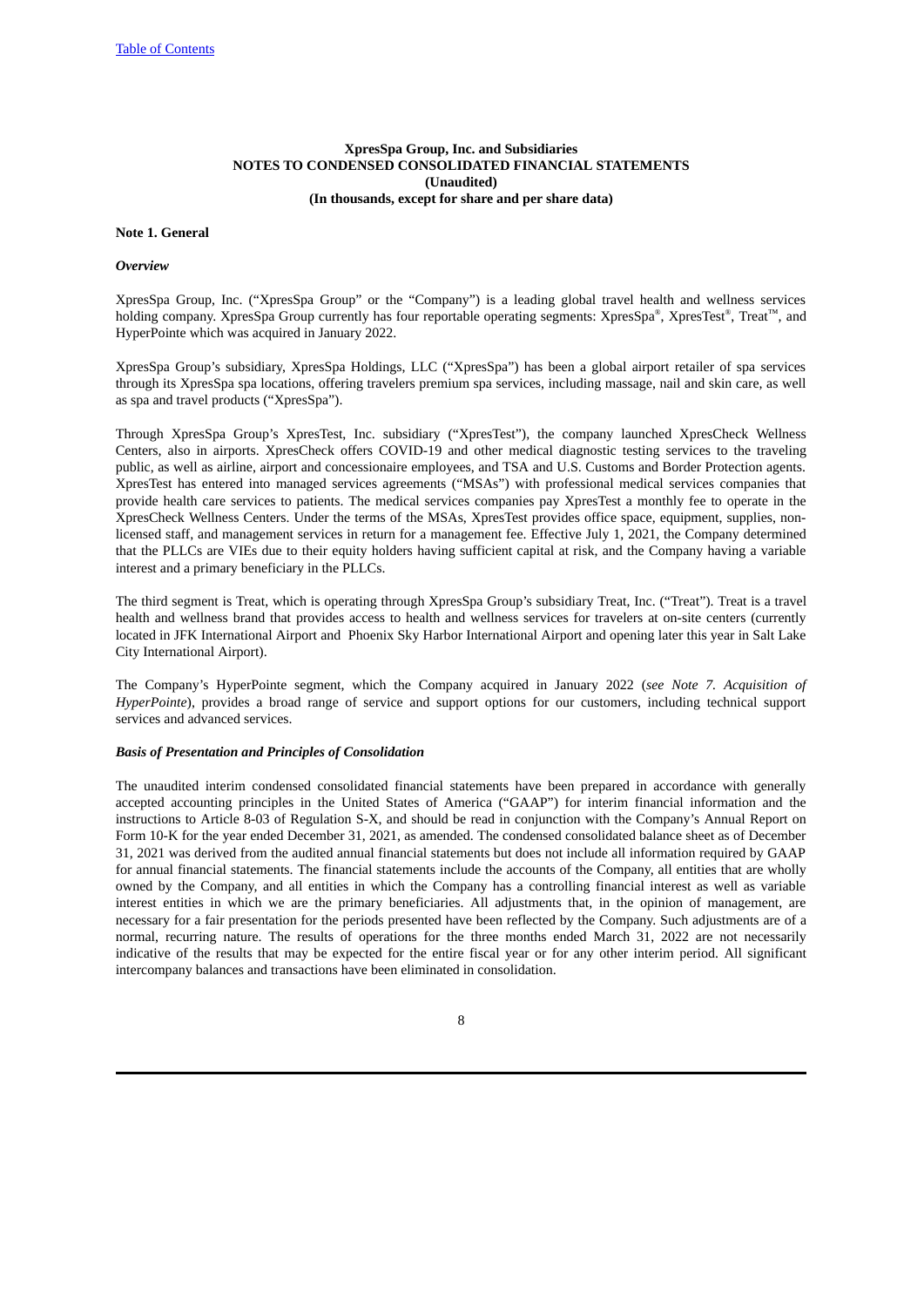## **Recent Developments**

#### **XpresCheck Wellness Centers**

XpresCheck's business has MSAs with state licensed physicians and nurse practitioners, under which we administer COVID-19 testing options, including a Polymerase Chain Reaction (PCR) test and a rapid PCR test. As of the date of this report, there are 15 operating XpresCheck locations operating in 12 airports, including following locations opened since December 31, 2021:

- In February 2022, a second XpresCheck Wellness Center opened at Denver International Airport, pre-security in the Great Hall. It contains six separate testing rooms to provide diagnostic COVID-19 testing.
- In March 2022, we opened an XpresCheck Wellness Center in Orlando International Airport, pre-security, in the South Walk area of the Main Terminal. It contains five separate testing rooms to provide diagnostic COVID-19 testing.

During 2021, XpresCheck initiated a \$2,001 eight-week pilot program with the Centers for Disease Control and Prevention (CDC) in collaboration with Concentric by Ginkgo. Under this program, XpresCheck is conducting biosurveillance monitoring at four major U.S. airports (JFK International Airport, Newark Liberty International Airport, San Francisco International Airport, and Hartsfield-Jackson Atlanta International Airport) aimed at identifying existing and new SARS-CoV-2 variants. On January 31, 2022, the Company announced the extension of the program, bringing the total contract to \$5,534. Approximately \$1,396 and \$1,368 of the full \$5,534 amount was recognized during the first quarter of 2022 and the fourth quarter of 2021, respectively. The Company anticipates that the remaining \$2,770 of the full \$5,534 amount will be realized in the second and third quarters of 2022.

## **XpresSpa**

There are currently nineteen operating XpresSpa domestic locations (including two franchise location in Austin-Bergstrom International Airport) and the Company expects to re-open four additional domestic locations in the near-term. A significant number of the domestic XpresSpa locations are operating approximately eight hours per day during the busiest hours (compared to up to sixteen hours per day pre-pandemic) improving labor productivity. Additionally, XpresSpa implemented a price increase in mid-October 2021 in its efforts to return to profitability. As passenger airport volumes improve, the Company will continue to review operating hours to optimize revenue opportunity.

During the fourth quarter of 2021, the Company began testing several new services to take advantage of a growing interest in non-traditional spa services and expansion of our retail offering to align more closely with the services the Company provides. The company is evaluating the success of these new initiatives at each airport on an on-going basis and will incorporate changes to our approach as more of the portfolio is reactivated.

The Company also has six international locations operating, including three XpresSpa locations in Dubai International Airport in the United Arab Emirates and three XpresSpa locations in Schiphol Amsterdam Airport in the Netherlands. The Company also signed for an additional five locations at Istanbul Airport and expects to open the first store during the summer of 2022.

#### **Treat**

Treat is the Company's new travel, health and wellness brand transforming the way we access care through a suite of health and wellness services supported by an integrated digital platform and a relevant retail offering to the traveling public.

Treat's on-site centers (currently located in JFK International Airport and in Phoenix Sky Harbor International Airport and opening later this year in Salt Lake City International Airport) provide access to health and wellness services for travelers. The Treat teams provide travel-related diagnostic testing for virus, cold, flu and other illnesses as well as hydration therapy, IV drips, and vitamin injections. Travelers can purchase time blocks to use the Company's wellness rooms to engage in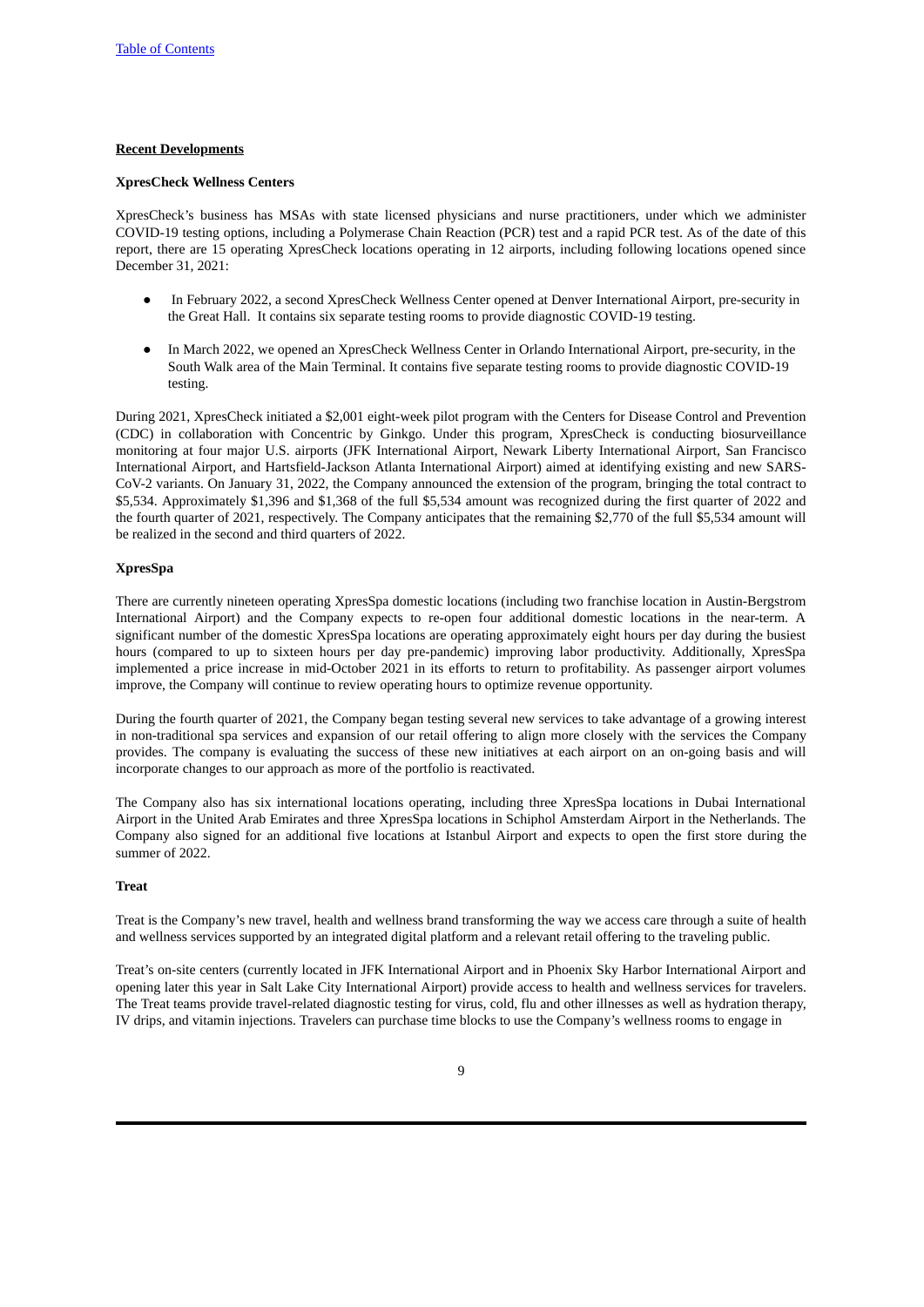interactive services like self-guided yoga, meditation and low impact weight exercises or to relax and unplug from the hectic pace of the airport and renew themselves before or after their trip.

Treat offers a website (www.treat.com) and mobile app to complement the offering with relevant health and wellness content designed to help people on the go with information that could impact their travel. The platform provides travelers access to a comprehensive online marketplace of services including global illness tracker tools such as the COVID-19 Requirements Map, on-demand chat care by licensed providers, a health wallet to store personal and family health records (including COVID-19 testing results), and a scheduler to arrange for direct care at one of the Company's on-site locations. The information on the Treat website is not incorporated by reference into this Quarterly Report on Form 10-Q and does not constitute a part of this Form 10-Q.

#### **HyperPointe Acquisition**

In January 2022, the Company announced and closed on the acquisition of gcg Connect, LLC d/b/a HyperPointe.

The purchase price in the transaction consisted of \$7,121 in cash and \$906 in common stock, offset by the settlement of intercompany accounts payable of \$770 as well as potential additional earn-out payments of up to \$7,500 over a three-year timeframe based upon future performance; these earn-out payments may be satisfied in cash or common stock or a combination thereof subject to various terms and conditions. As of the acquisition date, and as of March 31, 2022, the Company believes that the fair value of the potential earnout payment is \$0.

HyperPointe currently operates as a new operating segment within the XpresSpa Group. The chief executive officer of HyperPointe before the Company's acquisition, continues to serve as the chief executive officer of HyperPointe, as well as serving as the chief executive officer of XpresCheck. See *Note 7. Acquisition of HyperPointe* for related discussion.

#### *Liquidity and Financial Condition*

As of March 31, 2022, the Company had cash and cash equivalents, excluding restricted cash, of \$82,990, total current assets of \$88,463, total current liabilities of \$18,648 and positive working capital of \$69,815, compared to a positive working capital of \$89,152 as of December 31, 2021.

#### **Note 2. Significant Accounting and Reporting Policies**

#### *(a) Revenue Recognition Policy*

#### *XpresSpa*

The Company recognizes revenue from the sale of XpresSpa products and services when the services are rendered at XpresSpa stores and from the sale of products at the time products are purchased at the Company's stores or online usually by credit card, net of discounts and applicable sales taxes. Accordingly, the Company recognizes revenue for the Company's single performance obligation related to both in-store and online sales at the point at which the service has been performed or the control of the merchandise has passed to the customer. Revenues from the XpresSpa retail and ecommerce businesses are recorded at the time goods are shipped.

The Company has a franchise agreement with an unaffiliated franchisee to operate two XpresSpa locations. Under the Company's franchising model, all initial franchising fees relate to the franchise right, which is a single performance obligation that transfers over time. Upon receipt of the non-recurring, non-refundable initial franchise fee, management records a deferred revenue liability and recognizes revenue on a straight-line basis over the life of the franchise agreement.

The Company has also entered into collaborative agreements with marketing partners whereby it sells certain of its partners' products in its XpresSpa. The Company acts as an agent for revenue recognition purposes and therefore records revenue net of the revenue share payable to the partners. Upon receipt of the non-recurring, non-refundable initial collaboration fee, management records a deferred revenue liability and recognizes revenue on a straight-line basis over the life of the collaboration agreement.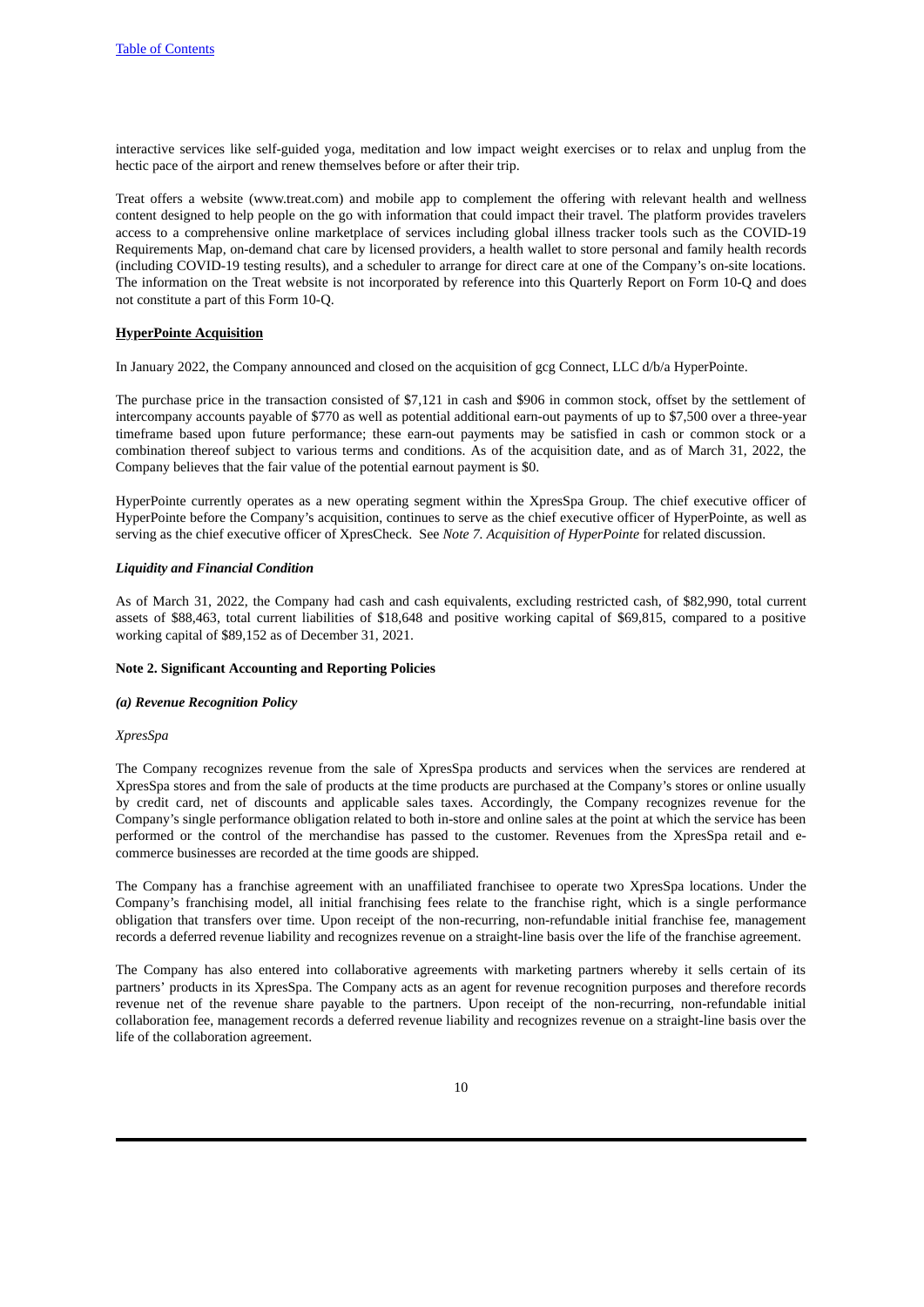#### *XpresCheck*

Through its XpresCheck Wellness Centers and under the terms of the Managed Services Agreement ("MSA") with Professional Limited Liability Companies ("PLLCs") that in turn contract with physicians and Nurse Practitioners, the Company offers testing services to airline employees, contractors, concessionaire employees, TSA officers and U.S. Customs and Border Protection agents, as well as the traveling public. The Company has entered into MSAs with PLLCs that provide healthcare services to patients. Under the terms of the MSAs which may be modified for commercial reasonableness and fair market value, XpresTest provides office space, equipment, supplies, non-licensed staff, and management services to be used for the purpose of COVID-19 and other medical diagnostic testing in return for a management fee which was deemed a performance obligation for recognizing revenue prior to July 1, 2021.

Effective, July 1, 2021 (*see Note 8. Variable Interest Entities*), the Company determined that the PLLCs are variable interest entities due to its equity holder having insufficient capital at risk, and the Company having a variable interest in the PLLCs. In pursuance, the total revenue of the PLLCs are designated as revenue for the company. The performance obligation for this revenue was the PLLCs administering COVID-19 tests to airline employees, contractors, concessionaire employees, TSA officers and U.S. Customs and Border Protection agents, as well as the traveling public, with revenue being recognized at the point in time at which the service is performed.

*Treat*

The Company recognizes revenue from the sale of Treat products and services when the services are rendered at Treat Centers and from the sale of products at the time products are purchased at the Treat Centers or online usually by credit card, net of discounts and applicable sales taxes. Accordingly, the Company recognizes revenue for the Company's single performance obligation related to both in-centers and online sales at the point at which the service has been performed or the control of the merchandise has passed to the customer. Revenues from the Treat retail and e-commerce businesses are recorded at the time goods are shipped.

## *HyperPointe*

Our HyperPointe segment which we acquired in January 2022 (*see Note 7 Acquisition of HyperPointe)* provides broad range of service and support options for our customers, including technical support services and advanced services. Technical support services represent the majority of these offerings which are distinct performance obligations that are satisfied over time with revenue recognized ratably over the contract term. Advanced services are distinct performance obligations that are satisfied over time with revenue recognized as services are delivered. Revenue billed in advance are treated as deferred revenue which was \$544 as of March 31, 2022. HyperPointe had unbilled receivables of \$136 included in Accounts Receivable.

The Company excludes all sales taxes assessed to our customers from revenue. Sales taxes assessed on revenues are included in *Accounts payable, accrued expenses and other* on the Company's condensed consolidated balance sheets until remitted to state agencies.

### *(b) Variable Interest Entities*

The Company evaluates its ownership, contractual, pecuniary, and other interests in entities to determine if it has any variable interest in a variable interest entity ("VIE"). These evaluations are complex and involve judgment. If the Company determines that an entity in which it holds a contractual or ownership interest is a VIE and that the Company is the primary beneficiary, the Company consolidates such entity in its consolidated financial statements. The primary beneficiary of a VIE is the party that meets both of the following criteria: (i) has the power to make decisions that most significantly affect the economic performance of the VIE; and (ii) has the obligation to absorb losses or the right to receive benefits that in either case could potentially be significant to the VIE. Management performs ongoing reassessments of whether changes in the facts and circumstances regarding the Company's involvement with a VIE will cause the consolidation conclusion to change. Changes in consolidation status are applied prospectively.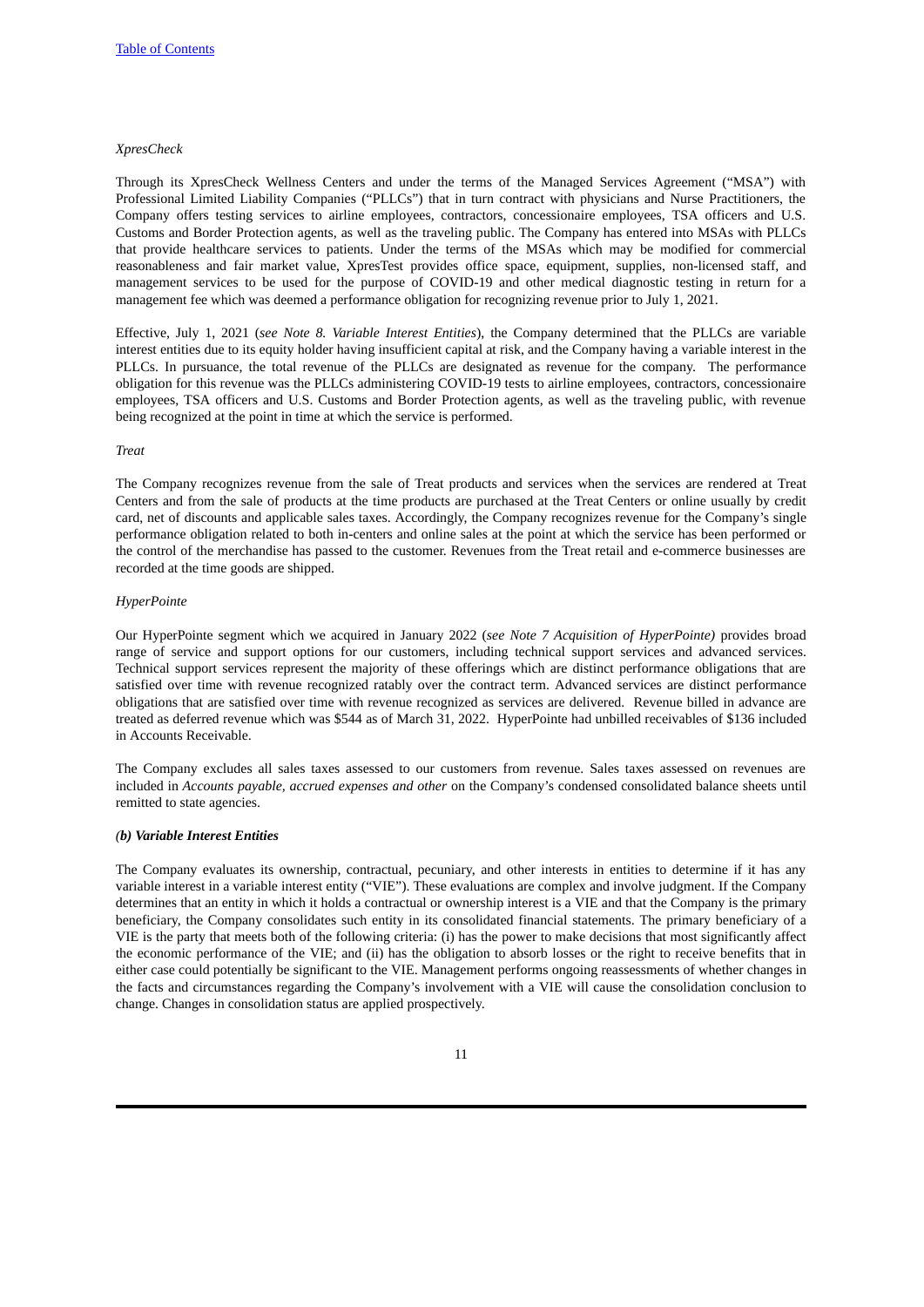## *(c) Business Combinations*

The Company applies the provisions of ASC Topic 805, Business Combinations ("ASC 805") in the accounting for acquisitions of businesses. ASC 805 requires the Company to use the acquisition method of accounting by recognizing the identifiable tangible and intangible assets acquired and liabilities assumed, and any non-controlling interest in the acquired business, measured at their acquisition date fair values. Goodwill as of the acquisition date is measured as the excess of consideration transferred over the aforementioned amounts.

While the company uses its best estimates and assumptions to accurately apply preliminary values to assets acquired and liabilities assumed at the acquisition date, these estimates are inherently uncertain and subject to refinement. As a result, during the measurement period, which may be up to one year from the acquisition date, the Company may record adjustments to the assets acquired and liabilities assumed with the corresponding offset to goodwill. Upon the conclusion of the measurement period or final determination of the values of the assets acquired or liabilities assumed, whichever comes first, any subsequent adjustments are recorded in the consolidated statements of operations.

Accounting for business combinations requires management to make significant estimates and assumptions, especially at the acquisition date, including estimates for intangible assets. Although the Company believes the assumptions and estimates that have been made are reasonable and appropriate, they are based in part on historical experience and information obtained from the acquired companies and are inherently uncertain. Critical estimates in valuing certain of the intangible assets the Company has acquired include future expected cash flows, and discount rates.

## *(d) Goodwill*

The Company accounts for goodwill under ASC 350-30, *Intangibles-Goodwill and Other*. Goodwill represents the cost of a business acquisition in excess of the fair value of the net assets acquired. Goodwill is not amortized and is reviewed for impairment annually, or more frequently if facts and circumstances indicate that it is more likely than not that the fair value of a reporting unit is less than its carrying amount, including goodwill. If it is more likely than not that the fair value of a reporting unit is less than its carrying amount, the company performs a quantitative test to identify and measure the amount of goodwill impairment loss. The Company compares the fair value of the reporting unit with its carrying amount. If the carrying amount exceeds fair value, goodwill of the reporting unit is considered impaired, and that excess is recognized as a goodwill impairment loss.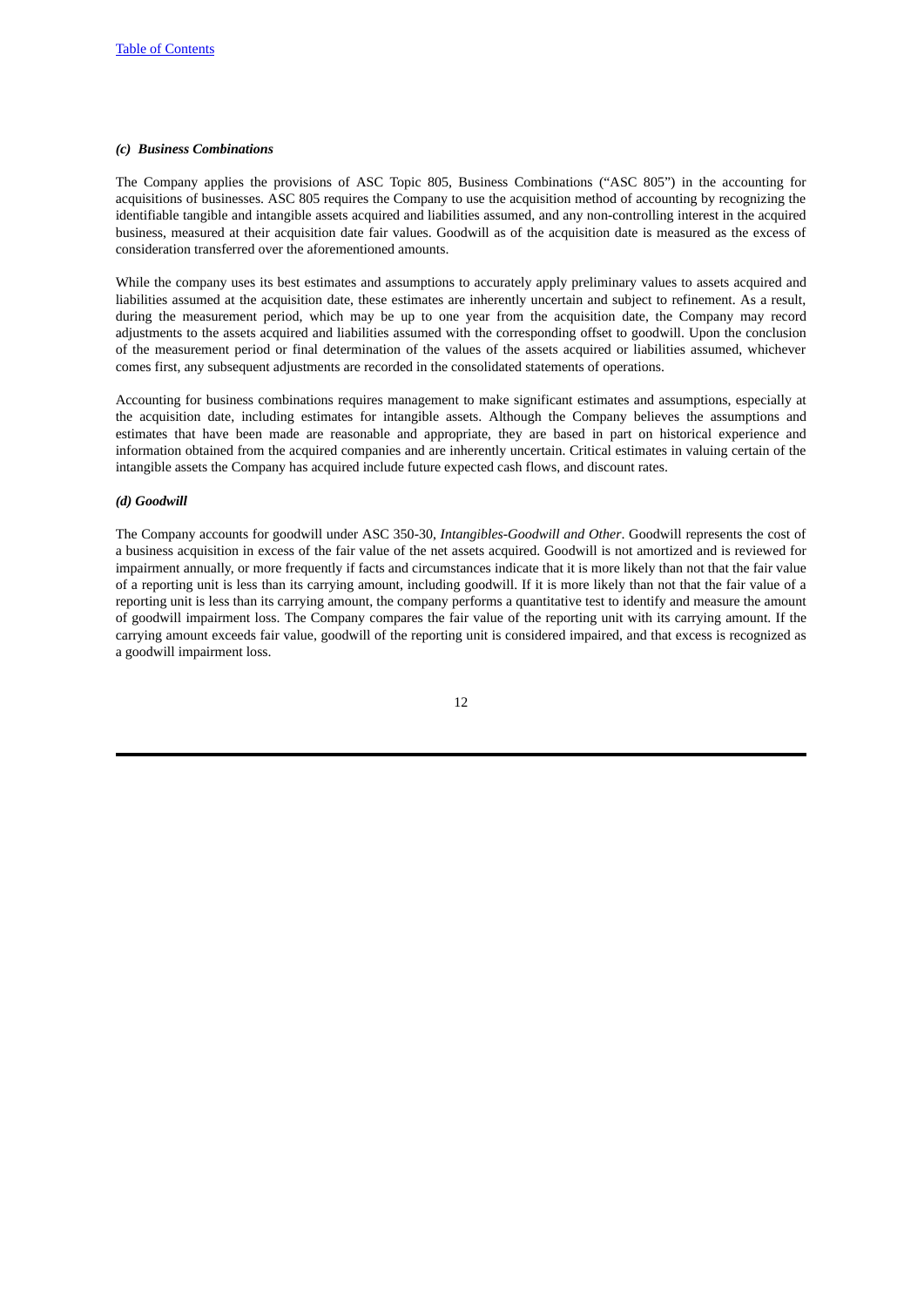### *Recently adopted accounting pronouncements*

## *Accounting Standards Update No. 2020-06—Debt--Debt with Conversion and Other Options (Subtopic 470-20) and Derivatives and Hedging—Contracts in Entity's Own Equity (Subtopic 815-40)*

Issued in August 2020, this update is intended to reduce the unnecessary complexity of the current guidance thus resulting in more accurate accounting for convertible instruments and consistent treatment from one entity to the next. Under current GAAP, there are five accounting models for convertible debt instruments. Except for the traditional convertible debt model that recognizes a convertible debt instrument as a single debt instrument, the other four models, with their different measurement guidance, require that a convertible debt instrument be separated (using different separation approaches) into a debt component and an equity or a derivative component. Convertible preferred stock also is required to be assessed under similar models. The Financial Accounting Standard Board ("FASB") decided to simplify the accounting for convertible instruments by removing certain separation models currently included in other accounting guidance that were being applied to current accounting for convertible instruments. Under the amendments in this update, an embedded conversion feature no longer needs to be separated from the host contract for convertible instruments with conversion features that are not required to be accounted for as derivatives. Consequently, a convertible debt instrument will be accounted for as a single liability measured at its amortized cost and a convertible preferred stock will be accounted for as a single equity instrument measured at its historical cost, as long as no other features require bifurcation and recognition as derivatives. The FASB also decided to add additional disclosure requirements in an attempt to improve the usefulness and relevance of the information being provided. The new standard is effective for fiscal years beginning after December 15, 2021, and interim periods within those fiscal years. The Company adopted ASU 2020-06 as of the reporting period beginning January 1, 2022. The adoption of this update did not have a material impact on the Company's condensed consolidated financial statements.

## *ASU 2021-04: Issuer's Accounting for Certain Modifications or Exchanges of Freestanding Equity Classified Written Call Options*

In May 2021, the FASB issued ASU 2021-04, "Issuer's Accounting for Certain Modifications or Exchanges of Freestanding Equity Classified Written Call Options'" ("ASU 2021-04"), which introduces a new way for companies to account for warrants either as stock compensation or derivatives. Under the new guidance, if the modification does not change the instrument's classification as equity, the company accounts for the modification as an exchange of the original instrument for a new instrument. In general, if the fair value of the "new" instrument is greater than the fair value of the "original" instrument, the excess is recognized based on the substance of the transaction, as if the issuer has paid cash. The effective date of the standard is for interim and annual reporting periods beginning after December 15, 2021 for all entities. The Company adopted ASU 2021-04 as of the reporting period beginning January 1, 2022. The adoption of this update did not have a material impact on the Company's condensed consolidated financial statements.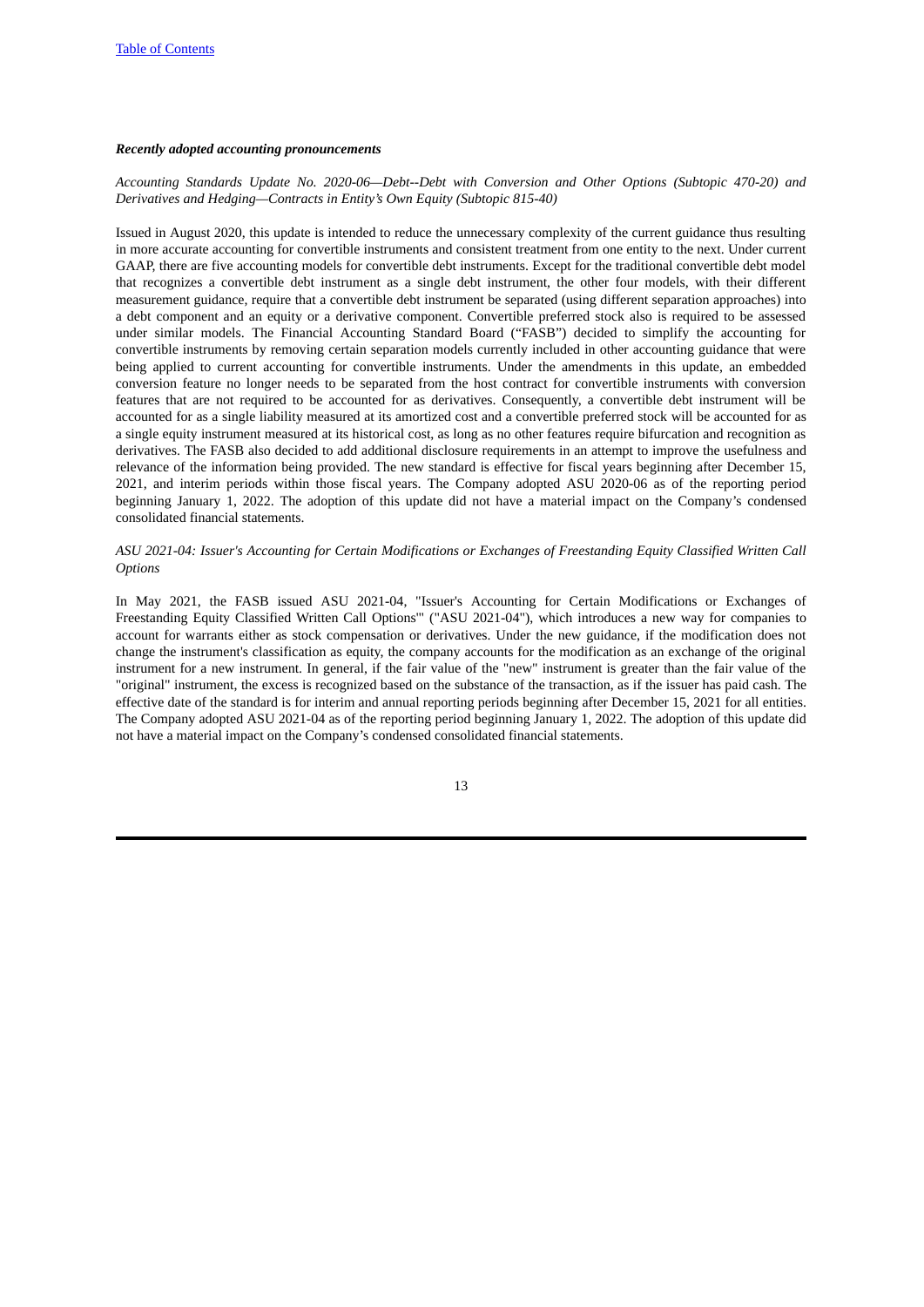## **Note 3. Potentially Dilutive Securities**

The table below presents the computation of basic and diluted net loss per share of Common Stock:

|                                                                                                                                                                                                                       | Three months ended<br>March 31, |             |     |             |
|-----------------------------------------------------------------------------------------------------------------------------------------------------------------------------------------------------------------------|---------------------------------|-------------|-----|-------------|
|                                                                                                                                                                                                                       |                                 | 2022        |     | 2021        |
| <b>Basic and diluted numerator:</b>                                                                                                                                                                                   |                                 |             |     |             |
| Net loss attributable to common shareholders                                                                                                                                                                          | \$                              | (4,283)     | \$. | (1,056)     |
| <b>Basic and diluted denominator:</b>                                                                                                                                                                                 |                                 |             |     |             |
| Basic and dliuted weighted average shares outstanding                                                                                                                                                                 |                                 | 101,601,913 |     | 101,058,500 |
| Basic and diluted loss per share                                                                                                                                                                                      |                                 | (0.04)      |     | (0.01)      |
| Net income (loss) per share data presented above excludes from the calculation<br>of diluted net income (loss), the following potentially dilutive securities, having<br>an anti-dilutive impact, in case of net loss |                                 |             |     |             |
| Both vested and unvested options to purchase an equal number of shares of Common                                                                                                                                      |                                 |             |     |             |
| Stock                                                                                                                                                                                                                 |                                 | 4,062,699   |     | 3,022,185   |
| Unvested RSUs to issue an equal number of shares of Common Stock                                                                                                                                                      |                                 | 367,189     |     | 105,125     |
| Warrants to purchase an equal number of shares of Common Stock                                                                                                                                                        |                                 | 29,460,560  |     | 37,988,940  |
| Total number of potentially dilutive securities excluded from the calculation of<br>earnings/(loss) per share attributable to common shareholders                                                                     |                                 | 33,890,448  |     | 41,116,250  |
|                                                                                                                                                                                                                       |                                 |             |     |             |

## **Note 4. Cash, Cash Equivalents, and Restricted Cash**

A reconciliation of the Company's cash and cash equivalents in the Condensed Consolidated Balance Sheets to cash, cash equivalents and restricted cash in the Condensed Consolidated Statements of Cash Flows as of March 31, 2022 and December 31, 2021 is as follows:

|                                                               | <b>March 31, 2022</b> | <b>December 31, 2021</b> |
|---------------------------------------------------------------|-----------------------|--------------------------|
| Cash denominated in United States dollars                     | 80.096                | 102,560                  |
| Cash denominated in currency other than United States dollars | 2.624                 | 2,133                    |
| Restricted cash                                               | 751                   | 751                      |
| Credit and debit card receivables                             | 270                   | 813                      |
| Total cash, cash equivalents and restricted cash              | 83.741                | 106.257                  |

The Company places its cash and temporary cash investments with credit quality institutions. At times, such cash denominated in United States dollars may be in excess of the Federal Deposit Insurance Corporation ("FDIC") insurance limit. At March 31, 2022 and December 31, 2021, deposits in excess of FDIC limits were \$78,917 and \$103,339, respectively. As of March 31, 2022 and December 31, 2021, the Company held cash balances in overseas accounts, totaling \$2,624 and \$2,113 respectively, which are not insured by the FDIC. If the Company were to distribute the amounts held overseas, the Company would need to follow an approval and distribution process as defined in its operating and partnership agreements, which may delay and/or reduce the availability of that cash to the Company.

## **Note 5. Intangible Assets**

The following table provides information regarding the Company's intangible assets subject to amortization, which consist of the following: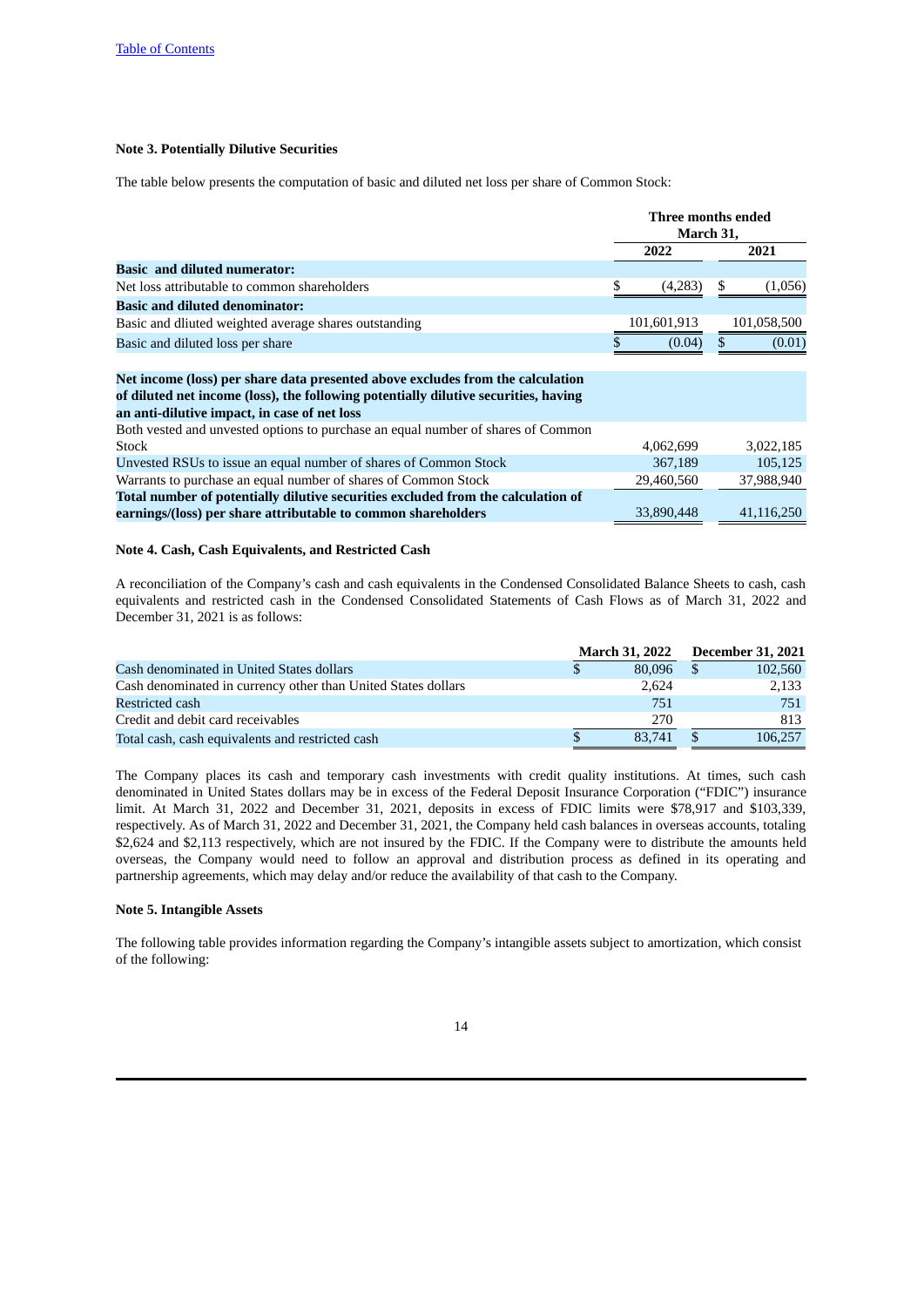|                               |             | <b>March 31, 2022</b> |               | <b>December 31, 2021</b> |                     |               |  |  |  |  |
|-------------------------------|-------------|-----------------------|---------------|--------------------------|---------------------|---------------|--|--|--|--|
|                               | Gross       |                       | <b>Net</b>    | Gross                    |                     | <b>Net</b>    |  |  |  |  |
|                               | Carrying    | Accumulated           | Carrying      | Carrying                 | Accumulated         | Carrying      |  |  |  |  |
|                               | Amount      | <b>Amortization</b>   | <b>Amount</b> | <b>Amount</b>            | <b>Amortization</b> | <b>Amount</b> |  |  |  |  |
| Trade names                   | 1,605<br>S. | (1, 178)<br>Ъ         | 427<br>\$.    | 1,339<br>S.              | (1, 118)<br>S       | 221           |  |  |  |  |
| <b>Customer Relationships</b> | 1,338       | (355)                 | 983           |                          |                     |               |  |  |  |  |
| Software                      | 4,460       | (769)                 | 3,691         | 3,886                    | (484)               | 3,402         |  |  |  |  |
| Licenses                      | 116         | (12)                  | 104           | 116                      |                     | 109           |  |  |  |  |
| Total intangible assets       | 7.519       | (2,314)               | 5.205         | 5.341                    | (1,609)             | 3.732         |  |  |  |  |

The Company's trade name relates to the value of the XpresSpa and HyperPointe trade names, software relates to certain capitalized third-party costs related to a website and a point-of-sale system as well as software assumed on our acquisition of HyperPointe; and licenses relates to certain capitalized costs of foreign acquisitions. Customer relationships were assumed on our acquisition of HyperPointe.

The Company's intangible assets are amortized over their expected useful lives. The Company recorded amortization expense of \$393 and \$99 during the three months ended March 31, 2022 and 2021.

Based on the intangible assets balance as of March 31, 2022, the estimated amortization expense for the remainder of the calendar year and each of the succeeding calendar years is as follows:

| <b>Calendar Years ending December 31,</b> |   | <b>Amount</b> |
|-------------------------------------------|---|---------------|
| Remaining 2022                            | S | 1,383         |
| 2023                                      |   | 1,509         |
| 2024                                      |   | 1,404         |
| 2025                                      |   | 345           |
| 2026                                      |   | 283           |
| Thereafter                                |   | 281           |
| <b>Total</b>                              |   | 5.205         |

#### **Note 6. Leases**

The Company leases its retail and diagnostic testing locations at various domestic and international airports. Additionally, the Company leases its corporate office in New York City. Certain leases entered into by the Company fall under ASU No. 2016-02, *Leases* ("ASC 842"). At inception, the Company determines if a lease qualifies under ASC 842. Certain of the Company's lease arrangements contain fixed payments throughout the term of the lease, while others involve a variable component to determine the lease obligation wherein a certain percentage of sales is used to calculate the lease payment.

All qualifying leases held by the Company are classified as operating leases. Operating lease right of use assets represent the Company's right to use an underlying asset for the lease term and operating lease liabilities represent its obligation to make lease payments arising from the lease. Operating lease right of use assets and operating lease liabilities are recognized as of the commencement date based on the present value of lease payments over the lease term. The Company records its operating lease right of use assets and operating lease liabilities based on required guaranteed payments under each lease agreement. The Company uses its incremental borrowing rate as of the commencement date of the lease, which approximates the rate at which the Company can borrow funds on a secured basis, in determining the present value of the guaranteed lease payments.

The Company reviews all of its existing lease agreements on a quarterly basis to determine whether there were any modifications to existing lease agreements and to assess if any leases should be accounted for pursuant to the guidance in ASC 842. The Company recalculates the right of use asset and lease liability based on the modified lease terms and adjusts both balances accordingly.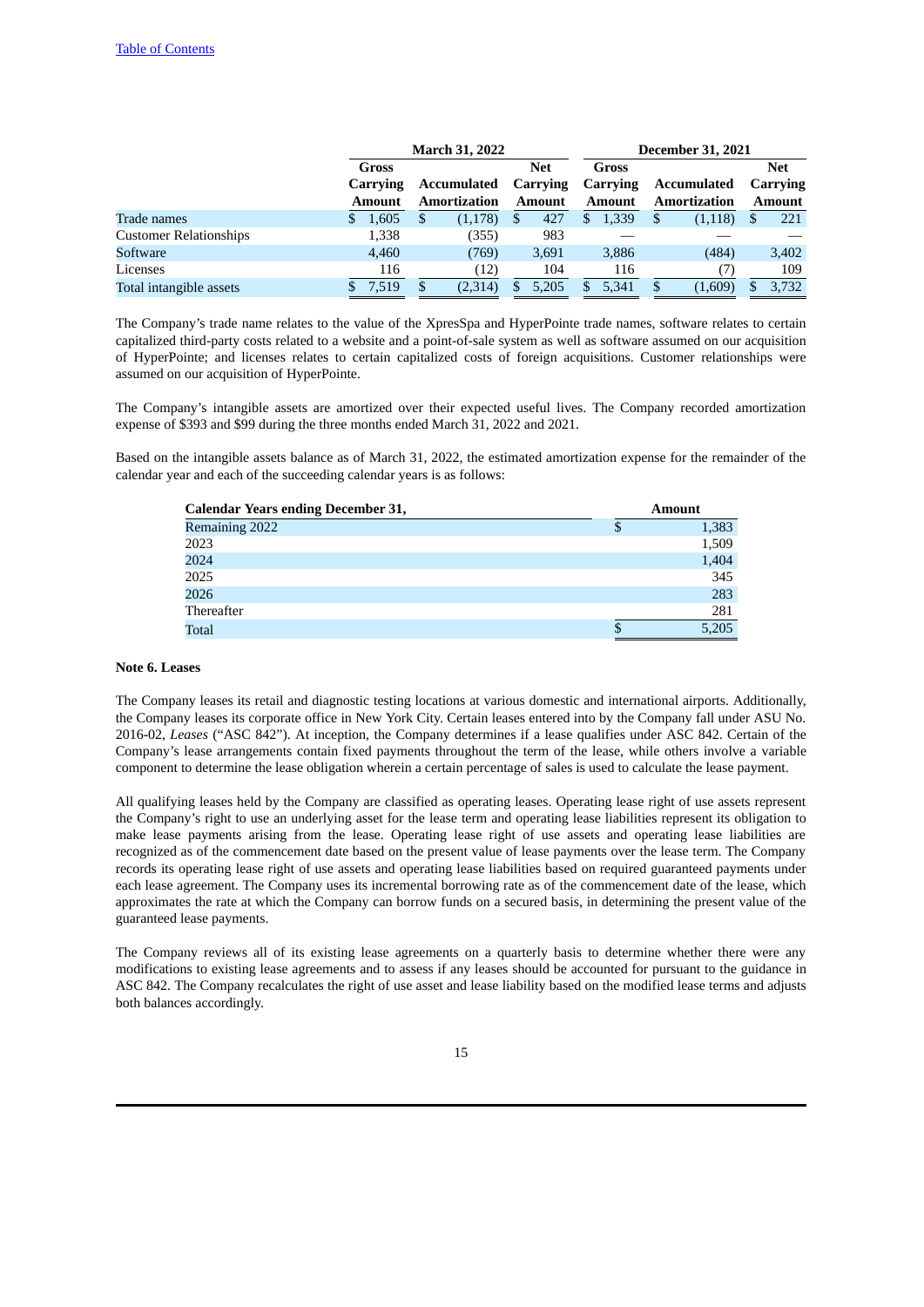The Company has received rent concessions from landlords on a majority of its leases, allowing for the relief of minimum guaranteed payments in exchange for percentage-of-revenue rent or providing relief from rent through payment deferrals. Currently, the period of relief from these payments range from three to thirty one months and began in March 2020. The Company received minimum guaranteed payment concession of approximately \$321 in the three months ended March 31, 2022 and \$472 in the three months ended March 31, 2021. The Company expects to realize additional rent concessions while some of its spas remain closed.

The Financial Accounting Standards Board ("FASB") issued a Q&A in March 2020 that focused on the application of lease guidance in ASC 842 for lease concessions related to the effects of COVID-19. The FASB staff has said that entities can elect to not evaluate whether concessions granted by lessors related to COVID-19 are lease modifications. Entities that make this election can then apply the lease modification guidance in ASC 842 or account for the concession as if it were contemplated as part of the existing contract. XpresSpa has elected to not treat the concessions as lease modifications and will instead account for the lease concessions as if they were contemplated as part of the existing leases.

When a lessor grants a concession that contractually releases a lessee from certain lease payments or defers lease payments, a lessee may account for the concession as a negative variable lease payment and recognize negative variable lease expense in the period when the rent concession becomes accruable. The Company has recorded negative variable lease expense and adjusted lease liabilities at the point in which the rent concession has become accruable.

Supplemental cash flow information related to leases for the three months ended March 31, 2022 and 2021 were as follows:

|                                                                                      |    | Three months ended March 31, |      |         |  |
|--------------------------------------------------------------------------------------|----|------------------------------|------|---------|--|
|                                                                                      |    | 2022                         |      | 2021    |  |
| Cash paid for amounts included in the measurement of lease liabilities:              |    |                              |      |         |  |
| Operating cash flows from operating leases                                           | æ. | (1.010)                      | - \$ | (1,073) |  |
| Leased assets obtained in exchange for new and modified operating lease liabilities  |    | 305                          | - \$ | 325     |  |
| Leased assets surrendered in exchange for termination of operating lease liabilities |    |                              |      | -9      |  |

As of March 31, 2022, operating leases contain the following future minimum commitments:

| <b>Calendar Years ending December 31,</b>            | <b>Amount</b> |
|------------------------------------------------------|---------------|
| Remaining 2022                                       | \$<br>2,746   |
| 2023                                                 | 2,890         |
| 2024                                                 | 2,150         |
| 2025                                                 | 1,572         |
| 2026                                                 | 764           |
| Thereafter                                           | 1,074         |
| Total future lease payments                          | 11,196        |
| Less: interest expense at incremental borrowing rate | (1,062)       |
| Net present value of lease liabilities               | 10,134        |

Other assumptions and pertinent information related to the Company's accounting for operating leases are:

| Weighted average remaining lease term:                                            | 4.05 years |
|-----------------------------------------------------------------------------------|------------|
| Weighted average discount rate used to determine present value of operating lease |            |
| liability:                                                                        | $10.0\%$   |

Cash paid for minimum annual rental obligations was \$271 and \$150 for the three months ended March 31, 2022 and 2021, respectively.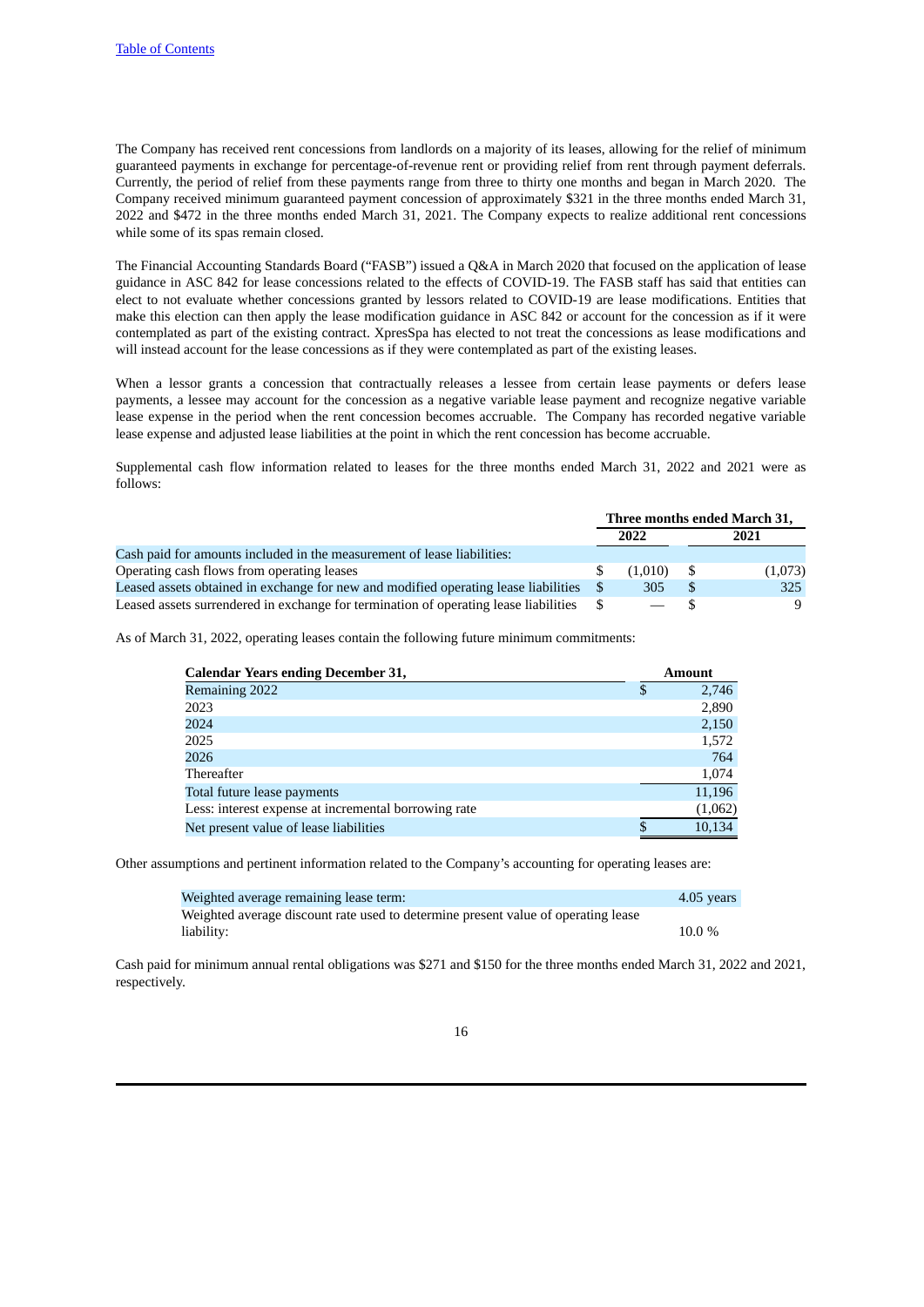Variable lease payments calculated monthly as a percentage of product and services revenue were \$364 and \$97 for the three months ended March 31, 2022 and 2021, respectively.

## **Note 7. Acquisition of HyperPointe**

On January 14, 2022, the Company acquired all of the equity interests in gcg Connect, LLC, d/b/a HyperPointe, a New Jersey limited liability company ("HyperPointe"), for an aggregate initial purchase price of approximately \$7,257, which consisted of (i) \$7,121 in cash offset by settlement of intercompany payable of \$770, and (ii) the issuance of 552,487 shares of common stock of the Company to the equity owners of HyperPointe, plus additional consideration in the form of a potential earnout of up to \$7,500 (the "Acquisition"). The portion of the initial consideration for the Acquisition comprising the 552,487 shares of Company common stock was valued at \$906 based upon a closing reference price of \$1.64 as contemplated by the acquisition agreement.

XpresSpa Group also agreed pursuant to an earnout provision to issue up to an additional \$7,500 in cash or stock if certain earnout performance targets are met during an earnout period ending on the third anniversary of the date of the acquisition agreement. For purposes of the earnout, the Common Stock will also be valued on a per share basis. The earnout payments may be satisfied in (i) cash, (ii) shares of Common Stock (priced at \$1.81), or (iii) any combination thereof, at the election of the equity owners of HyperPointe, provided that in the event (and to the extent) XpresSpa Group does not have sufficient authorized shares of Common Stock that are unissued and not duly reserved for issuance upon options, warrants or other convertible securities, then XpresSpa Group shall be permitted to settle any earnout payments in cash. As a result, XpresSpa Group may issue up to an additional 4,143,647 shares of Common Stock; however, the actual number of shares that will be issued under the earnout, if any, will depend on (i) the extent of fulfillment of the earnout performance targets at the time of calculation of the earnout and (ii) the elections and conditions described in the previous sentence.

XpresSpa Group granted an equity award to the previous Chief Executive Officer of HyperPointe and who was offered employment with the Company in connection with XpresSpa's acquisition of the equity interests of HyperPointe, as an inducement material to such new employee entering into employment with the Company. The equity award was approved on January 7, 2022, in accordance with Nasdaq Listing Rule 5635(c)(4).

The employee received stock options to purchase 1,000,000 shares of XpresSpa common stock. The stock options were issued upon the closing of the acquisition of HyperPointe and employee's hire date in connection therewith (the "Grant Date"), and all stock options included within the equity inducement award have an exercise price of \$1.64 per share, resulting in the fair value of \$1,457 which would be charged to expense per the option terms. One-third of the options will vest on each of the first three anniversaries of the Grant Date, subject to the employee's continued employment with XpresSpa or its subsidiaries on such vesting dates. The stock options have a ten-year term.

The Company has recognized the assets and liabilities based on the acquisition date fair values. The acquisition did not result in the creation of any contingent consideration as of the Acquisition date and as of March 31, 2022.

Determination of the fair values of the acquired assets and assumed liabilities (and the related determination of estimated lives of depreciable tangible and identifiable intangible assets) requires significant judgment.

The fair value of intangible assets other than Goodwill was determined primarily using income approaches. This included estimated multi-period excess earnings valuation method for Customer relationships and the relief-from-royalty valuation.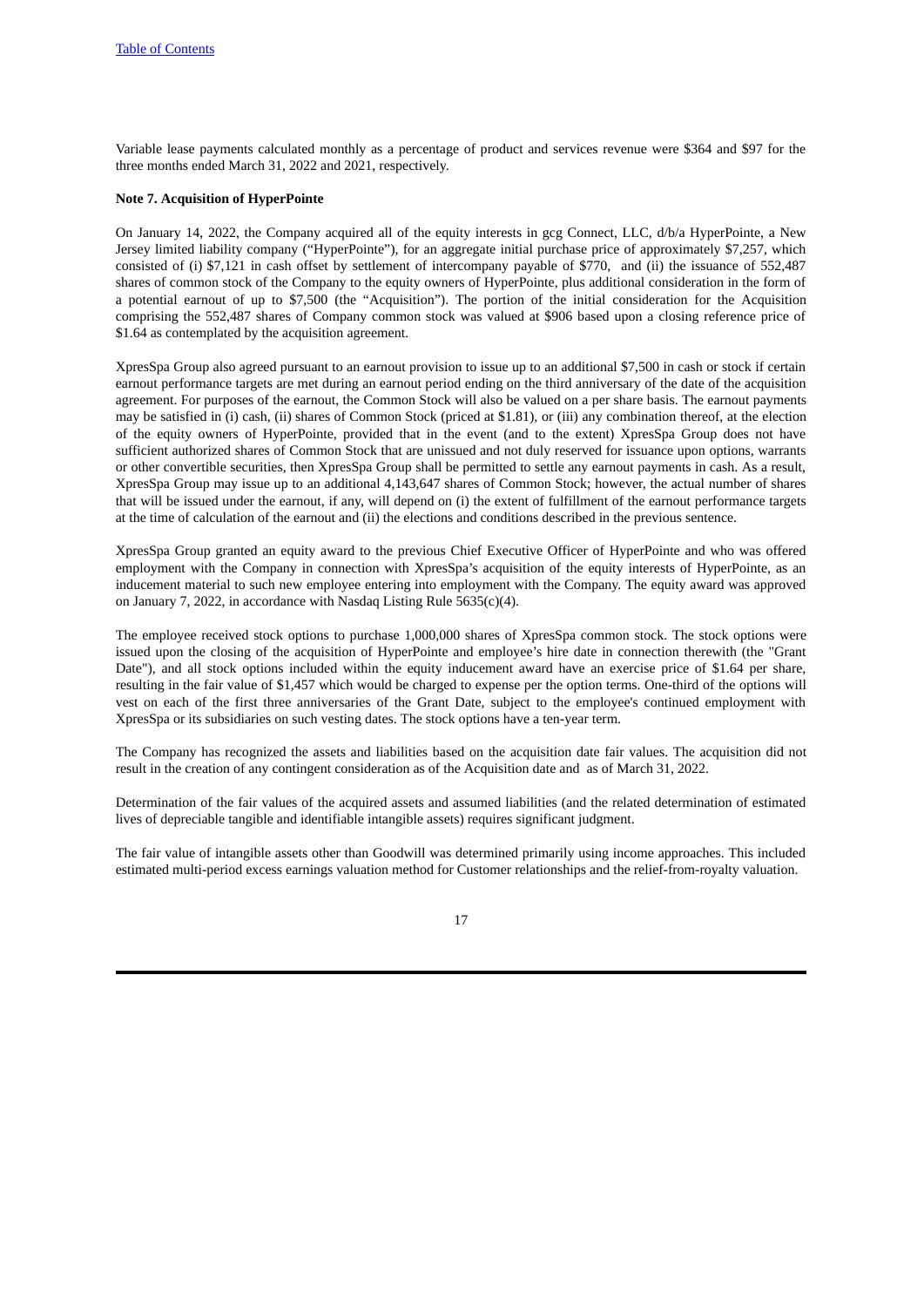The adjustments set forth in the following condensed unaudited consolidated Balance Sheet reflect the effect of the consummation of the acquisition:

| <b>Consideration paid</b>                             | \$<br>7,257 |
|-------------------------------------------------------|-------------|
| Fair value of assets acquired and liabilities assumed |             |
|                                                       |             |
| Cash and cash equivalents                             | \$<br>2,269 |
| Accounts receivable                                   | 346         |
| <b>Unbilled Receivables</b>                           | 56          |
| Prepaid expenses and other current assets             | 19          |
| Other long-term assets                                | 16          |
| Property and equipment                                | 68          |
| <b>Customer relationships</b>                         | 1,026       |
| Trade name                                            | 266         |
| Software                                              | 307         |
|                                                       |             |
| Accounts payable                                      | (653)       |
| Deferred revenue                                      | (723)       |
|                                                       | 2,997       |
| Goodwill                                              | \$<br>4,260 |

#### **Note 8. Variable Interest Entities**

Through its XpresCheck Wellness Centers the Company provides services pursuant to contracts with PLLCs which in turn contracts with physicians and other medical professional providers to render COVID-19 and other medical diagnostic testing services to airline employees, contractors, concessionaire employees, TSA officers and U.S. Customs and Border Protection agents, and the traveling public. The PLLCs collectively represent the Company's affiliated medical group. The PLLCs were designed and structured to comply with the relevant laws and regulations governing professional medical practice, which generally prohibits the practice of medicine by lay persons or entities. All of the issued and outstanding equity interests of the PLLCs are owned by a licensed medical professional nominated by the Company (the "Nominee Shareholder"). Upon formation of the PLLCs, and initial issuance of equity interests, the Nominee Shareholder contributes a nominal amount of capital in exchange for their interest in the PLLC. The Company then executes with each PLLC a MSA, which provide for various administrative services, management services and day-to-day activities of the practice to be rendered by the Company through its XpresCheck Wellness Centers.

The Company also has exclusive responsibility for the provision of all nonmedical services including contracting with customers who access the PLLCs for a medical visit, handling all financial transactions and day-to-day operations of each PLLC, overseeing the establishment of COVID-19 and other medical diagnostic testing services policies, and making recommendations to the PLLC in establishing the guidelines for the employment and compensation of the physicians and other employees of the PLLCs. Until June 30, 2021, MSA Fees were commensurate with the expected level of activity required to be billed by XpresCheck Wellness Centers. Therefore, these PLLCs were assessed not to be variable interest entities prior to July 1, 2021.

Effective, July 1, 2021, contractual arrangements between the company, the company's affiliated medical group and nominated shareholder were modified in a manner that changes the characteristics or adequacy of the nominee shareholders equity investment at risk and residual returns. Therefore, due to reassessment triggered by the development on July 1, 2021, the Company determined that the PLLCs are now variable interest entities. Notwithstanding their legal form of ownership of equity interests in the PLLC, the primary beneficiary of the affiliated medical group is the Company as it meets both of the following criteria: (i) has the power to make decisions that most significantly affect the economic performance of the affiliated medical group; and (ii) has the obligation to absorb losses or the right to receive benefits that in either case could potentially be significant to the affiliated medical group. The Company consolidated the PLLCs under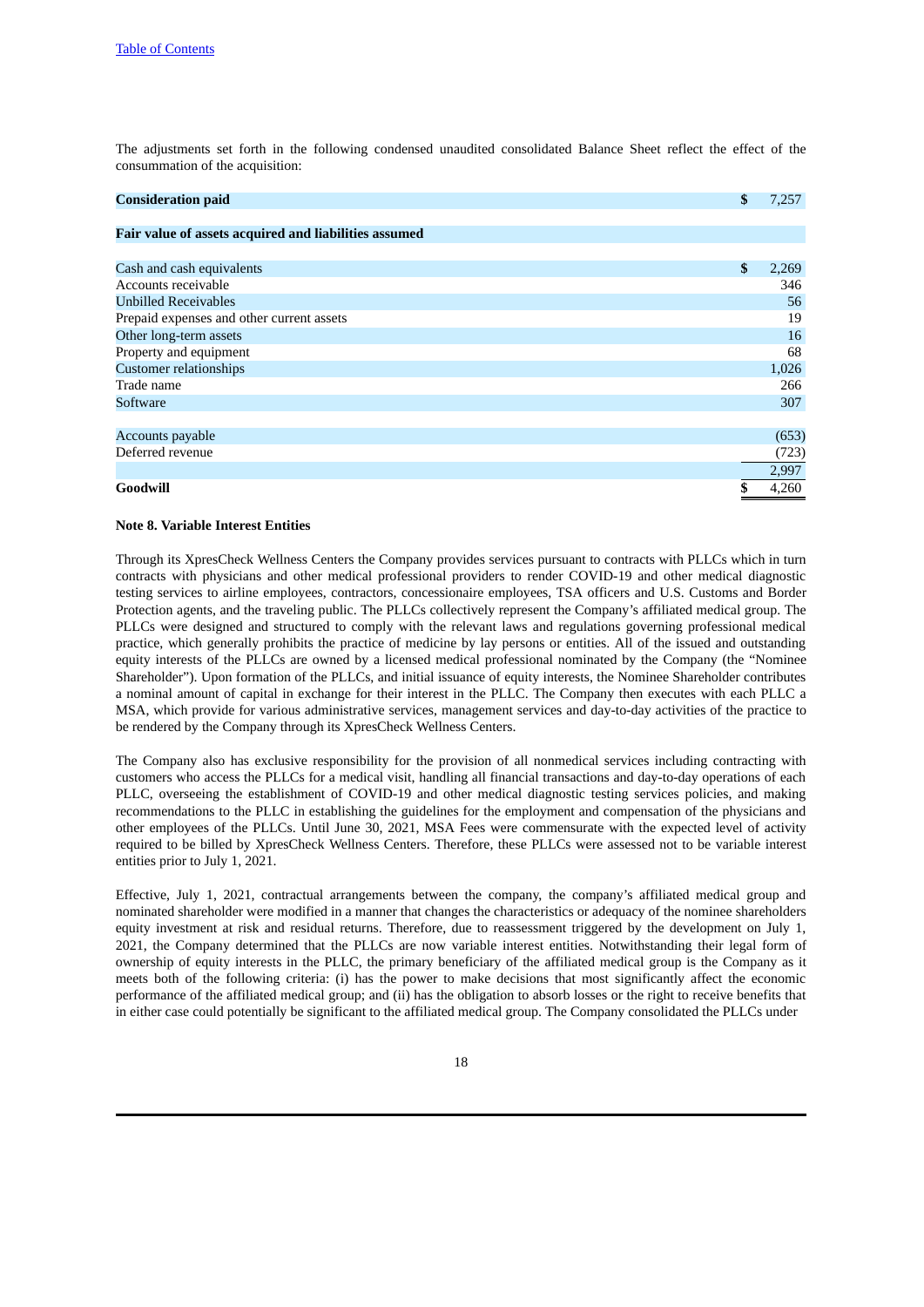the VIE model since the Company has the power to direct activities that most significantly impact the PLLCs economic performance and the right to receive benefits or the obligation to absorb losses that could potentially be significant to the PLLCs.

The aggregate carrying value of total assets and total liabilities included on the consolidated balance sheets for the PLLCs after elimination of intercompany transactions were \$973, included in Cash and Cash Equivalents, and \$394, included in *Accounts payable, accrued expenses and other*, respectively, as of March 31, 2022. The total revenue included on the consolidated statements of operations and comprehensive income (loss) for the PLLCs after elimination of intercompany transactions was \$19,389 for the three months ended March 31, 2022.

## **Note 9. Debt**

Total Debt as of March 31, 2022 and December 31, 2021 is comprised of the following:

|                                      | <b>March 31, 2022</b> | <b>December 31, 2021</b> |
|--------------------------------------|-----------------------|--------------------------|
| Promissory note, unsecured (Current) | 1.433                 | 3.584                    |
| Total debt                           | '.433                 | 3.584                    |

#### *Paycheck Protection Program*

On May 1, 2020, the Company entered into a U.S. Small Business Administration ("SBA") Paycheck Protection Program ("the PPP") promissory note in the principal amount of \$5,653 payable to Bank of America, NA ("Bank of America") evidencing a PPP loan (the "PPP Loan"). The PPP Loan bears interest at a rate of 1% per annum. No payments were due on the PPP Loan during a six-month deferral period commencing on May 2, 2020. Commencing one month after the expiration of the deferral period and continuing on the same day of each month thereafter until the maturity date of the PPP Loan, the Company is obligated to make monthly payments of principal and interest, each in such equal amount required to fully amortize the principal amount outstanding on the PPP Loan by the maturity date. The PPP loan was paid off on the maturity date of May 2, 2022. The principal amount of the PPP Loan was subject to forgiveness under the PPP upon the Company's request to the extent that the PPP Loan proceeds are used to pay expenses permitted by the PPP. Bank of America may have forgiven interest accrued on any principal forgiven if the SBA pays the interest. Currently, the Company is paying its monthly principal and interest related to the PPP Loan when due. The PPP Loan contains customary borrower default provisions and lender remedies, including the right of Bank of America to require immediate repayment in full the outstanding principal balance of the PPP Loan with accrued interest. As of both March 31, 2022 and December 31, 2021, \$4 has been accrued and is included in Accounts payable, accrued expenses and other in the condensed consolidated balance sheet.

## **Note 10. Stockholders' Equity**

During the three months ended March 31, 2022, the Company continuing to execute on its share repurchase program, repurchased 7,142,446 shares at average cost of \$1.55 per share, for a total of \$11,095.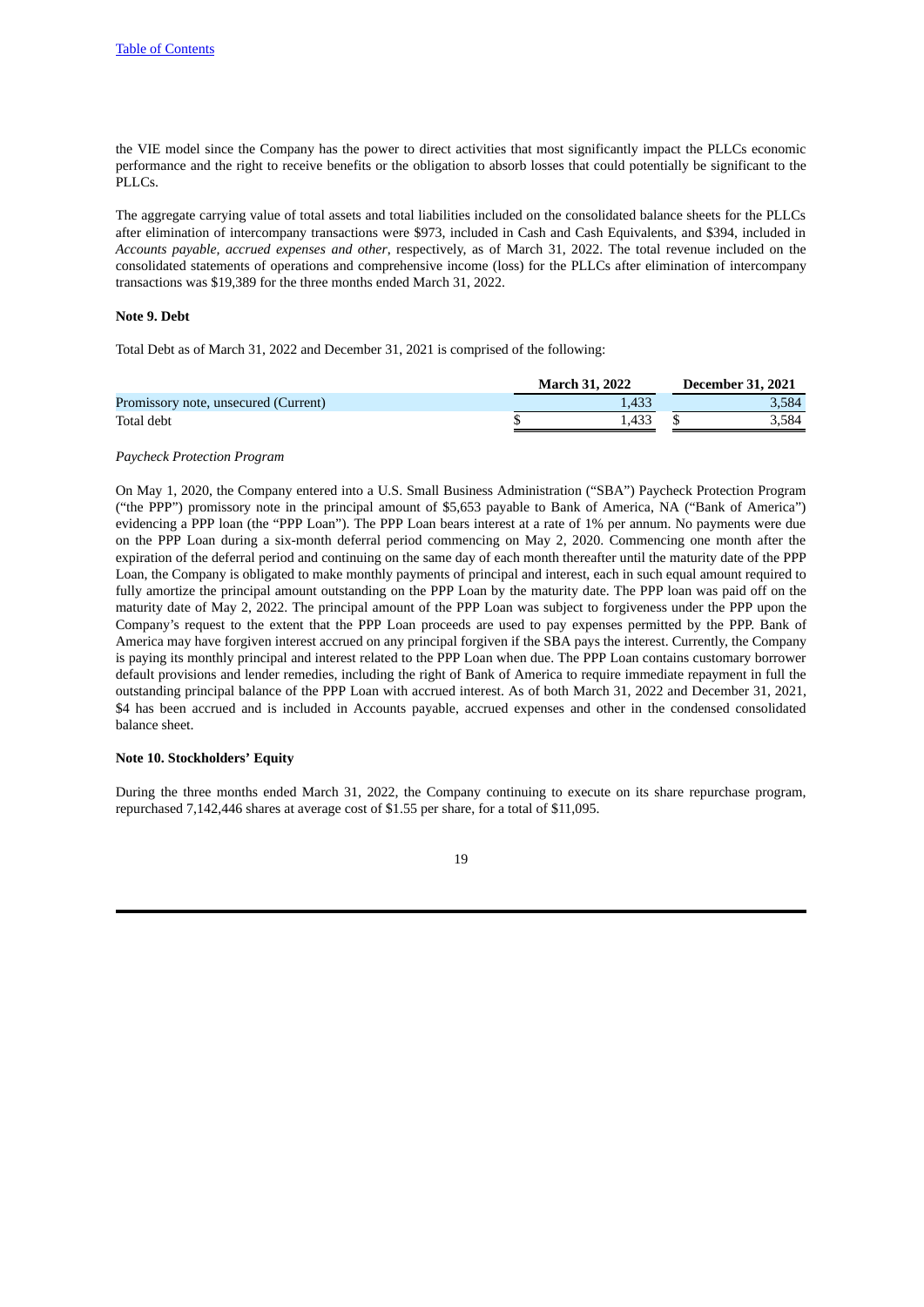## *Warrants*

The following table represents the activity related to the Company's warrants during the three months ended March 31, 2022.

|                   |                        | <b>Exercise</b>  |
|-------------------|------------------------|------------------|
|                   | <b>No. of Warrants</b> | price range      |
| December 31, 2021 | 37,817,694             | $$0.525 - 6.566$ |
| Granted           |                        |                  |
| Exercised         |                        |                  |
| Expired           | (8,357,134)            | $$5.25 - 6.566$  |
| March 31, 2022    | 29,460,560             | $$1.7 - 3.9375$  |

#### *Stock-based Compensation*

In September 2020, the Board of Directors approved a new stock-based compensation plan available to grant stock options, restricted stock and RSU's to the Company's directors, employees and consultants. Under the 2020 Equity Incentive Plan (the "2020 Plan"), a maximum of 5,000,000 shares of Common Stock may be issued, subject to receiving shareholder approval which was subsequently obtained on October 28, 2020. The 2012 Plan was terminated upon receipt of shareholder approval of the 2020 Plan.

Awards granted under the 2012 Plan remain in effect pursuant to their terms. Generally, stock options are granted with exercise prices equal to the fair market value on the date of grant, vest in four equal quarterly installments, and expire 10 years from the date of grant. RSUs granted generally vest over a period of one year.

In September 2020, the Company's XpresTest subsidiary created a stock-based compensation plan available to grant stock options, restricted stock and RSU's to the subsidiary's directors, employees and consultants. Under the XpresTest 2020 Equity Incentive Plan (the "XpresTest Plan"), a maximum of 200 shares of XpresTest Common Stock may be awarded, which would represent 20% of the total number of shares of common stock of XpresTest as of March 31, 2022. Certain named executive officers, consultants, and directors of the Company are eligible to participate in the XpresTest Plan. The XpresTest Plan RSAs vest upon satisfaction of certain service and performance-based conditions.

The fair value of stock options is estimated as of the date of grant using the Black-Scholes-Merton ("Black-Scholes") option-pricing model. The Company uses the simplified method to estimate the expected term of options due to insufficient history and high turnover in the past.

The following variables were used as inputs in the model:

| Share price of the Company's Common Stock on the grant date: | $1.28 - 1.64$   |
|--------------------------------------------------------------|-----------------|
| Exercise price:                                              | $1.28 - 1.64$   |
| Expected volatility:                                         | 123.45 %        |
| Expected dividend vield:                                     | $0\%$           |
| Annual average risk-free rate:                               | $1.62 - 1.71\%$ |
| Expected term:                                               | 6.43 years      |
|                                                              |                 |

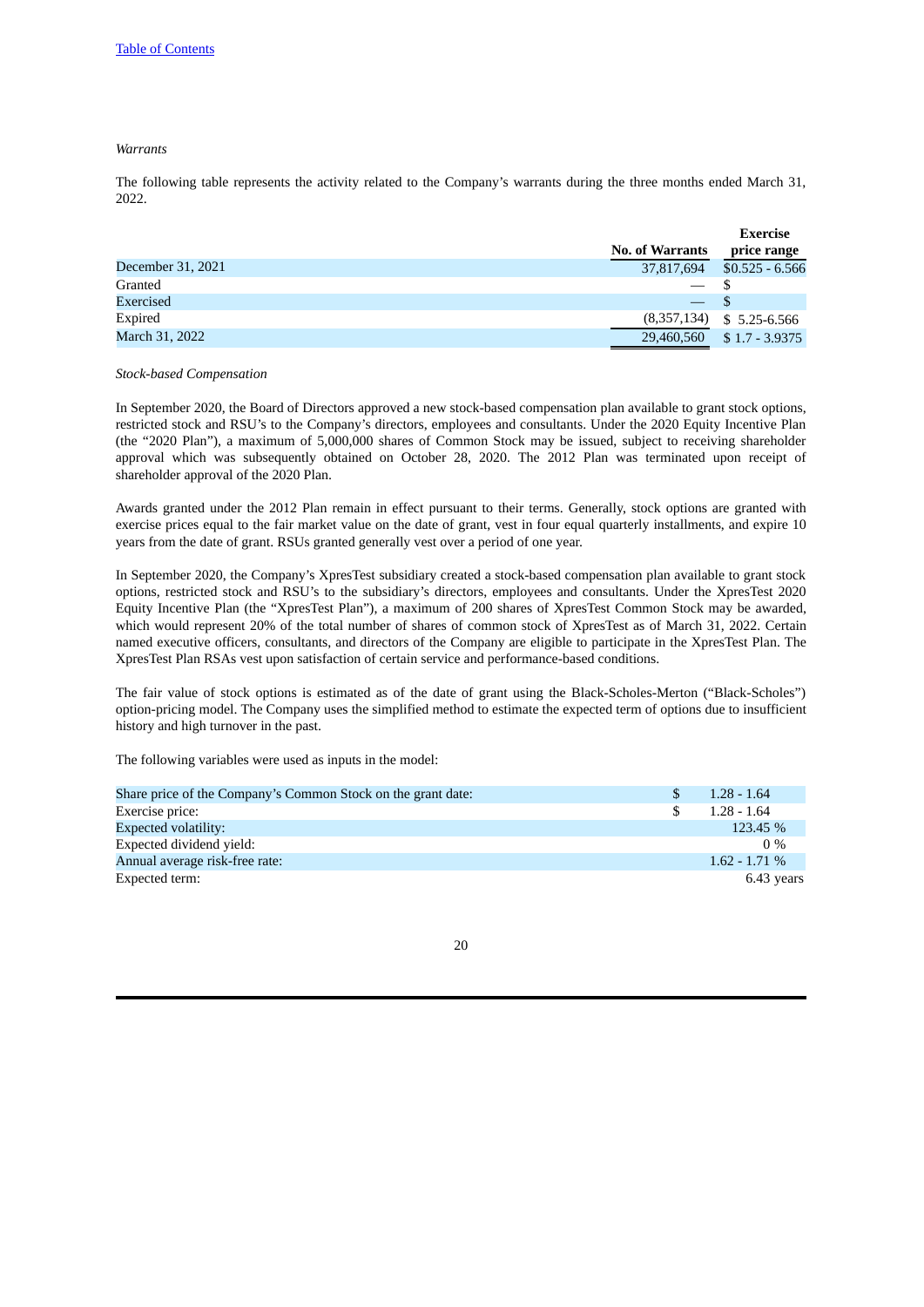Total following table sets forth the Company's Equity Incentive activities for the three months ended March 31, 2022:

|                                     |                       | <b>RSUs</b>                                     |      | <b>Stock options</b> |                                          |      |    |                                   |  |
|-------------------------------------|-----------------------|-------------------------------------------------|------|----------------------|------------------------------------------|------|----|-----------------------------------|--|
|                                     | No. of<br><b>RSUs</b> | Weighted<br>average<br>grant date<br>fair value |      | No. of<br>options    | Weighted<br>average<br>exercise<br>price |      |    | <b>Exercise</b><br>price<br>range |  |
| Outstanding as of December 31, 2021 | 600,000               | \$                                              | 1.63 | 2,826,871            | \$                                       | 2.57 | \$ | $1.19 - 2,460.0$                  |  |
| Granted                             | 156,250               |                                                 | 1.28 | 1,294,375            |                                          | 1.56 |    | $1.28 - 1.64$                     |  |
| Exercised/Vested                    | (389,061)             |                                                 | 1.59 |                      |                                          |      |    |                                   |  |
| Forfeited                           |                       |                                                 |      | (56, 880)            |                                          | 1.90 |    |                                   |  |
| <b>Expired</b>                      |                       |                                                 |      | (1,667)              |                                          | 1.53 |    |                                   |  |
| Outstanding as of March 31, 2022    | 367,189               | \$                                              | 1.52 | 4,062,699            | \$                                       | 2.26 | \$ | $1.19 - 2,460.0$                  |  |
| Exercisable as of March 31, 2022    |                       |                                                 |      | 1,829,142            | \$                                       | 2.90 |    | $1.19 - 2,460.0$                  |  |

Total stock-based compensation for the three-month periods ended March 31, 2022 and 2021 is \$1,543 and \$1,005, respectively.

#### **Note 11. Fair Value Measurements**

Fair value measurements are determined based on assumptions that a market participant would use in pricing an asset or a liability. A three-tiered hierarchy distinguishes between market participant assumptions based on (i) observable inputs such as quoted prices in active markets (Level 1), (ii) inputs other than quoted prices in active markets that are observable either directly or indirectly (Level 2) and (iii) unobservable inputs that require the Company to use present value and other valuation techniques in the determination of fair value (Level 3).The following table presents the placement in the fair value hierarchy measured at fair value on a recurring basis as of March 31, 2022 and December 31, 2021:

| Fair value measurement at reporting date using |               |         |                                                                                |    |                                                            |                                                        |  |  |
|------------------------------------------------|---------------|---------|--------------------------------------------------------------------------------|----|------------------------------------------------------------|--------------------------------------------------------|--|--|
|                                                |               | Balance | <b>Quoted prices in</b><br>active markets<br>for identical<br>assets (Level 1) |    | <b>Significant other</b><br>observable<br>inputs (Level 2) | <b>Significant</b><br>unobservable<br>inputs (Level 3) |  |  |
| As of March 31, 2022:                          |               |         |                                                                                |    |                                                            |                                                        |  |  |
| <b>Recurring fair value measurements</b>       |               |         |                                                                                |    |                                                            |                                                        |  |  |
| <b>Equity securities:</b>                      |               |         |                                                                                |    |                                                            |                                                        |  |  |
| Route1, Inc.                                   | \$.           | 449     | \$                                                                             | \$ | 449                                                        | \$                                                     |  |  |
| Total equity securities                        |               | 449     |                                                                                |    | 449                                                        |                                                        |  |  |
| Total recurring fair value measurements        |               | 449     | S.                                                                             | ፍ  | 449                                                        | \$                                                     |  |  |
| As of December 31, 2021                        |               |         |                                                                                |    |                                                            |                                                        |  |  |
| <b>Recurring fair value measurements</b>       |               |         |                                                                                |    |                                                            |                                                        |  |  |
| Equity securities:                             |               |         |                                                                                |    |                                                            |                                                        |  |  |
| Route1                                         | <sup>\$</sup> | 722     | \$                                                                             |    | 722                                                        | $\mathfrak{S}$                                         |  |  |
| Total equity securities                        |               | 722     |                                                                                |    | 722                                                        |                                                        |  |  |
| Total recurring fair value measurements        |               | 722     |                                                                                |    | 722                                                        |                                                        |  |  |

Equity securities pertain to common shares in Route1, Inc. obtained in the 2018 sale of Group Mobile to Route 1, Inc. As of March 31, 2022 the Company owns 3,855,443 common shares of Route 1. For the three months ended March 31, 2022 and 2021, we recorded an unrealized (loss) gain of of \$(273) and \$99, respectively, in connection with the remeasurement of the common shares of Route 1, Inc.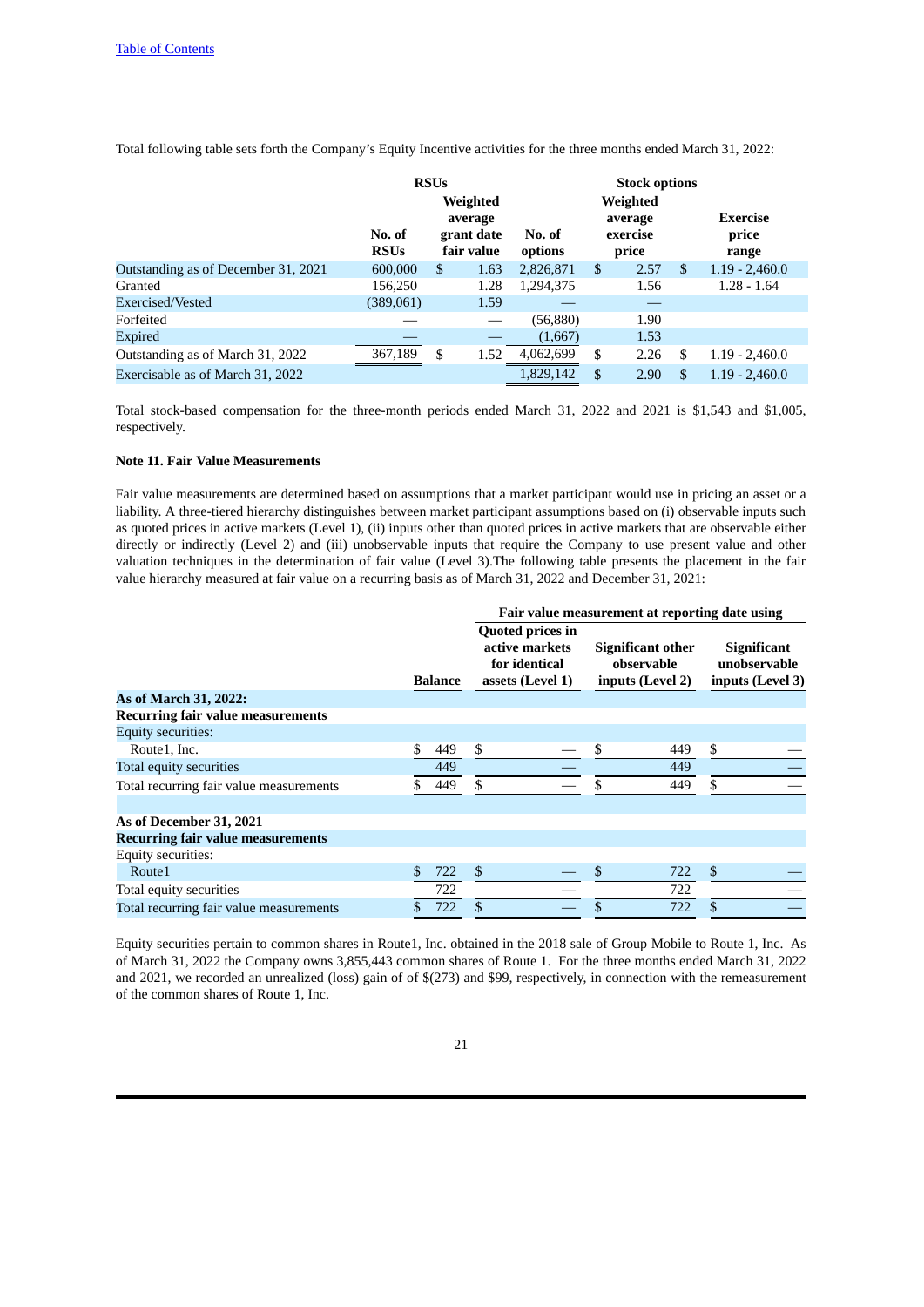In addition to the above, the Company's financial instruments as of March 31, 2022 and December 31, 2021 consisted of cash and cash equivalents, receivables, accounts payable and debt. The carrying amounts of all the aforementioned financial instruments approximate fair value because of the short-term maturities of these instruments.

## **Note 12. Income Taxes**

The Company's provision for income taxes consists of federal, state, local, and foreign taxes in amounts necessary to align the Company's year-to-date provision for income taxes with the effective tax rate that the Company expects to achieve for the full year. The income tax provision for the three-month period ended March 31, 2022 reflects a de minimis estimated global annual effective tax rate.

As of March 31, 2022, deferred tax assets generated from the Company's activities in the United States were offset by a valuation allowance because realization depends on generating future taxable income, which, in the Company's estimation, is not more likely than not to be generated before such net operating loss carryforwards expire. Net operating losses generated for tax years beginning after December 31, 2017 do not expire. The Company expects its effective tax rate for its current fiscal year to be significantly lower than the statutory rate as a result of a full valuation allowance; therefore, any loss before income taxes does not generate a corresponding income tax benefit.

The Company had de minimis income tax expense for the three-month period ended March 31, 2022. This was attributable primarily to operating results in conjunction with a full valuation allowance. The final annual tax rate cannot be determined until the end of the fiscal year; therefore, the actual tax rate could differ from current estimates. The Company does not expect to record any additional material provisions for unrecognized tax benefits in the next year.

## **Note 13. Commitments and Contingencies**

Certain of the Company's outstanding legal matters include speculative claims for substantial or indeterminate amounts of damages. The Company regularly evaluates developments in its legal matters that could affect the amount of any potential liability and makes adjustments as appropriate. Significant judgment is required to determine both the likelihood of there being any potential liability and the estimated amount of a loss related to the Company's legal matters.

With respect to the Company's outstanding legal matters, based on its current knowledge, the Company's management believes that the amount or range of a potential loss will not, either individually or in the aggregate, have a material adverse effect on its business, consolidated financial position, results of operations or cash flows. However, the outcome of such legal matters is inherently unpredictable and subject to significant uncertainties. The Company evaluated the outstanding legal matters and assessed the probability and likelihood of the occurrence of liability. Based on management's estimates, the Company has recorded accruals of \$845 both as of March 31, 2022 and December 31, 2021, which is included in *Accounts payable, accrued expenses and other current liabilities* in the condensed consolidated balance sheets.

The Company expenses legal fees in the period in which they are incurred.

#### *Kyle Collins v. Spa Products Import & Distribution Co., LLC et al*

This is a combined class action and California Private Attorney's General Act ("PAGA") action. Plaintiff seeks to recover wages, penalties and PAGA penalties for claims for (1) failure to provide meal periods, (2) failure to provide rest breaks, (3) failure to pay overtime, (4) inaccurate wage statements, (5) waiting time penalties, and (6) PAGA penalties of \$0.1 per employee per pay period per violation. There are approximately 240 current and former employees in the litigation class. The parties agreed to mediation on May 26, 2020, however, due to COVID-19, the parties subsequently stayed all

proceedings. The mediation session occurred on March 18, 2021, and the parties reached a settlement. A revised motion for preliminary approval of the settlement was filed with the Court in February 2022 and this motion is pending.

### *OTG Management PHL B v. XpresSpa Philadelphia Terminal B et al.*

On May 9, 2022, a lawsuit was filed in the Philadelphia Court of Common Pleas by OTG Management at Philadelphia International Airport, claiming that XpresSpa improperly backed out of its sublease for space at Terminal B and now owes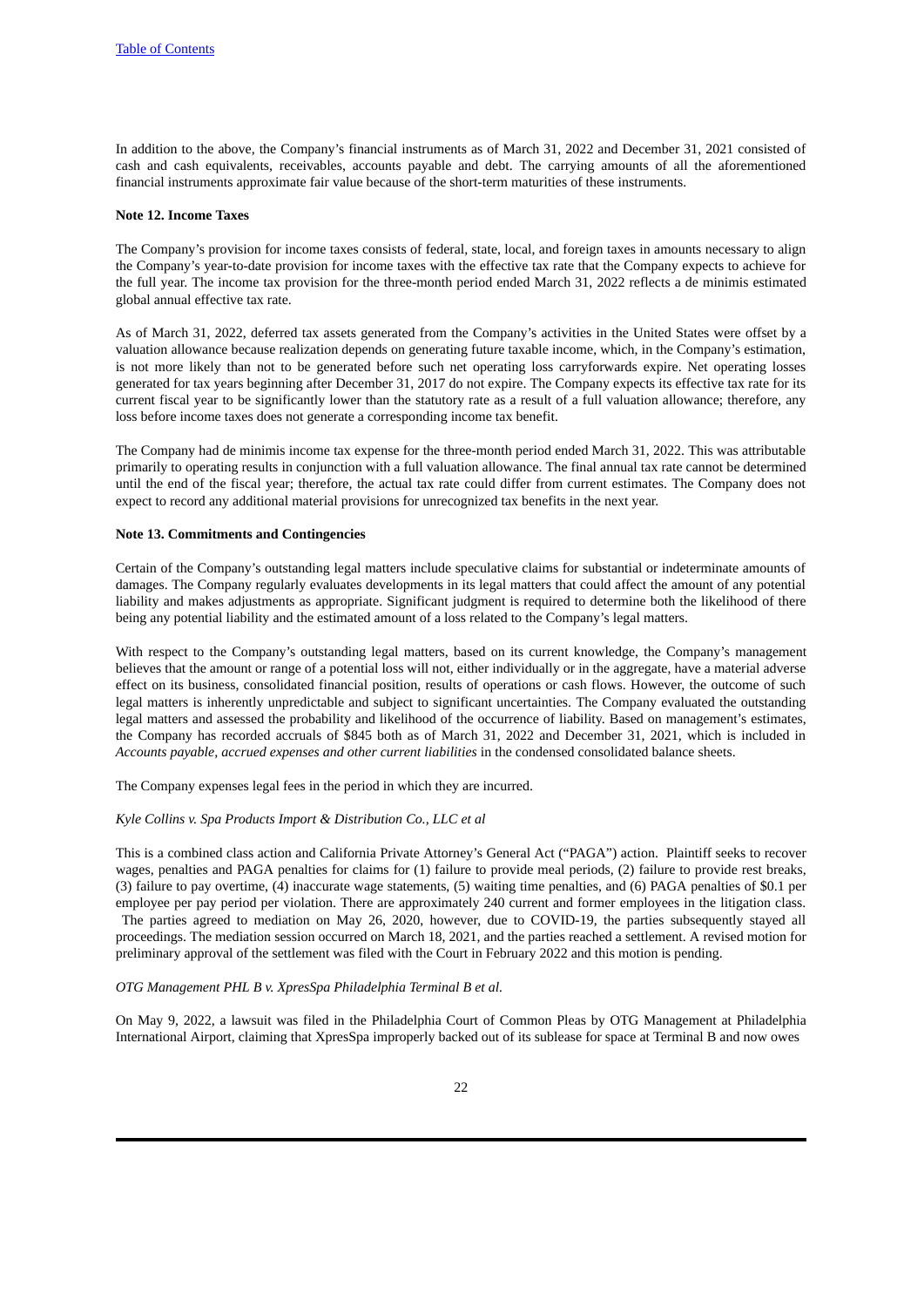between \$864 and \$2,250 in accelerated rent for the 12-year contract. They claim that by refusing to complete the project, failing to commence and maintain operations, refusing to pay rent and improperly purporting to terminate the lease (among other acts and omissions), XpresSpa breached the lease. The Company has not been formally served with this complaint.

#### **Leases**

XpresSpa is contingently liable to a surety company under certain general indemnity agreements required by various airports relating to its lease agreements. XpresSpa agrees to indemnify the surety for any payments made on contracts of suretyship, guaranty, or indemnity. The Company believes that all contingent liabilities will be satisfied by its performance under the specified lease agreements.

## **Note 14. Segment Information**

As a result of the Company's transition to a pure-play health and wellness services company, the Company currently has four reportable operating segments: XpresSpa, XpresTest, Treat and HyperPointe segment which we acquired in January 2022. The Company analyzes the results of the Company's business through the four reportable segments. The XpresSpa segment provides travelers premium spa services, including massage, nail and skin care, as well as spa and travel products. The XpresTest segment provides diagnostic COVID-19 tests at XpresCheck Wellness Centers in airports, to airport employees and to the traveling public. The Treat segment provides access to integrated care which can seamlessly fit into a post-pandemic world and is designed to deliver on-demand access to integrated healthcare through technology and personalized services, positioned for a traveler to access health care, records and real-time information all in one place, as well as book appointments in the Company's on-site wellness centers as they reopen. The chief operating decision maker evaluates the operating results and performance of the Company's segments through operating income. Expenses that can be specifically identified with a segment have been included as deductions in determining operating income. Any remaining expenses and other charges are included in Corporate and Other. HyperPointe, which we acquired in January 2022, currently operates as a new operating segment within the XpresSpa Group. HyperPointe provides a broad range of service and support options for our customers, including technical support services and advanced services.

For the three months ended March 31, 2021, Customers A, B, C, D and E comprised approximately 15%, 30%, 12%, 21% and 15%, respectively, of the Company's net sales.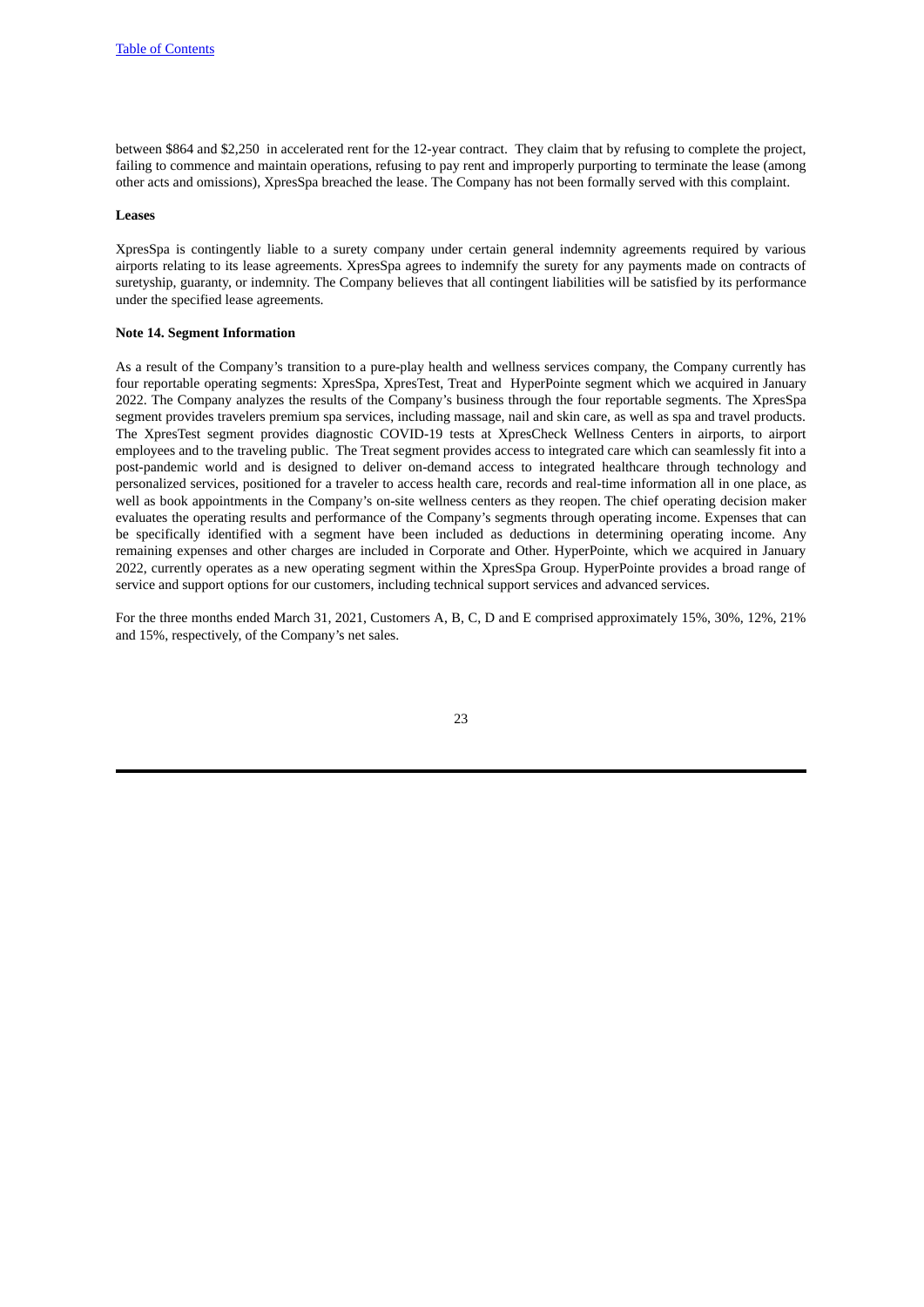|                                              |                          | For the three months ended<br>March 31, |                          |          |  |
|----------------------------------------------|--------------------------|-----------------------------------------|--------------------------|----------|--|
|                                              |                          | 2022                                    |                          | 2021     |  |
| <b>Revenue</b>                               |                          |                                         |                          |          |  |
| <b>XpresSpa</b>                              | $\overline{\mathcal{S}}$ | 2,643                                   | $\overline{\mathcal{S}}$ | 333      |  |
| <b>XpresTest</b>                             |                          | 20,596                                  |                          | 8,179    |  |
| <b>Treat</b>                                 |                          | 286                                     |                          |          |  |
| HyperPointe                                  |                          | 523                                     |                          |          |  |
| Corporate and other                          |                          |                                         |                          |          |  |
| <b>Total revenue</b>                         | \$                       | 24,048                                  | $\mathbb{S}$             | 8,512    |  |
|                                              |                          |                                         |                          |          |  |
| <b>Operating loss</b>                        |                          |                                         |                          |          |  |
| <b>XpresSpa</b>                              | \$                       | (4, 455)                                | $\mathfrak{s}$           | (1, 567) |  |
| <b>XpresTest</b>                             |                          | 6,205                                   |                          | 2,177    |  |
| <b>Treat</b>                                 |                          | (1,296)                                 |                          |          |  |
| HyperPointe                                  |                          | (277)                                   |                          |          |  |
| Corporate and other                          |                          | (2,628)                                 |                          | (1,531)  |  |
| <b>Total operating loss</b>                  | \$                       | (2, 451)                                | \$                       | (921)    |  |
|                                              |                          |                                         |                          |          |  |
| <b>Depreciation &amp; Amortization</b>       |                          |                                         |                          |          |  |
| <b>XpresSpa</b>                              | \$                       | 343                                     | \$                       | 4,608    |  |
| <b>XpresTest</b>                             |                          | 529                                     |                          | 585      |  |
| <b>Treat</b>                                 |                          | 325                                     |                          |          |  |
| HyperPointe                                  |                          | 62                                      |                          |          |  |
| Corporate and other                          |                          | 5                                       |                          | 17       |  |
| <b>Total Depreciation &amp; Amortization</b> | \$                       | 1,264                                   | \$                       | 744      |  |
|                                              |                          |                                         |                          |          |  |

|                                   | 2022  |   | 2021 |
|-----------------------------------|-------|---|------|
| <b>Capital Expenditures</b>       |       |   |      |
| <b>XpresSpa</b>                   | 49    | S | 29   |
| <b>XpresTest</b>                  | 563   |   | 823  |
| <b>Treat</b>                      | 2,032 |   | 67   |
| HyperPointe                       |       |   |      |
| Corporate and other               | 21    |   | 45   |
| <b>Total Capital Expenditures</b> | 2,665 |   | 964  |

|                                |   | 2022   | 2021 |        |  |
|--------------------------------|---|--------|------|--------|--|
| <b>Long-lived Assets</b>       |   |        |      |        |  |
| <b>XpresSpa</b>                | S | 8,122  |      | 5,966  |  |
| <b>XpresTest</b>               |   | 2,223  |      | 2,890  |  |
| <b>Treat</b>                   |   | 4,377  |      |        |  |
| HyperPointe                    |   | 196    |      |        |  |
| Corporate and other            |   | 834    |      | 2,300  |  |
| <b>Total Long-lived Assets</b> |   | 15,752 |      | 11,156 |  |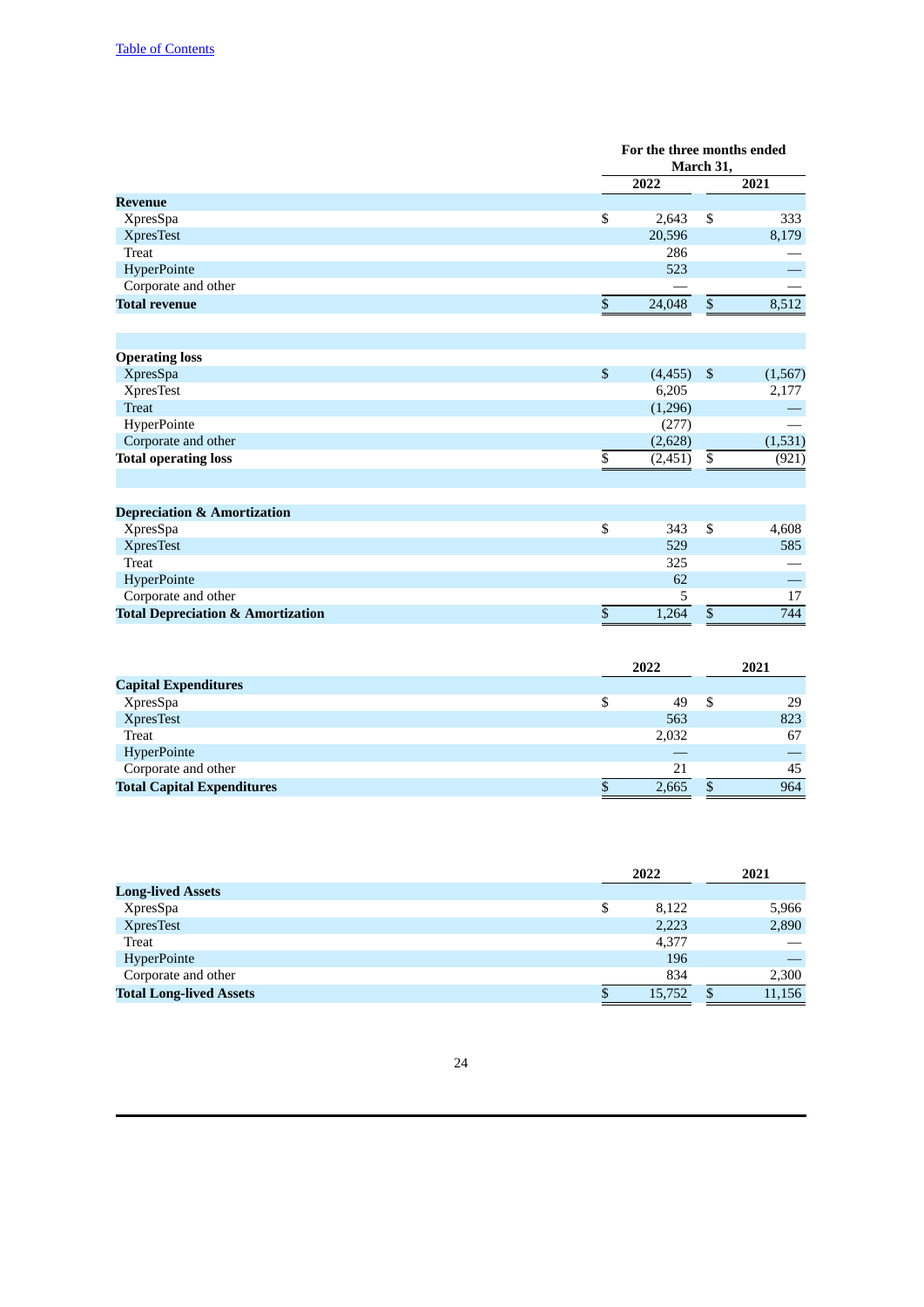| 2022         | 2021 |         |  |
|--------------|------|---------|--|
|              |      |         |  |
| \$<br>15,723 | -\$  | 9,047   |  |
| 14,604       |      | 7,083   |  |
| 8,027        |      |         |  |
| 8,575        |      |         |  |
| 66,809       |      | 103,690 |  |
| 113,738      | \$   | 119,820 |  |
|              |      |         |  |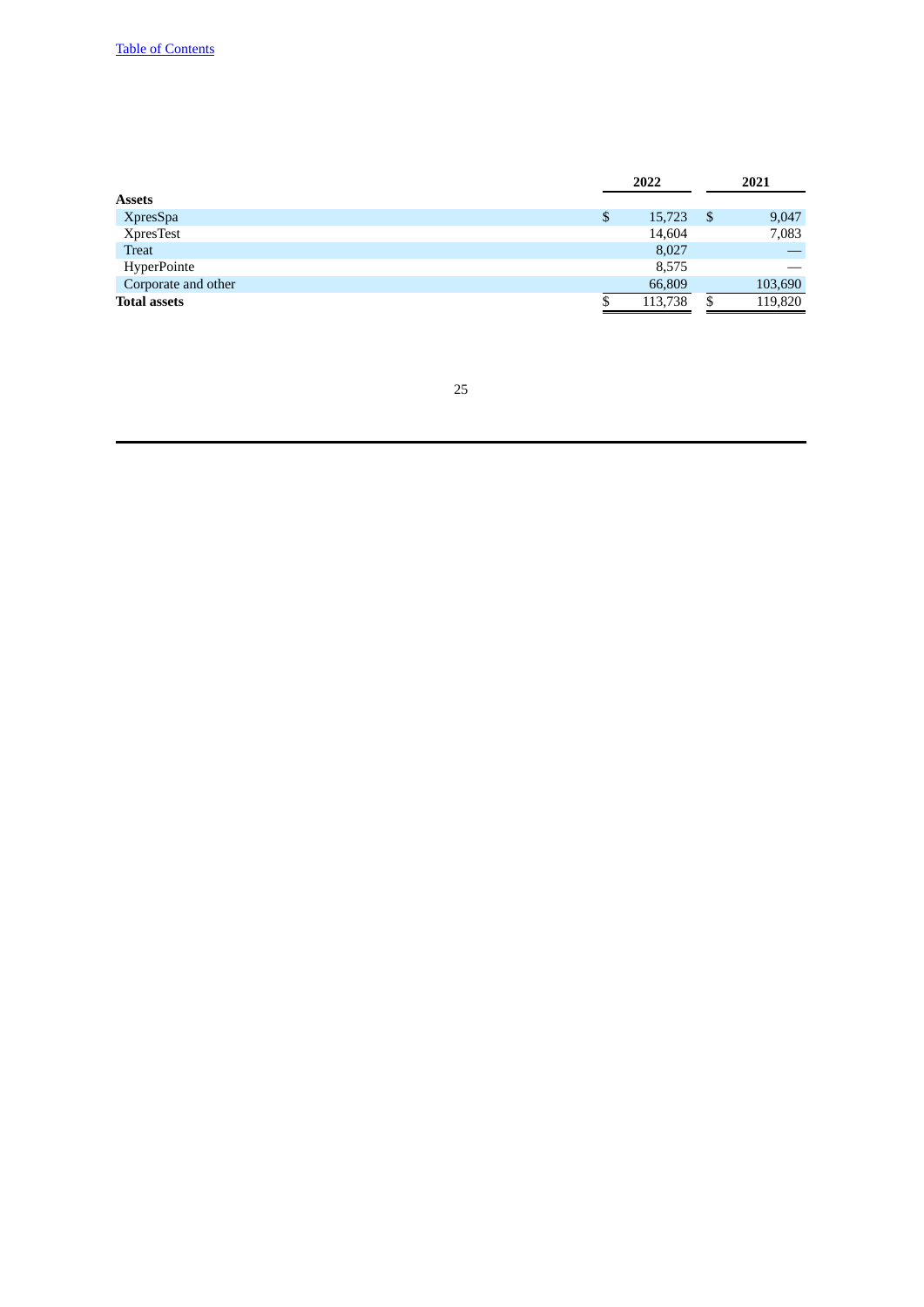## <span id="page-25-0"></span>**Item 2. Management's Discussion and Analysis of Financial Condition and Results of Operations**

This Quarterly Report on Form 10-Q contains "forward-looking statements" that involve risks and uncertainties, as well as assumptions that, if they never materialize or prove incorrect, could cause our results to differ materially from those expressed or implied by such forward-looking statements. The statements contained herein that are not purely historical are forward-looking statements within the meaning of Section 27A of the Securities Act of 1933, as amended, and Section 21E of the Securities Exchange Act of 1934, as amended. Forward-looking statements are often identified by the use of words such as, but not limited to, "anticipates," "believes," "can," "continues," "could," "estimates," "expects," *"intends," "may," "will be," "plans," "projects," "seeks," "should," "targets," "will," "would," and similar* expressions or variations intended to identify forward-looking statements. These statements are based on the beliefs and *assumptions of our management based on information currently available to management. Such forward-looking* statements are subject to risks, uncertainties and other important factors that could cause actual results and the timing of certain events to differ materially from future results expressed or implied by such forward-looking statements. Factors that could cause or contribute to such differences include, but are not limited to, those identified below, and those discussed in the section titled "Risk Factors" included in our Annual Report on Form 10-K for the year ended December 31, 2021 filed on March 31, 2022, as subsequently amended on April 30, 2022 (the "2022 Annual Report") and this Quarterly Report on Form 10-Q and any future reports we file with the Securities and Exchange Commission ("SEC"). The forward-looking statements set forth herein speak only as of the date of this report. Except as required by law, we undertake no obligation to *update any forward-looking statements to reflect events or circumstances after the date of such statements.*

All references in this Quarterly Report on Form 10-Q to "we," "us" and "our" refer to XpresSpa Group, Inc., a Delaware *corporation, and its consolidated subsidiaries.*

#### **Overview**

XpresSpa Group, Inc. is one of the leading global travel health and wellness services holding companies. XpresSpa Group currently has four reportable operating segments: XpresSpa, XpresTest, Treat and HyperPointe.

XpresSpa Group's subsidiary, XpresSpa Holdings, LLC ("XpresSpa") has been a global airport retailer of spa services through its XpresSpa spa locations, offering travelers premium spa services, including massage, nail and skin care, as well as spa and travel products ("XpresSpa").

In March 2020, we temporarily closed all global XpresSpa locations due to the categorization by local jurisdictions of the spa locations as "non-essential services." A significant number of our XpresSpa locations remain closed, although several have reopened as described under "Recent Developments -XpresSpa Premium Spa Services" below. We intend to assess the reopening of remaining XpresSpa®™ spa locations on a location-by-location basis.

Since the beginning of the temporary closure of our XpresSpa locations, we successfully launched our XpresCheck Wellness Centers through XpresSpa Group's subsidiary XpresTest, we launched XpresCheck Wellness Centers, also in airports. XpresCheck offers COVID-19 and other medical diagnostic testing services to the traveling public, as well as airline, airport and concessionaire employees, and TSA and U.S. Customs and Border Protection agents. XpresTest has entered into MSAs with professional medical services companies or professional limited liability companies ("PLLC") that provide health care services to patients. The PLLCs pay XpresTest a monthly fee to operate in the XpresCheck Wellness Centers. Under the terms of MSAs, we provide office space, equipment, supplies, non-licensed staff, and management services in return for a management fee. Effective July 1, 2021, we determined that the PLLCs are VIEs due to their equity holders having insufficient capital at risk, and the Company having a variable interest and a primary beneficiary in these PLLCs.

Furthermore, XpresSpa Group continues to develop Treat, a travel health and wellness brand that is positioned for a postpandemic world. Treat's on-site centers (currently located in JFK International Airport, Phoenix Sky Harbor International Airport and opening later this year in Salt Lake City International Airport) provide access to health and wellness services for travelers. Our teams provide travel-related diagnostic testing for virus, cold, flu and other illnesses as well as hydration therapy, IV Drips, and vitamin injections. Travelers can purchase time blocks to use our wellness rooms to engage in interactive services like self-guided yoga, meditation and low impact weight exercises or to relax and unplug from the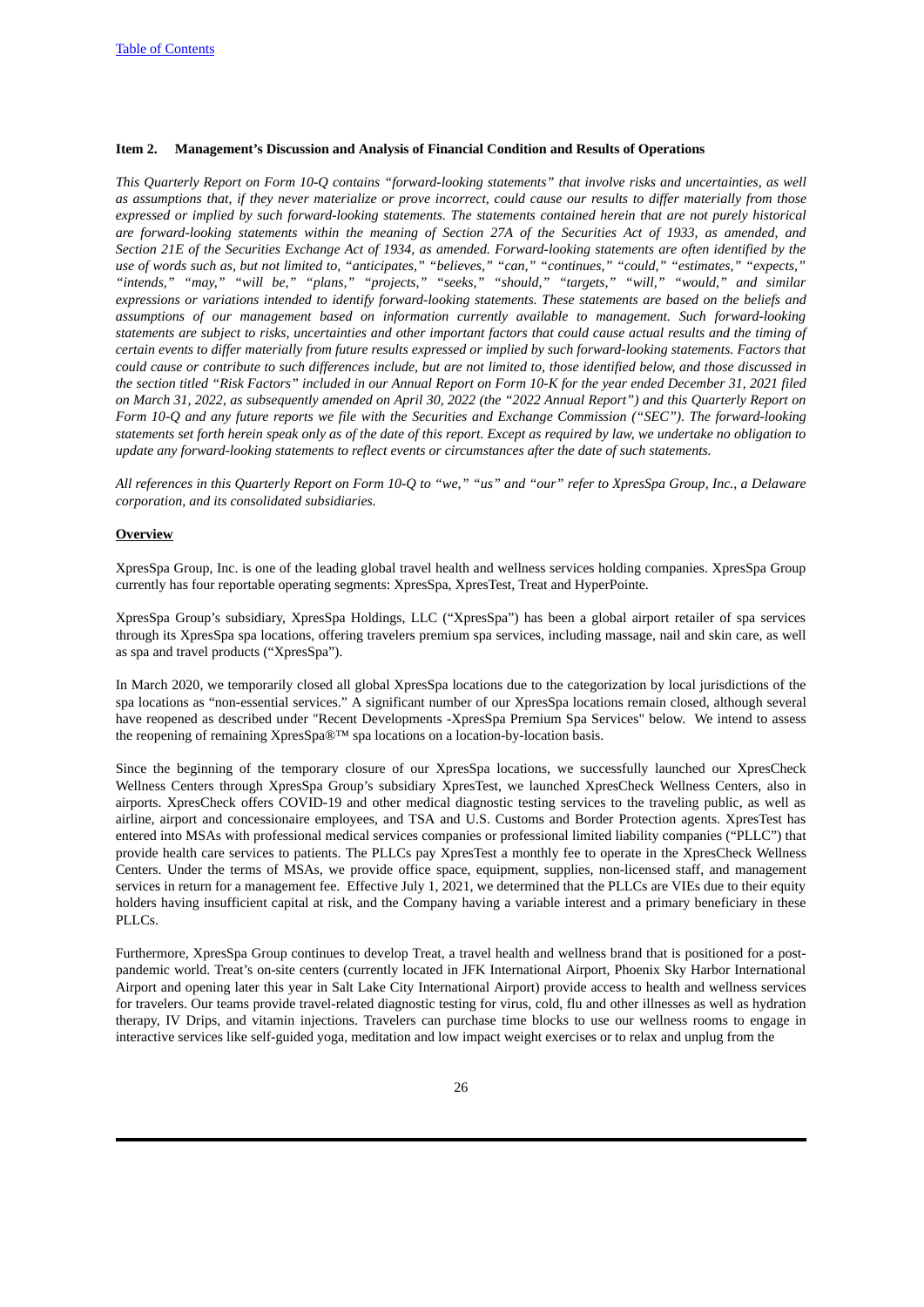hectic pace of the airport and renew themselves before or after their trip. The integration and expansion of services and products, both domestically and internationally, is part of our objective to grow airport business.

Treat offers a website (www.treat.com) and mobile app to complement the offering with relevant health and wellness content designed to help people on the go with information that could impact their travel. The platform provides travelers access to a comprehensive online marketplace of services including global illness tracker tools such as the COVID-19 Requirements Map, on-demand chat care by licensed providers, a health wallet to store personal and family health records (including COVID-19 testing results), and a scheduler to arrange for direct care at one of our on-site locations. The information on the Treat website is not incorporated by reference into this Quarterly Report on Form 10-Q and does not constitute a part of this Form 10-Q.

Our HyperPointe segment, which we acquired in January 2022 provides a broad range of service and support options for our customers, including technical support services and advanced services.

Although we recognize four segments of business, our strategy for the future, is to create and leverage a fully integrated set of products and services that are both profitable and scalable across our portfolio of brands. Additionally, we will expand our retail strategy, not only adding more products for sale but aligning those products more efficiently to our service offerings. For example, adding fortified water and hydration packets to the delivery of an onsite hydration IV or adding muscle relaxation patches to a neck or back massage to continue treatment after the delivery of the service. The integration and expansion of services and products, both domestically and internationally, is part of our objective to grow airport business.

We also plan to build our capability for delivering health and wellness services outside the airport. We believe operating outside of the airport complements our offering and allows us to scale growth faster.

These strategic imperatives will be accomplished through development of an infrastructure specifically focused on enabling scalable and efficient growth.

While management has used all currently available information in assessing our business prospects, the ultimate impact of the COVID-19 pandemic on our XpresCheck Wellness Centers and on our results of operations, financial condition and cash flows remains uncertain and could have a material effect on our business.

## **Recent Developments**

#### **XpresCheck Wellness Centers**

XpresCheck's business has management services agreements with state licensed physicians and nurse practitioners, under which we administer COVID-19 testing options, including a Polymerase Chain Reaction (PCR) test and a rapid PCR test. As of the date of this report, there are 15 operating XpresCheck locations in 12 airports, including the following locations opened since December 31, 2021:

- In February 2022, a second XpresCheck opened at Denver International Airport, pre-security in the Great Hall. It contains six separate testing rooms to provide diagnostic COVID-19 testing.
- In March 2022, we opened an XpresCheck in Orlando International Airport, pre-security, in the South Walk area of the Main Terminal. It contains five separate testing rooms to provide diagnostic COVID-19 testing.

During 2021, XpresCheck initiated a \$2,001, eight-week pilot program with the Centers for Disease Control and Prevention (CDC) in collaboration with Concentric by Ginkgo. Under this program, XpresCheck is conducting biosurveillance monitoring at four major U.S. airports (JFK International Airport, Newark Liberty International Airport, San Francisco International Airport, and Hartsfield-Jackson Atlanta International Airport) aimed at identifying existing and new SARS-CoV-2 variants. On January 31, 2022, we announced the extension of the program, bringing the total contract to \$5,534. Approximately \$1,396 and \$1,368 of the full \$5,534 amount was recognized during the first quarter of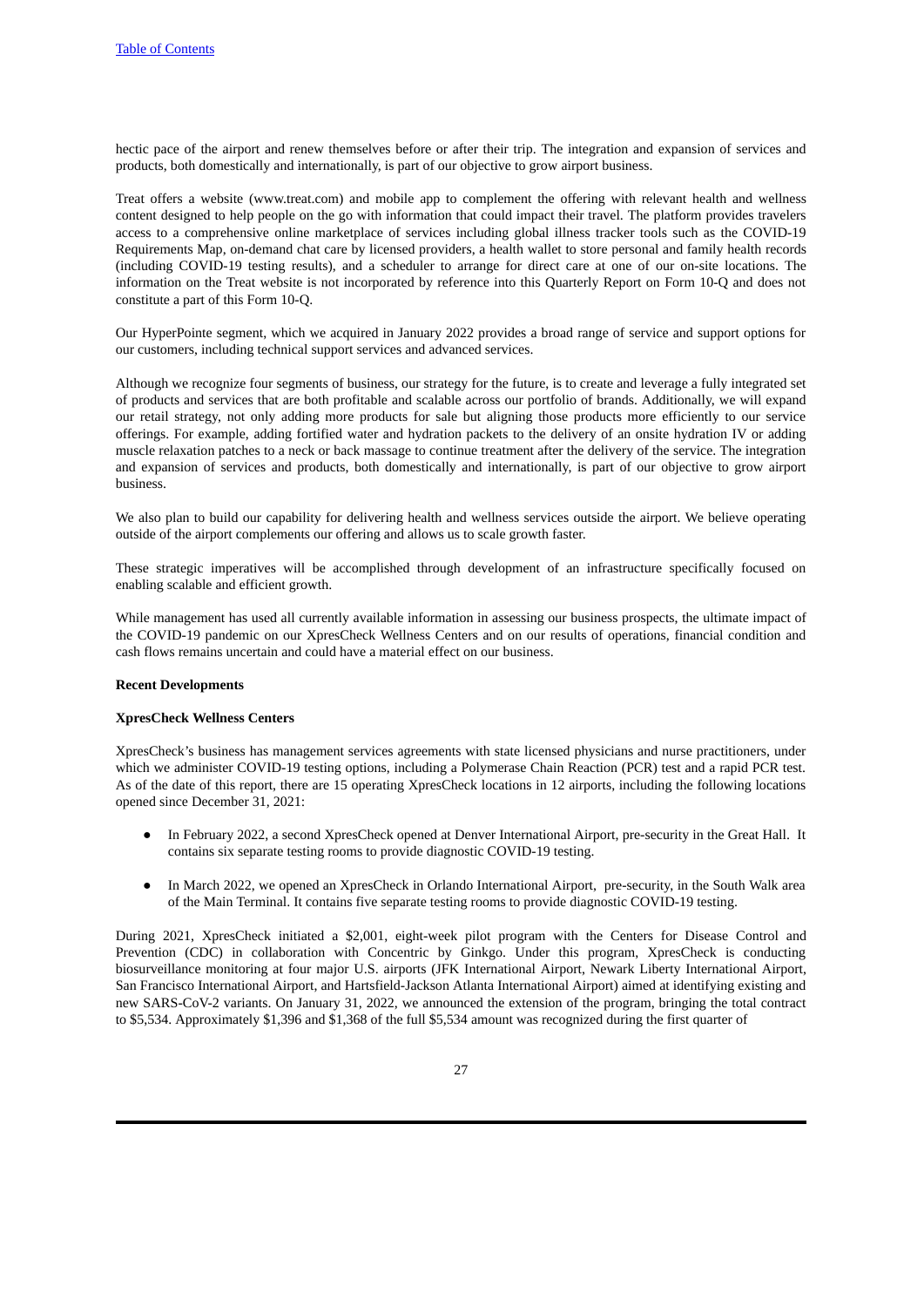2022 and the fourth quarter of 2021, respectively. The Company anticipates that the remaining \$2,770 of the full \$5,534 amount will be realized in the second and third quarters of 2022.

#### **XpresSpa**

There are currently nineteen operating XpresSpa domestic locations (including two franchise location in Austin-Bergstrom International Airport) and we expect to re-open three additional domestic locations in 2022. A majority of the domestic XpresSpa locations are operating approximately eight hours per day during the busiest hours (compared to up to sixteen hours per day pre-pandemic) improving labor productivity. Additionally, XpresSpa implemented a price increase in mid-October 2021 in its efforts to return to profitability. And as airport volumes improve, we will continue to review our operating hours to optimize revenue opportunity.

During the fourth quarter of 2021, we began testing several new services to take advantage of a growing interest in nontraditional spa services and expansion of our retail offering to align more closely with the services we provide. We are evaluating the success of these new initiatives at each airport on an on-going basis and will incorporate changes to our approach as more of the portfolio is reactivated.

There are also six international locations operating, including three XpresSpa locations in Dubai International Airport in the United Arab Emirates and three XpresSpa locations in Schiphol Amsterdam Airport in the Netherlands. We have also signed for five locations at Istanbul Airport and expect to open the first store this summer.

The Company has received rent concessions from landlords on a majority of its leases, allowing for the relief of minimum guaranteed payments in exchange for percentage-of-revenue rent or providing relief from rent through payment deferrals. Currently, the period of relief from these payments range from three to thirty one months and began in March 2020. The Company received minimum guaranteed payment concession of approximately \$321 in the three months ended March 31, 2022 and \$472 in the three months ended March 31, 2021. We expect to realize additional rent concessions while some of of our spas remain closed.

## **Treat**

Treat is our new travel, health and wellness brand transforming the way we access care through a suite of health and wellness services supported by an integrated digital platform and a relevant retail offering to the traveling public.

Treat's on-site centers (currently located in JFK International Airport and Phoenix Sky Harbor International Airport and opening later this year in Salt Lake City International Airport) provide access to health and wellness services for travelers. Our teams provide travel-related diagnostic testing for virus, cold, flu and other illnesses as well as hydration therapy, IV Drips, and vitamin injections. Travelers can purchase time blocks to use our wellness rooms to engage in interactive services like self-guided yoga, meditation and low impact weight exercises or to relax and unplug from the hectic pace of the airport and renew themselves before or after their trip.

Treat offers a website (www.treat.com) and mobile app to complement the offering with relevant health and wellness content designed to help people on the go with information that could impact their travel. The platform provides travelers access to a comprehensive online marketplace of services including global illness tracker tools such as the COVID-19 Requirements Map, on-demand chat care by licensed providers, a health wallet to store personal and family health records (including COVID-19 testing results), and a scheduler to arrange for direct care at one of our on-site locations.

#### **HyperPointe Acquisition**

In January 2022, we announced and closed on the acquisition of gcg Connect, LLC d/b/a HyperPointe. HyperPointe is a leading digital healthcare and data analytics relationship marketing agency servicing the global healthcare and pharmaceutical industry. HyperPointe has significant experience in patient and healthcare professional marketing and deep technological experience with CXM (customer experience management) and data analytics. Since June 2020, HyperPointe's management team and suite of services and technology have been used to develop and deploy the technological infrastructure needed to scale the growth of our XpresCheck business HyperPointe's experience in this space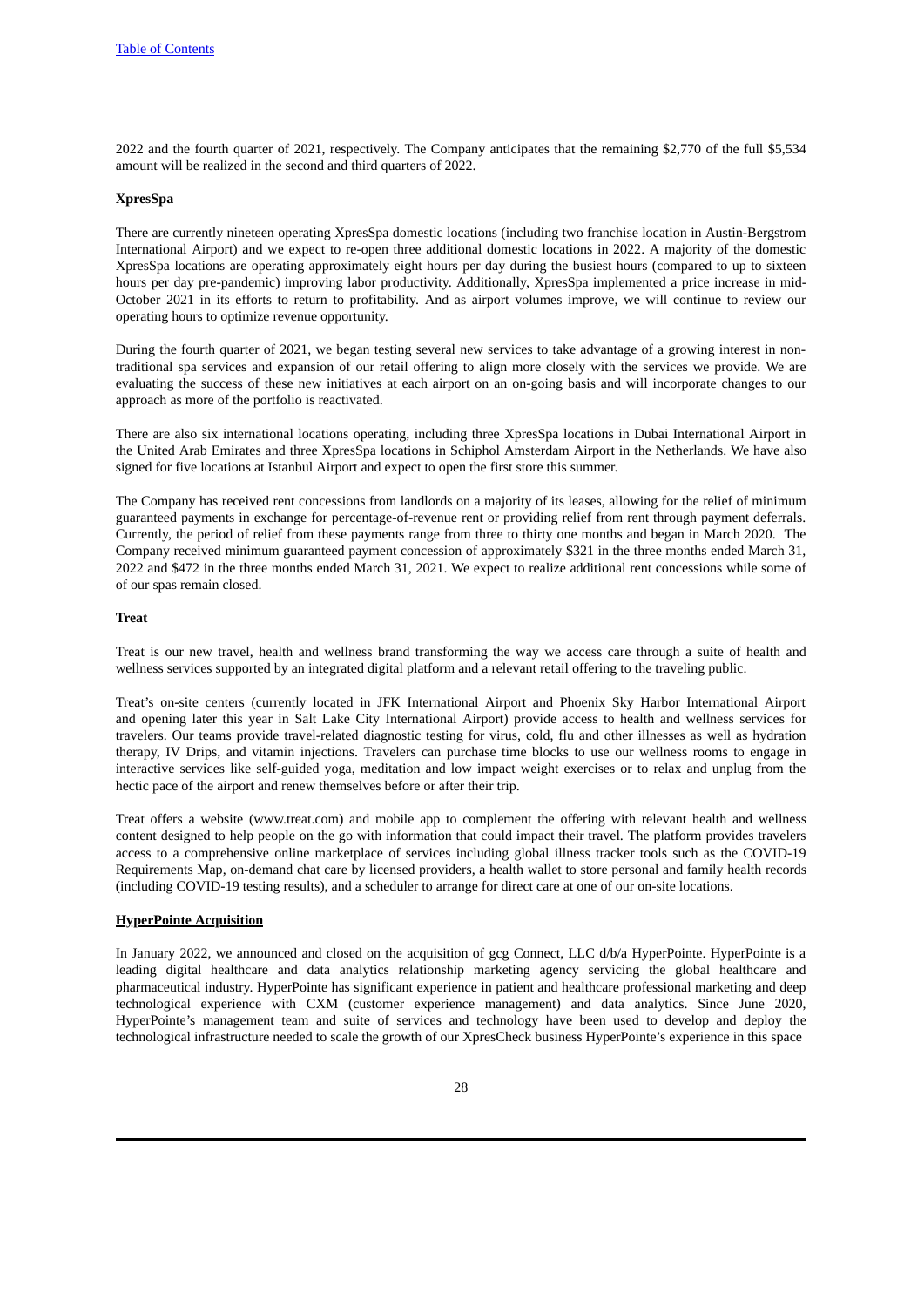continues to serve the XpresCheck business and will play a critical role in the expansion of on-going biosurveillance efforts.

The purchase price in the transaction consisted of \$7,121 in cash and \$906 in common stock, offset by the settlement of intercompany accounts payable of \$770. as well as potential additional earn-out payments of up to \$7,500 over a three-year timeframe based upon future performance; these earn-out payments may be satisfied in cash or common stock or a combination thereof subject to various terms and conditions.

HyperPointe currently operates as a new segement within Xpre,Spa Group. Ezra Ernst, who was the chief executive officer of HyperPointe before our acquisition, continues to serve as the chief executive officer of HyperPointe, as well as the chief executive officer of XpresCheck, reporting to Scott Milford, XpresSpa Group CEO.

#### **Adjusted EBITDA**

Adjusted EBITDA is a supplemental measure of financial performance that is not required by or presented in accordance with GAAP but is a measurement used by management to assess the trends in our business. In evaluating our performance as measured by Adjusted EBITDA, we recognize and consider the limitations of this measurement.

We define Adjusted EBITDA as earnings before interest, taxes, depreciation and amortization expense, non-cash charges, and stock-based compensation expense.

We consider Adjusted EBITDA to be an important indicator for the performance of our operating business, but it is not a measure of performance or liquidity calculated in accordance with GAAP. We have included this non-GAAP financial measure because management utilizes this information for assessing our performance and liquidity, and as an indicator of our ability to make capital expenditures and finance working capital requirements. We believe that Adjusted EBITDA is a measurement that is commonly used by analysts and some investors in evaluating the performance and liquidity of growth companies such as ours.

In particular, we believe that it is useful for analysts and investors to understand that Adjusted EBITDA excludes certain transactions not related to our core cash operating activities, which are primarily related to our XpresCheck Wellness Centers. We believe that excluding these transactions allows investors to meaningfully analyze the performance of our core cash operations.

Adjusted EBITDA should not be considered in isolation or as an alternative to cash flow from operating activities or as an alternative to operating income or as an indicator of operating performance or any other measure of performance derived in accordance with GAAP. Adjusted EBITDA does not reflect our obligations for the payment of income taxes, interest expense, or other obligations such as capital expenditures.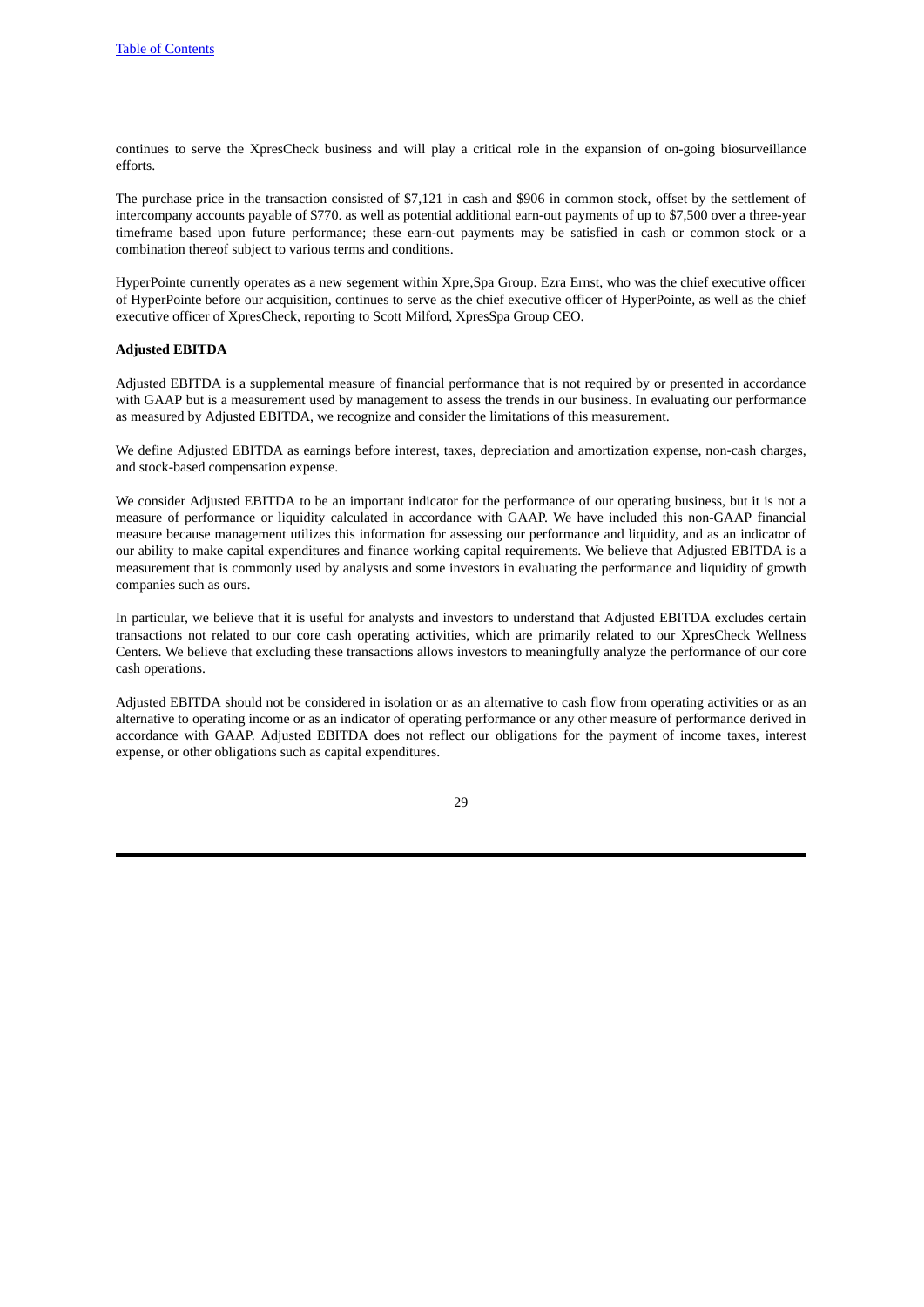A reconciliation of operating income (loss) from operations presented in accordance with GAAP for the three-month periods ended March 31, 2022 and 2021 to Adjusted EBITDA (loss) is presented in the table below.

## **Q1 2022 Results of Operations and Adjusted EBITDA (loss)**

(amounts in thousands)

|                                                   | Three months ended March 31, |          |                 |         |
|---------------------------------------------------|------------------------------|----------|-----------------|---------|
| <b>Revenue:</b>                                   |                              | 2022     |                 | 2021    |
| Managed services fees                             | \$                           |          | $\overline{\$}$ | 8,174   |
| Patient service revenue                           |                              | 19,389   |                 |         |
| <b>Services</b>                                   |                              | 3,777    |                 | 265     |
| Products                                          |                              | 345      |                 | 65      |
| Other                                             |                              | 537      |                 | 8       |
| <b>Total revenue</b>                              |                              | 24,048   |                 | 8,512   |
| <b>Cost of sales</b>                              |                              |          |                 |         |
| Labor                                             |                              | 5,462    |                 | 1,215   |
| Occupancy                                         |                              | 1,068    |                 | 481     |
| Product and other operating costs                 |                              | 8,517    |                 | 2,463   |
| <b>Total cost of sales</b>                        |                              | 15,047   |                 | 4,159   |
| Depreciation and amortization                     |                              | 1,264    |                 | 744     |
| Impairment/disposal of assets                     |                              |          |                 | 22      |
| General and administrative                        |                              | 10,188   |                 | 4,508   |
| <b>Total operating expense</b>                    |                              | 26,499   |                 | 9,433   |
| <b>Loss from operations</b>                       |                              | (2, 451) |                 | (921)   |
| Interest income, net                              |                              | 7        |                 | 12      |
| Other non-operating (expense)/income, net         |                              | (318)    |                 | 102     |
| <b>Loss before income taxes</b>                   |                              | (2,762)  |                 | (807)   |
| Income tax expense                                |                              |          |                 | (1)     |
| <b>Net loss</b>                                   |                              | (2,762)  |                 | (808)   |
| Net loss attributable to noncontrolling interests |                              | (1,521)  |                 | (248)   |
| Net loss attributable to common shareholders      | \$                           | (4,283)  | \$              | (1,056) |
| <b>Loss from operations</b>                       | \$                           | (2,451)  | \$              | (921)   |
| <b>Add back:</b>                                  |                              |          |                 |         |
| Depreciation and amortization                     |                              | 1,264    |                 | 744     |
| Impairment/disposal of assets                     |                              |          |                 | 22      |
| Stock-based compensation expense                  |                              | 1,543    |                 | 1,005   |
| <b>Adjusted EBITDA</b>                            | \$                           | 356      | \$              | 850     |

## **Results of Operations**

#### **Revenue**

We recognize revenue from the sale of XpresSpa services when they are rendered at our stores and from the sale of products at the time goods are purchased at our stores or online (usually by credit card), net of discounts and applicable sales taxes. A significant number of our spa locations remain closed and therefore generate little revenue.

We have entered into managed services agreements with professional medical services companies that provide healthcare services to patients in our XpresCheck Wellness Centers. The medical services companies will pay XpresTest a monthly management fee to operate in the XpresCheck Wellness Centers. As a result of uncertainties around the cash flows of the XpresCheck Wellness Centers during 2020, the Company concluded that the collectability criteria to qualify as a contract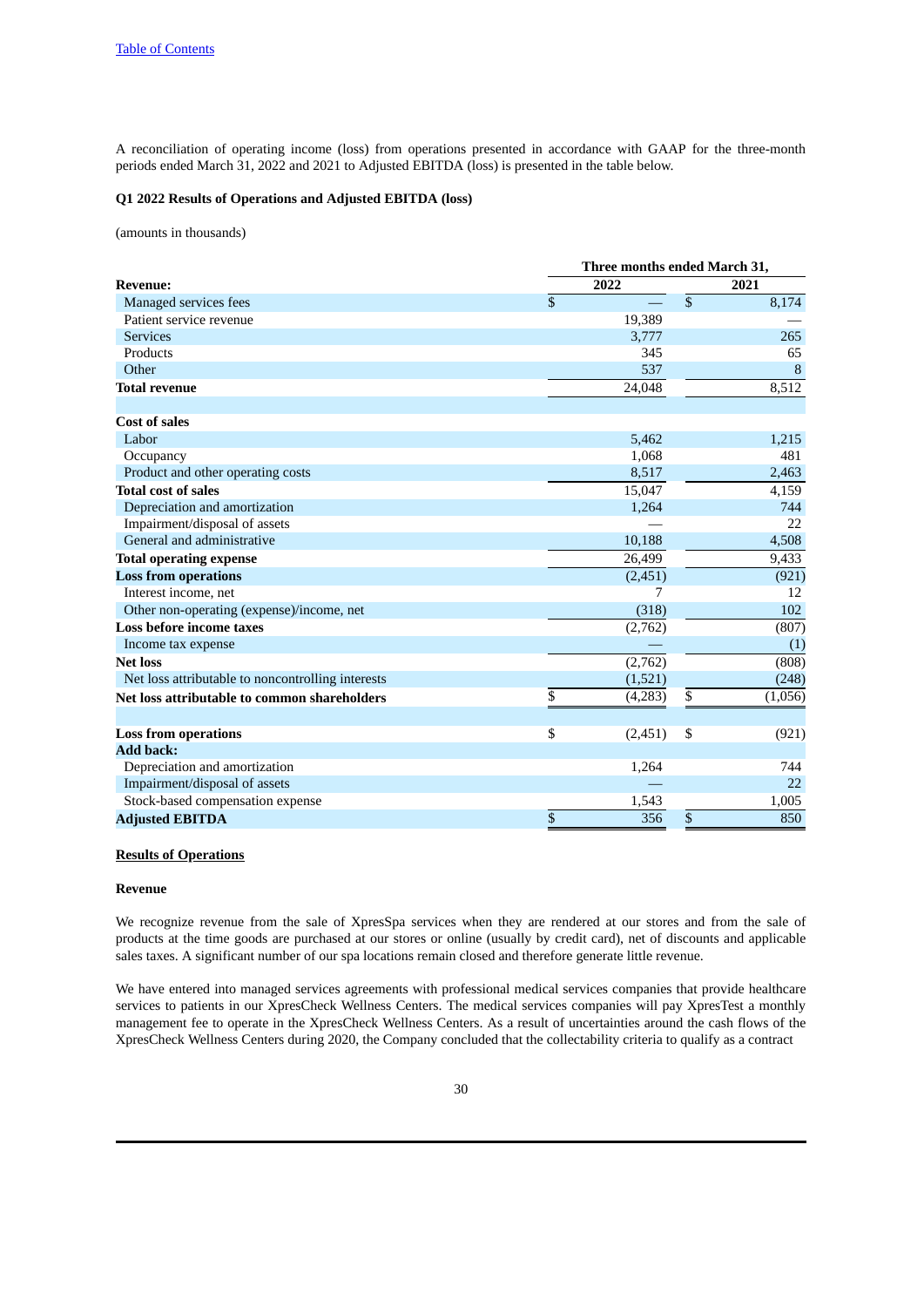under ASC 606 was not met, and no revenue associated with the monthly management fee was recognized for the year ending December 31, 2020 from the managed services agreements. Based on the reassessment performed for the three months ending March 31, 2021, the Company recognized \$8,178 of revenue, including revenue of \$3,186 related to 2020, for new and existing managed services agreements which met the collectability criteria.

### **Cost of sales**

Cost of sales for our XpresSpa segment consists of store-level costs. Store-level costs include all costs that are directly attributable to the store operations, primarily payroll and related benefit costs for store personnel, occupancy costs and cost of products sold. Cost of sales of our XpresTest segment include costs related to the XpresCheck business, and consists of expenses directly attributable to the clinic operations under the terms of the MSAs, primarily payroll and related benefit costs for personnel, occupancy costs and cost of supplies used to administer the diagnostic COVID-19 tests.

## **General and administrative**

General and administrative expenses include management and administrative personnel, overhead and occupancy costs, insurance and various professional fees, as well as stock-based compensation for directors, management and administrative personnel.

### *Three-month period ended March 31, 2022 compared to the three-month period ended March 31, 2021*

#### **Revenue**

|               | Three months ended March 31, |              |      |           |                 |
|---------------|------------------------------|--------------|------|-----------|-----------------|
|               | 2022                         |              | 2021 | Inc/(Dec) |                 |
| Total revenue | 24.048                       | $^{\circ}$ S |      |           | 8,512 \$ 15,536 |
|               |                              |              |      |           |                 |

The increase in revenue of \$15,536 or 183%, was primarily due to patient service revenue triggered by the rapid growth of the XpresTest segment with the addition of more locations after Q1 2021 and consolidations of PLLCs as VIEs in the first quarter of 2022, resulting in the assumption of their revenue as our revenue/ The Company saw an increase in revenue associated with the XpresSpa locations that opened during the second half of 2021.

## **Cost of sales**

|               | Three months ended March 31, |  |                     |          |           |  |
|---------------|------------------------------|--|---------------------|----------|-----------|--|
|               | 2022                         |  | 2021                |          | Inc/(Dec) |  |
| Cost of sales | 15.047                       |  | $\frac{1}{2}$ 4.159 | $\sim$ S | 10.888    |  |
|               |                              |  |                     |          |           |  |

The increase in cost of sales of \$10,888 or 262%, was due to the increase in revenues resulting in increased costs to operate the increased XpresCheck locations; inclusive of PLLCs costs due to consolidating them in the first quarter of 2022, and the reopening of certain XpresSpa locations that were temporarily closed during Q1 2021. We had 22 open Spa locations as of March 31, 2022, and 2 open Spa locations as of March 31, 2021. The largest component in the cost of sales are costs of testing kits and labor costs at the location-level, Cost of sales also includes rent and related occupancy costs, which can primarily include rent based on percentage of sales, as well as other product costs directly associated with the procurement of retail inventory, and other operating costs.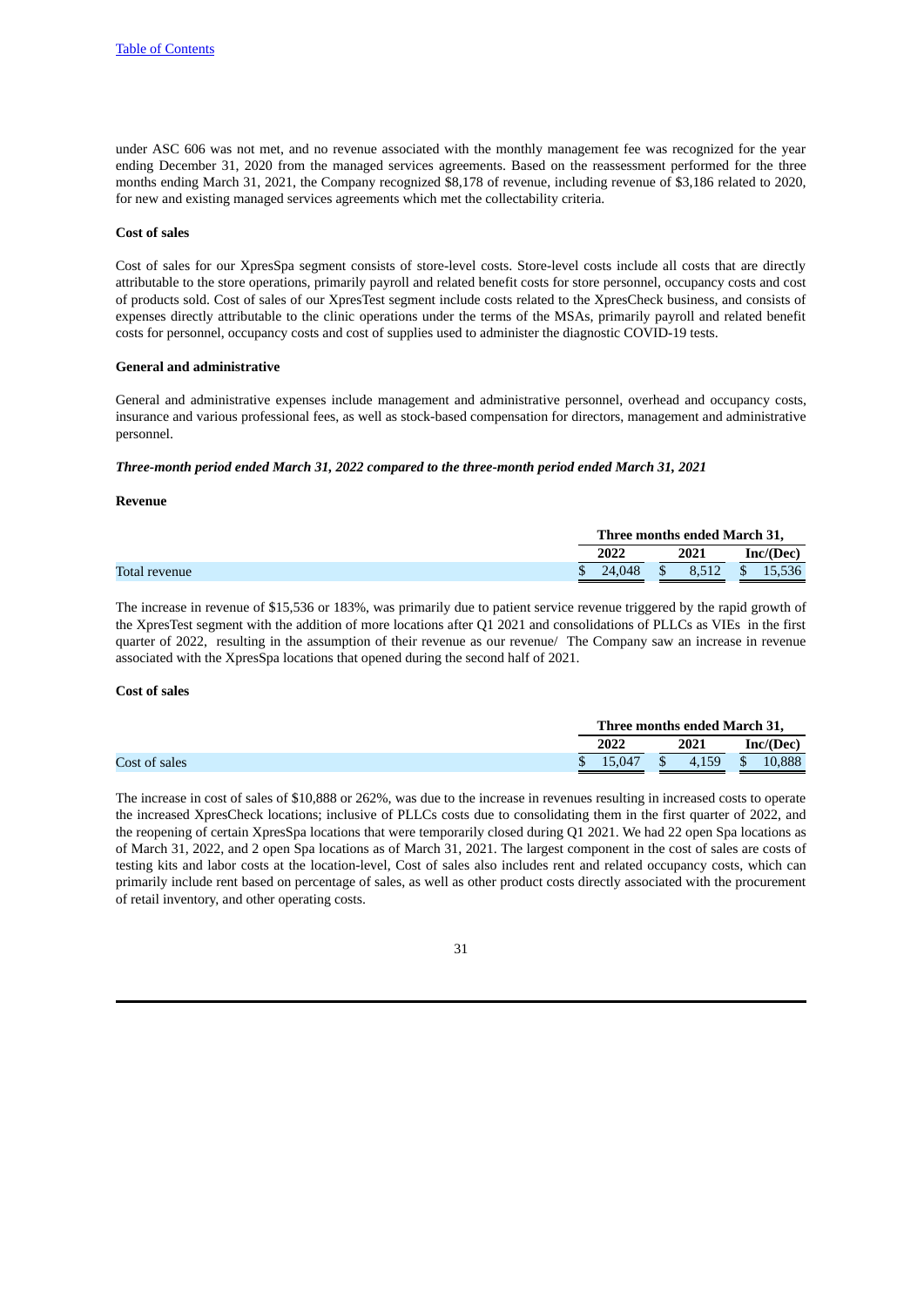#### **Depreciation and amortization**

|                               |  |                      | Three months ended March 31, |           |
|-------------------------------|--|----------------------|------------------------------|-----------|
|                               |  | 2022                 | 2021                         | Inc/(Dec) |
| Depreciation and amortization |  | $\frac{1.264}{ }$ \$ | 744 \$                       | - 520     |

The increase in depreciation and amortization of approximately 70% was primarily due to depreciation and amortization related to the recently opened XpresCheck and Treat Wellness Centers.

## **General and administrative**

|                            | Three months ended March 31, |          |       |      |           |
|----------------------------|------------------------------|----------|-------|------|-----------|
|                            | 2022                         |          | 2021  |      | Inc/(Dec) |
| General and administrative | 10.188                       | $\sim$ s | 4.508 | - \$ | 5.680     |
|                            |                              |          |       |      |           |

The increase of approximately 126% was primarily due to functional costs associated with the operations of XpresCheck and Treat wellness centers, XpresSpa locations, and the newly acquired HyperPointe segment .

#### **Other non-operating (expense) income, net**

|                                            | Three months ended March 31, |                |           |
|--------------------------------------------|------------------------------|----------------|-----------|
|                                            | 2022                         | 2021           | Inc/(Dec) |
| Other non-operating (expense) /income, net | (318)                        | $102 \quad$ \$ | (420)     |

The following is a summary of the transactions included in other non-operating (expense) income, net for the three months ended March 31, 2022 and 2021:

|                                   | Three months ended March 31, |  |      |  |  |
|-----------------------------------|------------------------------|--|------|--|--|
|                                   | 2022                         |  | 2021 |  |  |
| (Loss)/gain on equity investments | (273)                        |  | 99   |  |  |
| Bank fees and financing charges   | (45)                         |  |      |  |  |
| Other                             |                              |  |      |  |  |
| <b>Total</b>                      | (318)                        |  | 102  |  |  |

#### **Interest income, net**

|                      |      | Three months ended March 31, |           |
|----------------------|------|------------------------------|-----------|
|                      | 2022 | 2021                         | Inc/(Dec) |
| Interest income, net |      |                              | (5)       |

Interest income decreased as a result of a significantly lower interest income related to lower cash balance.

## **Liquidity and Capital Resources**

As of March 31, 2022, we had cash and cash equivalents, excluding restricted cash, of \$82,990, total current assets of \$88,463, total current liabilities of \$18,648, and positive working capital of \$69,815, compared to a positive working capital of \$89,152 as of December 31, 2021.

While we have addressed our working capital deficiency and long-term debt, and continue to focus on our overall operating profitability, we expect to incur net losses in the foreseeable future. In addition, the ultimate duration and severity of the ongoing COVID-19 pandemic are uncertain at this time, and may result in additional material adverse impacts on our liquidity position and access to capital.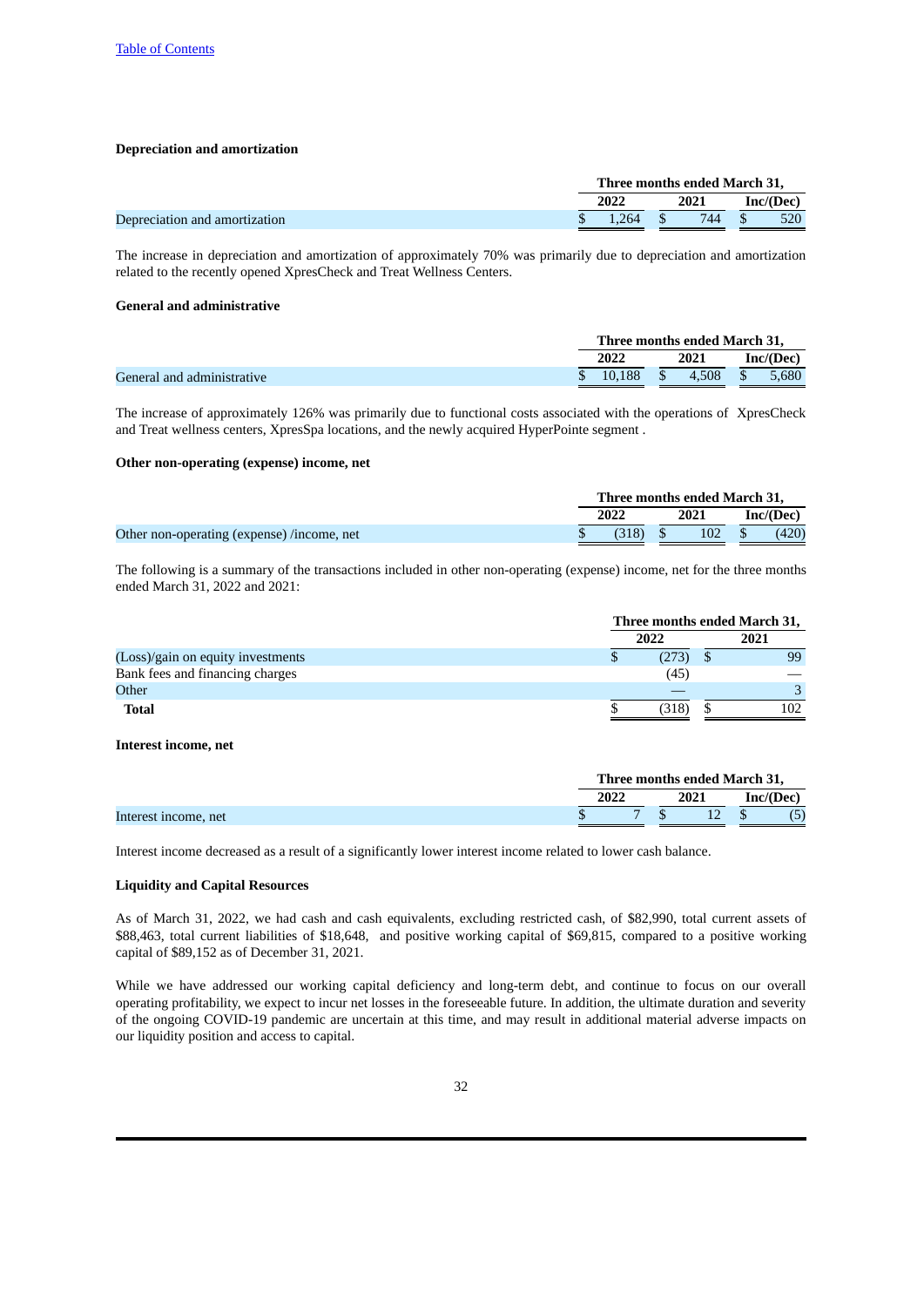## **Critical Accounting Estimates**

These condensed consolidated financial statements should be read in conjunction with the audited consolidated financial statements included in our Annual Report on Form 10-K for the year ended December 31, 2021, as amended, filed with the SEC which includes a description of our critical accounting estimates that involve subjective and complex judgments that could potentially affect reported results. There have been no material changes to our critical accounting estimates as to the methodologies or assumptions we apply under them. We continue to monitor such methodologies and assumptions.

## <span id="page-32-0"></span>**Item 3. Quantitative and Qualitative Disclosures About Market Risk.**

Not required as we are a smaller reporting company.

## <span id="page-32-1"></span>**Item 4. Controls and Procedures.**

#### *Evaluation of Disclosure Controls and Procedures*

We maintain disclosure controls and procedures (as defined in Rule 13a-15(e) promulgated under the Exchange Act) that are designed to ensure that information required to be disclosed in Exchange Act reports is recorded, processed, summarized and reported within the time periods specified in the SEC's rules and forms, and that such information is accumulated and communicated to our management, including our Chief Executive Officer and Chief Financial Officer (Principal Financial and Accounting Officer), as appropriate, to allow timely decisions regarding required disclosure.

As of March 31, 2022, we carried out an evaluation, under the supervision and with the participation of our management, including our Chief Executive Officer and Chief Financial Officer, of the effectiveness of the design and operation of our disclosure controls and procedures. Our evaluation as of December 31, 2019 identified a material weaknesses in our internal control over financial reporting, which remained unmitigated as of March 31, 2022, as noted below in Report of Management on Internal Control over Financial Reporting. Based on our evaluation, our chief executive officer and chief financial officer concluded that the Company's disclosure controls and procedures were not effective as of March 31, 2022 to ensure that information required to be disclosed by us in the reports that we file or submit under the Exchange Act is recorded, processed, summarized and reported within the time periods specified in the SEC's rules and forms and to provide reasonable assurance that such information is accumulated and communicated to our management, including our chief executive officer and chief financial officer, as appropriate to allow timely decisions regarding required disclosure.. Notwithstanding this conclusion, management believes that the condensed consolidated financial statements in this Quarterly Report on Form 10-Q fairly present in all material respects our financial condition, results of operations and cash flows in conformity with GAAP.

#### *Remediation Plan for Material Weakness in Internal Control over Financial Reporting*

We and our Board treat the controls surrounding, and the integrity of, our financial statements with the utmost priority. Management is committed to the planning and implementation of remediation efforts to address control deficiencies and any other identified areas of risk. These remediation efforts are intended to both address the identified material weakness and to enhance our overall financial control environment. In particular:

- we will continue to strengthen our interim and annual financial review controls to function with a sufficient level of precision to detect and correct errors on a timely basis;
- we will continue to improve the timeliness of our closing processes with respect to interim and annual periods.

Following identification of this control deficiency, commenced remediation efforts by implementing modifications to better ensure that the Company has appropriate and timely reviews on all financial reporting analysis. The material weakness in our internal control over financial reporting will not be considered remediated until these modifications are implemented, in operation for a sufficient period of time, tested, and concluded by management to be designed and operating effectively. In addition, as we continue to evaluate and work to improve our internal control over financial reporting, management may determine to take additional measures to address control deficiencies or determine to modify our remediation plan. Management will test and evaluate the implementation of these modifications during 2022 to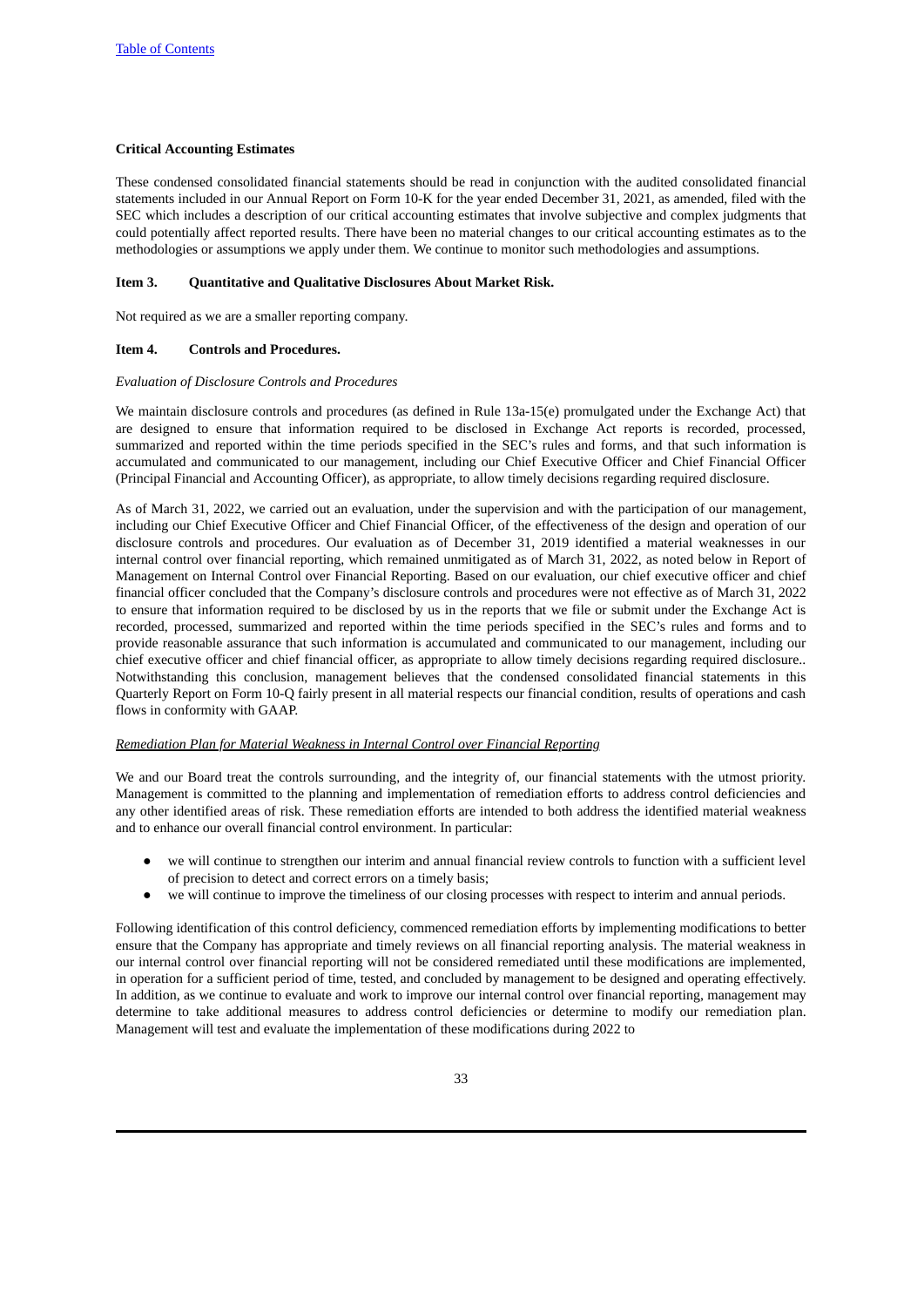ascertain whether they are designed and operating effectively to provide reasonable assurance that they will prevent or detect a material misstatement in the Company's financial statements.

The steps we took to address the deficiencies identified included:

- we hired a permanent Chief Financial Officer in December 2020;
- we have engaged in efforts to restructure accounting processes and revise organizational structures to enhance accurate accounting and appropriate financial reporting;
- we have engaged outside service providers to assist with the valuation and recording of key reporting areas such as leases and stock compensation expense;
- we have implemented additional accounting software to aid in the accounting and financial reporting process;
- we have contracted an independent consulting firm to assist with the preparation of the Financial Statements and U.S. GAAP accounting research;
- in March 2021, we hired a seasoned Certified Public Accountant as a permanent Corporate Controller, who also has a Certified Information Systems Auditor accreditation.

We are committed to maintaining a strong internal control environment, and we believe the measures described above will strengthen our internal control over financial reporting and remediate the material weakness we have identified. Our remediation efforts have begun, and we will continue to devote significant time and attention to these remedial efforts. As we continue to evaluate and work to improve our internal control over financial reporting, management may determine to take additional measures to strengthen controls or to modify the remediation plan described above, which may require additional implementation time.

As noted above, we believe that, as a result of management's in-depth review of its accounting processes, and the additional procedures management has implemented, there are no material inaccuracies or omissions of material fact in this Form 10-Q and, to the best of our knowledge, we believe that the condensed consolidated financial statements in this Form 10-Q fairly present in all material respects our financial condition, results of operations and cash flows in conformity with GAAP.

## **Changes in Internal Control over Financial Reporting**

Based on our evaluation, management concluded that our internal control over financial reporting was not effective as of March 31, 2022, due to a material weakness in our internal control over our financial close and reporting process, which was discovered in 2019 still remaining unmitigated. Management continues to conclude that as of March 31, 2022 we still did not have a sufficient complement of corporate personnel with appropriate levels of accounting and controls knowledge and experience commensurate with our financial reporting requirements to appropriately analyze, record and disclose accounting matters completely and accurately. As a result of this evaluation, we extensively used outside consultants who possessed the appropriate levels of accounting and controls knowledge to appropriately analyze, record, and disclose accounting matters completely and accurately.

Other than as set forth in the foregoing paragraph, there have been no changes in our internal control over financial reporting that occurred during the quarter ended March 31, 2022 that has materially affected, or is reasonably likely to materially affect, our internal control over financial reporting.

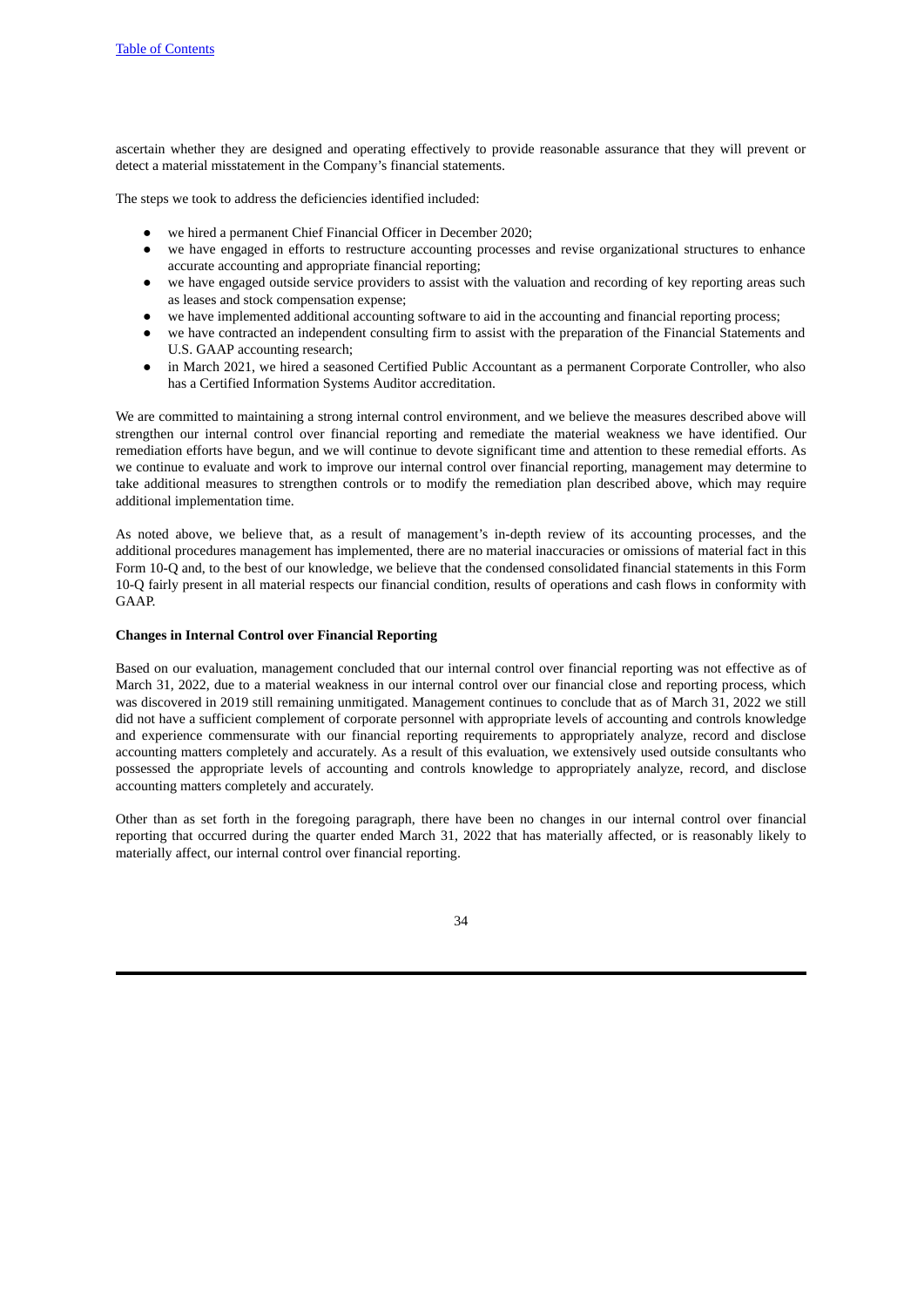## **PART II – OTHER INFORMATION**

## <span id="page-34-1"></span><span id="page-34-0"></span>**Item 1. Legal Proceedings.**

For information regarding legal proceedings, see Note 13. *"Commitments and Contingencies"* in our notes to the condensed consolidated financial statements included in "Item 1. Financial Statements."

## <span id="page-34-2"></span>**Item 1A. Risk Factors**

There have been no material changes to the risk factors discussed in Item 1A. Risk Factors in our Annual Report on Form 10-K for the year ended December 31, 2021.

## <span id="page-34-3"></span>**Item 2. Unregistered Sales of Equity Securities and Use of Proceeds**

None.

## <span id="page-34-4"></span>**Item 3. Defaults Upon Senior Securities.**

None.

## <span id="page-34-5"></span>**Item 4. Mine Safety Disclosures.**

Not applicable.

## <span id="page-34-6"></span>**Item 5. Other Information.**

None.

## <span id="page-34-7"></span>**Item 6. Exhibits.**

| <b>Exhibit</b> |                                                                                                                                                                                                                                         |
|----------------|-----------------------------------------------------------------------------------------------------------------------------------------------------------------------------------------------------------------------------------------|
| No.<br>$10.1+$ | <b>Description</b><br>Stock Option Agreement between XpresSpa Group, Inc. and Ezra Ernst dated January 14, 2022<br>(incorporated by reference from Exhibit 10.1 to our Registration Statement on Form S-8 filed on March<br>31, 2022)   |
| $10.2+$        | <b>Executive Employment Agreement dated March 28, 2022, between the Company and Scott Milford.</b><br><u>(incorporated by reference from Exhibit 10.48 to our Annual Report on Form 10-K filed with the SEC on</u><br>March 31, 2022)   |
| $31.1*$        | Certification of Principal Executive Officer pursuant to Exchange Act, Rules $13a - 14(a)$ and $15d - 14(a)$ ,<br>as adopted pursuant to Section 302 of the Sarbanes-Oxley Act of 2002                                                  |
| $31.2*$        | <u>Certification of Principal Financial Officer pursuant to Exchange Act, Rules <math>13a - 14(a)</math> and <math>15d - 14(a)</math>,</u><br>as adopted pursuant to Section 302 of the Sarbanes-Oxley Act of 2002                      |
| $32**$         | Certifications of Principal Executive Officer and Principal Financial Officer Pursuant to 18 U.S.C.<br>Section 1350, as adopted pursuant to Section 906 of the Sarbanes-Oxley Act of 2002                                               |
| 99.1           | Separation Agreement and Release, dated as of January 21, 2022, between XpresSpa Group, Inc. and<br>Douglas Satzman (incorporated by reference from Exhibit 99.1 to our Current Report on Form 8-K filed<br><u>on January 26, 2022)</u> |
| $101.INS*$     | <b>XBRL Instance Document</b>                                                                                                                                                                                                           |
| 101.SCH*       | <b>XBRL Taxonomy Extension Schema Document</b>                                                                                                                                                                                          |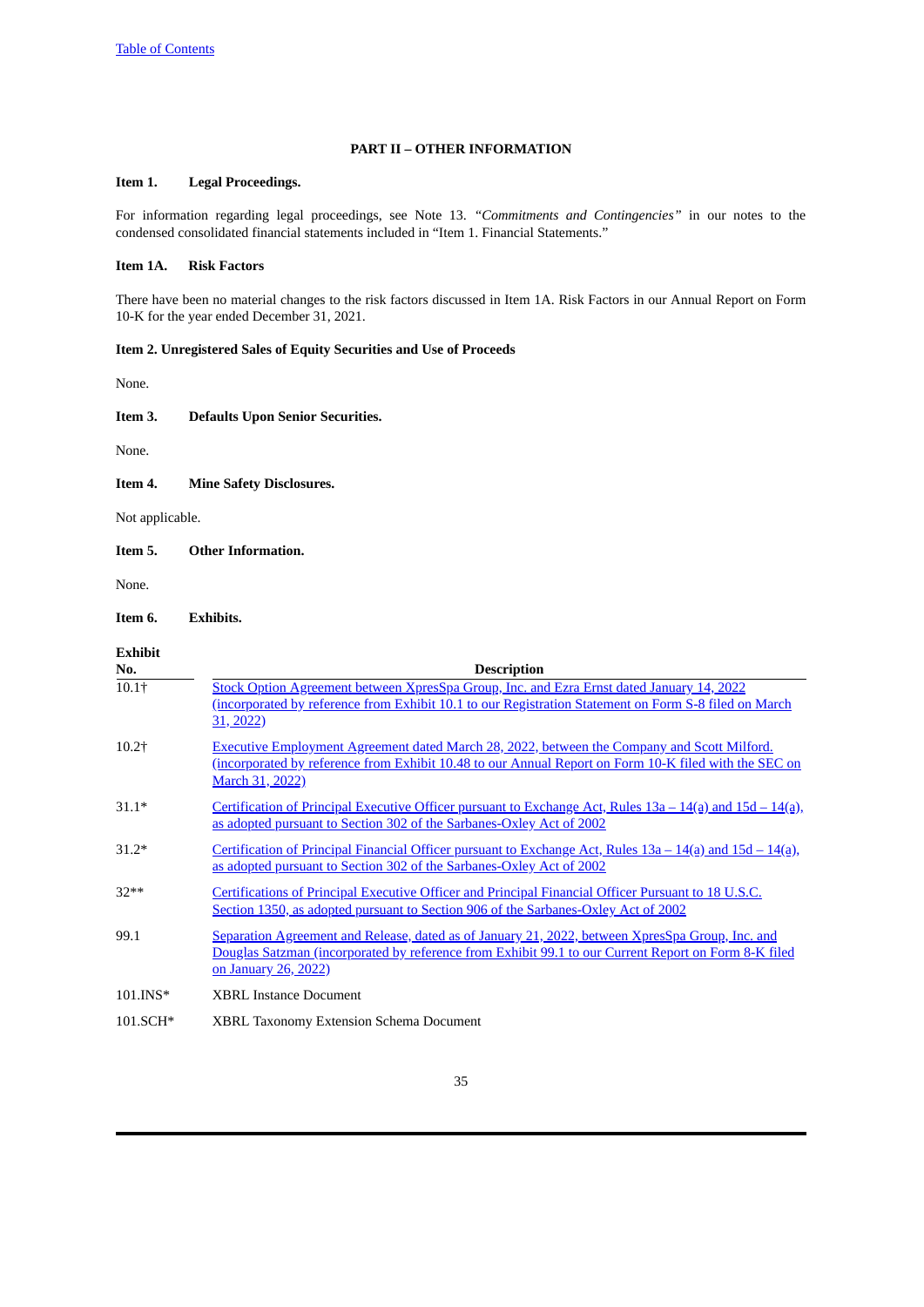| t          | Management contract or compensatory plan or arrangement.                     |
|------------|------------------------------------------------------------------------------|
| $***$      | <b>Furnished herein.</b>                                                     |
| $*$        | <b>Filed herewith.</b>                                                       |
| 104        | Cover Page Interactive Data File (embedded within the Inline XBRL documents) |
| 101.PRE*   | XBRL Taxonomy Extension Presentation Linkbase Document                       |
| $101.LAB*$ | XBRL Taxonomy Extension Label Linkbase Document                              |
| 101.DEF*   | XBRL Taxonomy Extension Definition Linkbase Document                         |
| $101.CAL*$ | XBRL Taxonomy Extension Calculation Linkbase Document                        |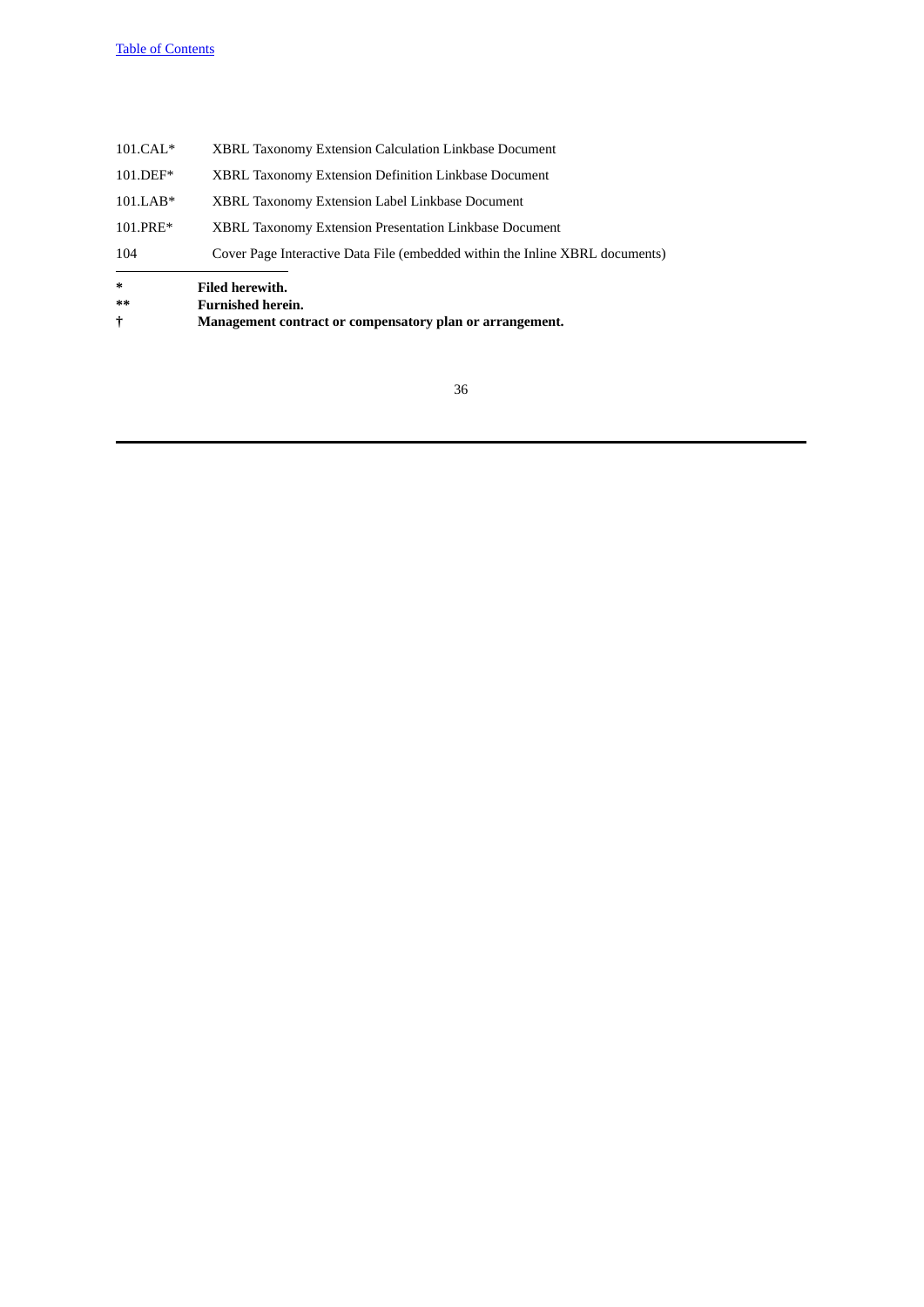# **SIGNATURES**

Pursuant to the requirements of the Securities Exchange Act of 1934, the registrant has duly caused this report to be signed on its behalf by the undersigned thereunto duly authorized.

**XpresSpa Group, Inc.**

| Date: May 16, 2022 | By: | /s/ Scott R Milford                                                                        |
|--------------------|-----|--------------------------------------------------------------------------------------------|
|                    |     | <b>Scott R. Milford</b><br><b>Chief Executive Officer</b><br>(Principal Executive Officer) |
| Date: May 16, 2022 | By: | /s/ James A Berry                                                                          |
|                    |     | <b>James A. Berry</b><br><b>Chief Financial Officer</b>                                    |

**(Principal Financial and Accounting Officer)**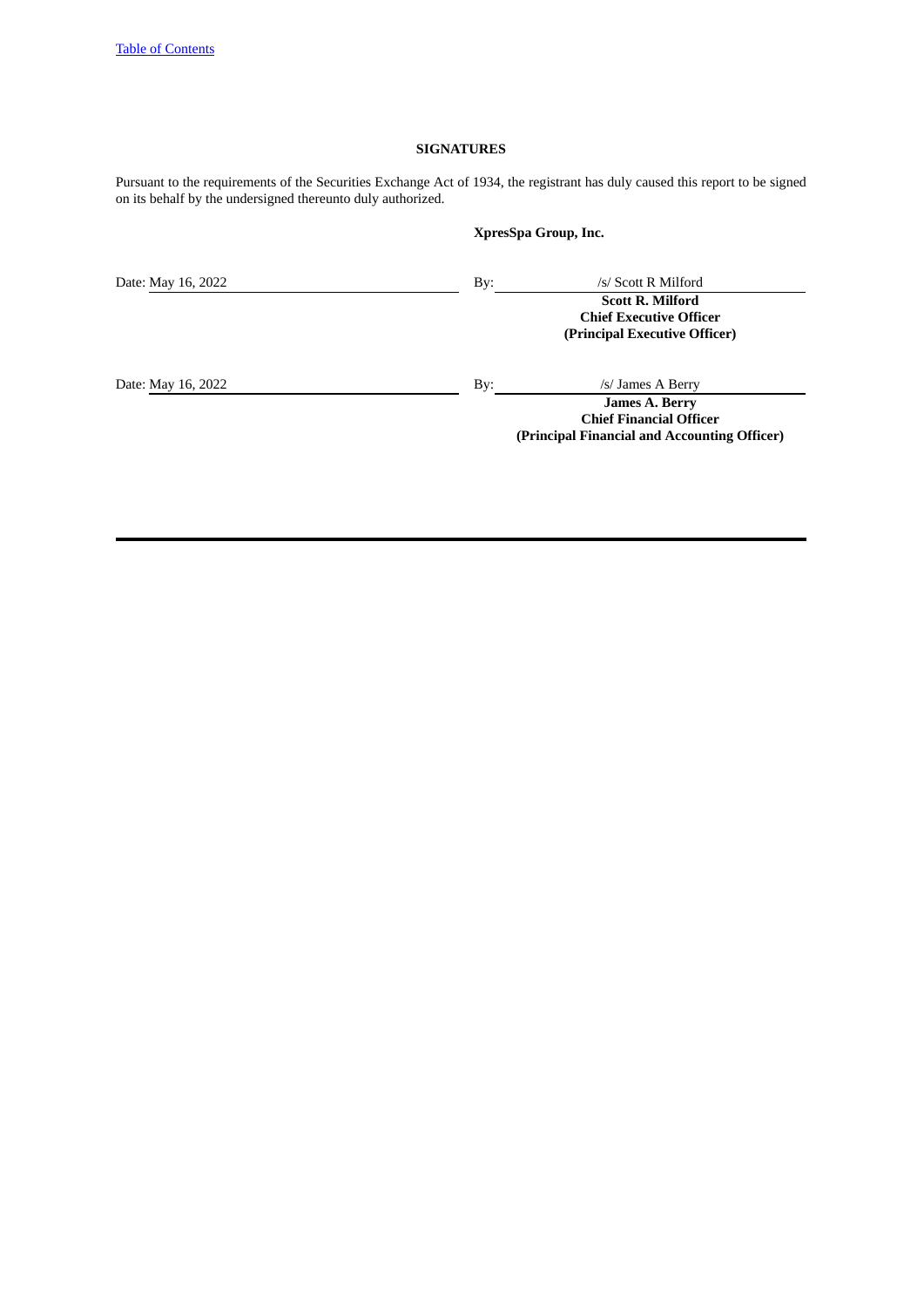## **CERTIFICATION OF PRINCIPAL EXECUTIVE OFFICER PURSUANT TO SECTION 302 OF THE SARBANES-OXLEY ACT OF 2002**

<span id="page-37-0"></span>I, Scott R Milford, certify that:

1. I have reviewed this Quarterly Report on Form 10-Q of XpresSpa Group, Inc.;

2. Based on my knowledge, this report does not contain any untrue statement of a material fact or omit to state a material fact necessary to make the statements made, in light of the circumstances under which such statements were made, not misleading with respect to the period covered by this report;

3. Based on my knowledge, the financial statements, and other financial information included in this report, fairly present in all material respects the financial condition, results of operations and cash flows of the registrant as of, and for, the periods presented in this report;

4. I am responsible for establishing and maintaining disclosure controls and procedures (as defined in Exchange Act Rules 13a-15(e) and 15d-15(e)) and internal control over financial reporting (as defined in Exchange Act Rules 13a-15(f) and 15d-15(f)) for the registrant and have:

a) Designed such disclosure controls and procedures, or caused such disclosure controls and procedures to be designed under my supervision, to ensure that material information relating to the registrant, including its consolidated subsidiaries, is made known to me by others within those entities, particularly during the period in which this report is being prepared;

b) Designed such internal control over financial reporting, or caused such internal control over financial reporting to be designed under my supervision, to provide reasonable assurance regarding the reliability of financial reporting and the preparation of financial statements for external purposes in accordance with generally accepted accounting principles;

c) Evaluated the effectiveness of the registrant's disclosure controls and procedures and presented in this report my conclusions about the effectiveness of the disclosure controls and procedures, as of the end of the period covered by this report based on such evaluation; and

d) Disclosed in this report any change in the registrant's internal control over financial reporting that occurred during the registrant's most recent fiscal quarter (the registrant's first fiscal quarter in the case of an annual report) that has materially affected, or is reasonably likely to materially affect, the registrant's internal control over financial reporting; and

5. I have disclosed, based on my most recent evaluation of internal control over financial reporting, to the registrant's auditors and the audit committee of the registrant's board of directors (or persons performing the equivalent functions):

a) All significant deficiencies and material weaknesses in the design or operation of internal control over financial reporting which are reasonably likely to adversely affect the registrant's ability to record, process, summarize and report financial information; and

b) Any fraud, whether or not material, that involves management or other employees who have a significant role in the registrant's internal control over financial reporting.

Dated: May 16, 2022

/s/ SCOTT R MILFORD **Chief Executive Officer (Principal Executive Officer)**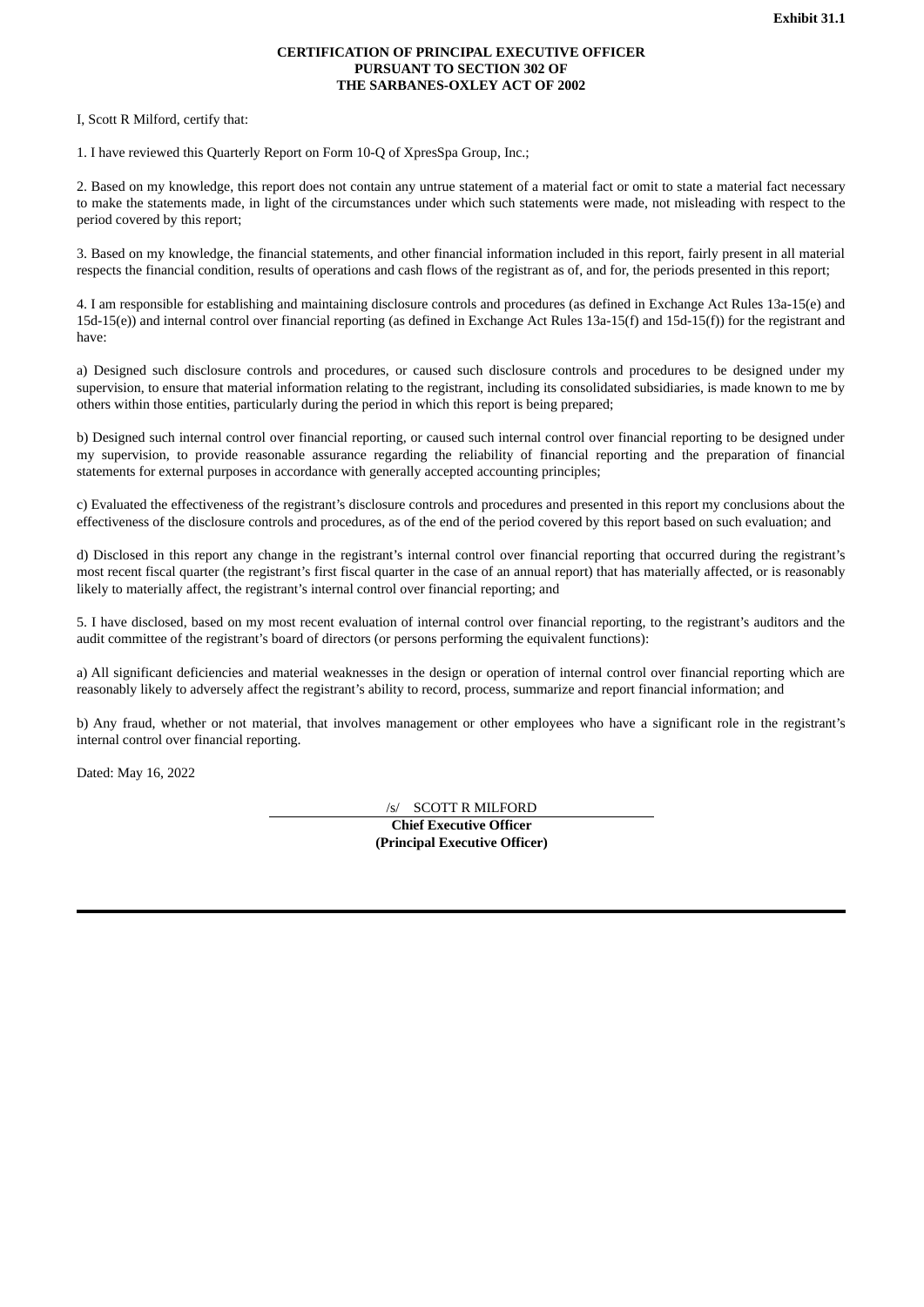## **CERTIFICATION OF PRINCIPAL FINANCIAL OFFICER PURSUANT TO SECTION 302 OF THE SARBANES-OXLEY ACT OF 2002**

<span id="page-38-0"></span>I, James A. Berry, certify that:

1. I have reviewed this Quarterly Report on Form 10-Q of XpresSpa Group, Inc.;

2. Based on my knowledge, this report does not contain any untrue statement of a material fact or omit to state a material fact necessary to make the statements made, in light of the circumstances under which such statements were made, not misleading with respect to the period covered by this report;

3. Based on my knowledge, the financial statements, and other financial information included in this report, fairly present in all material respects the financial condition, results of operations and cash flows of the registrant as of, and for, the periods presented in this report;

4. I am responsible for establishing and maintaining disclosure controls and procedures (as defined in Exchange Act Rules 13a-15(e) and 15d-15(e)) and internal control over financial reporting (as defined in Exchange Act Rules 13a-15(f) and 15d-15(f)) for the registrant and have:

a) Designed such disclosure controls and procedures, or caused such disclosure controls and procedures to be designed under my supervision, to ensure that material information relating to the registrant, including its consolidated subsidiaries, is made known to me by others within those entities, particularly during the period in which this report is being prepared;

b) Designed such internal control over financial reporting, or caused such internal control over financial reporting to be designed under my supervision, to provide reasonable assurance regarding the reliability of financial reporting and the preparation of financial statements for external purposes in accordance with generally accepted accounting principles;

c) Evaluated the effectiveness of the registrant's disclosure controls and procedures and presented in this report my conclusions about the effectiveness of the disclosure controls and procedures, as of the end of the period covered by this report based on such evaluation; and

d) Disclosed in this report any change in the registrant's internal control over financial reporting that occurred during the registrant's most recent fiscal quarter (the registrant's first fiscal quarter in the case of an annual report) that has materially affected, or is reasonably likely to materially affect, the registrant's internal control over financial reporting; and

5. I have disclosed, based on my most recent evaluation of internal control over financial reporting, to the registrant's auditors and the audit committee of the registrant's board of directors (or persons performing the equivalent functions):

a) All significant deficiencies and material weaknesses in the design or operation of internal control over financial reporting which are reasonably likely to adversely affect the registrant's ability to record, process, summarize and report financial information; and

b) Any fraud, whether or not material, that involves management or other employees who have a significant role in the registrant's internal control over financial reporting.

Dated: May 16, 2022

/s/ JAMES A. BERRY **Chief Financial Officer (Principal Financial and Accounting Officer)**